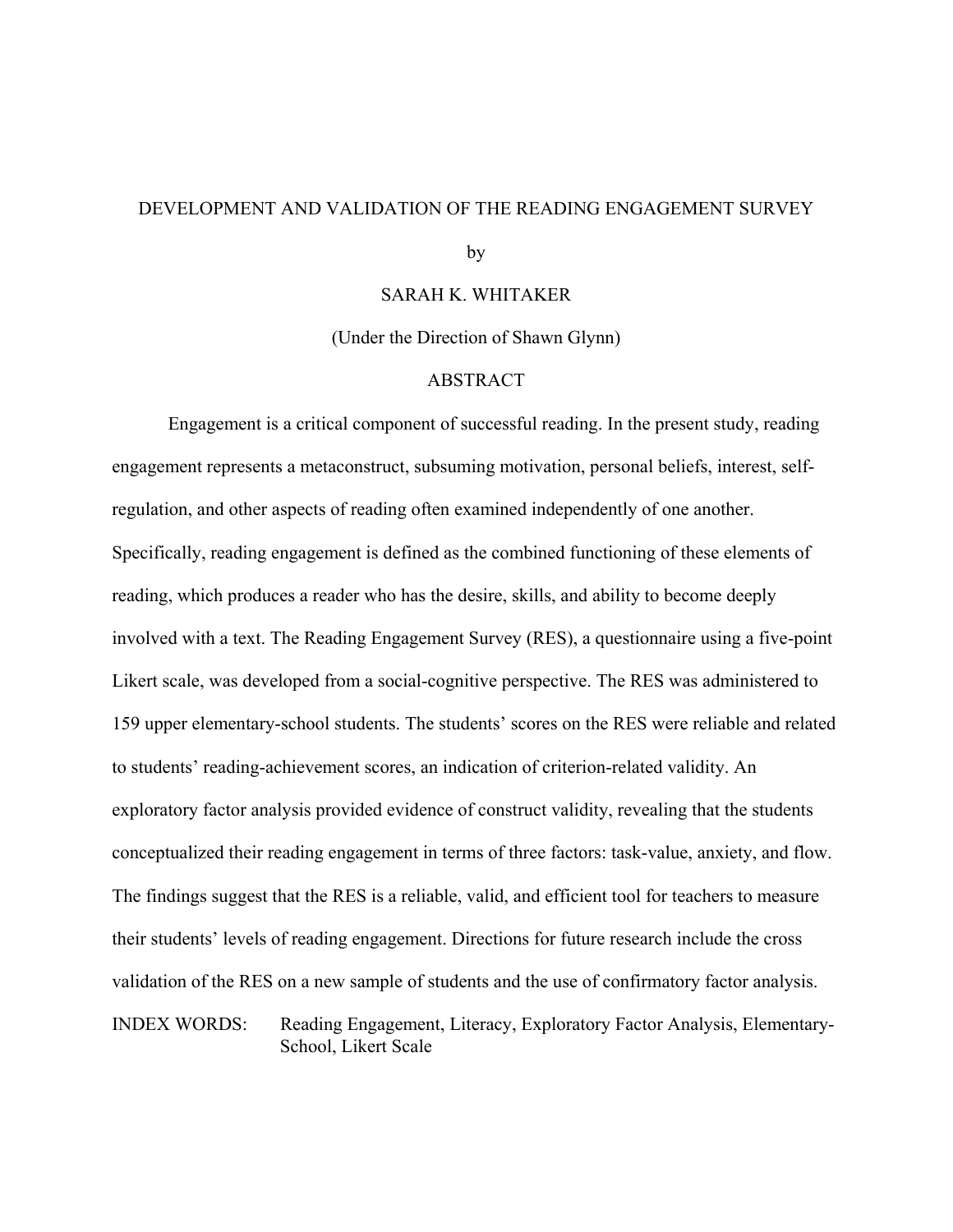## DEVELOPMENT AND VALIDATION OF THE READING ENGAGEMENT SURVEY

by

## SARAH K. WHITAKER

B.A., University of Kentucky, 2003

A Thesis Submitted to the Graduate Faculty of The University of Georgia in Partial Fulfillment of the Requirements for the Degree

MASTER OF ARTS

ATHENS, GEORGIA

2009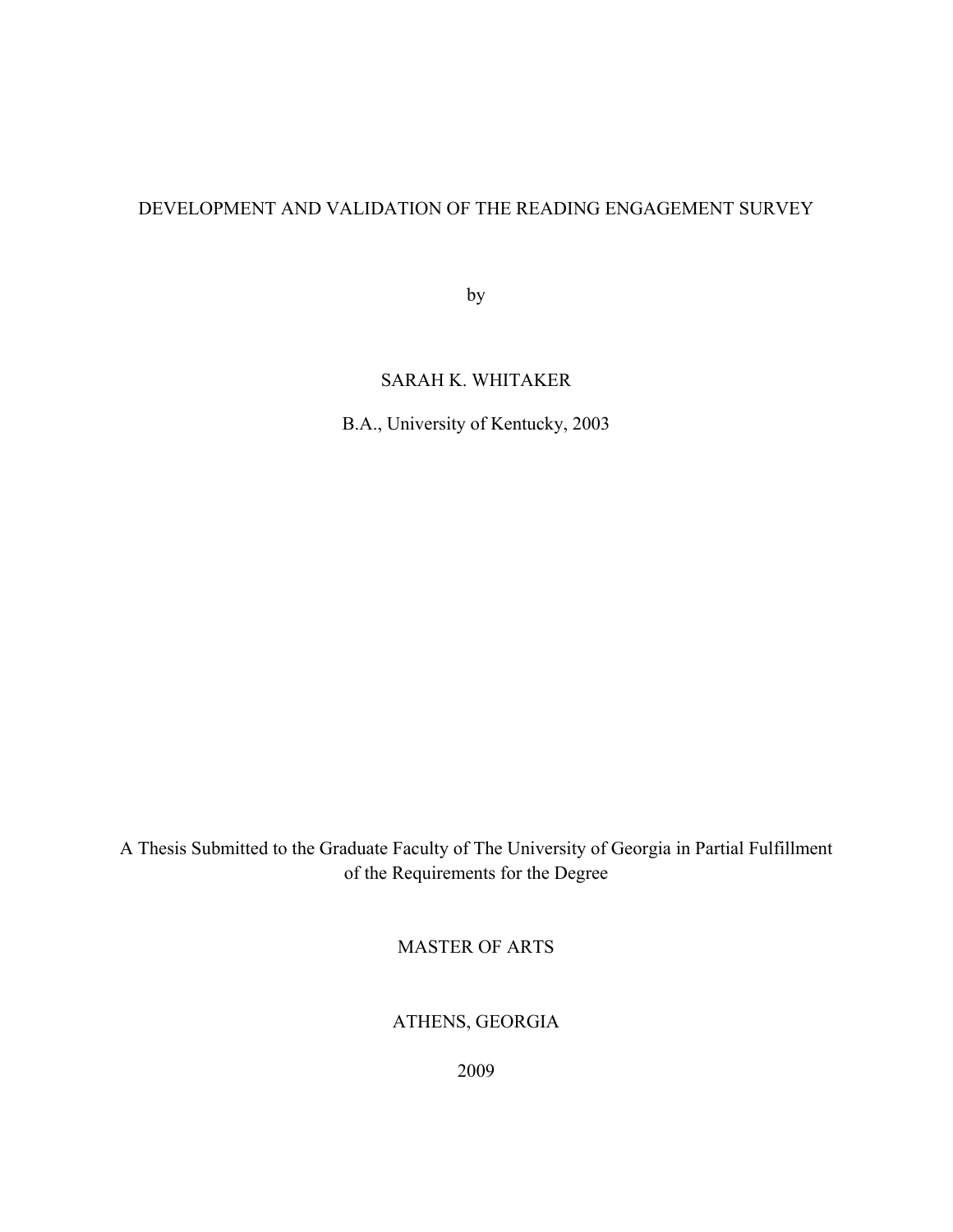© 2009

Sarah K. Whitaker

All Rights Reserved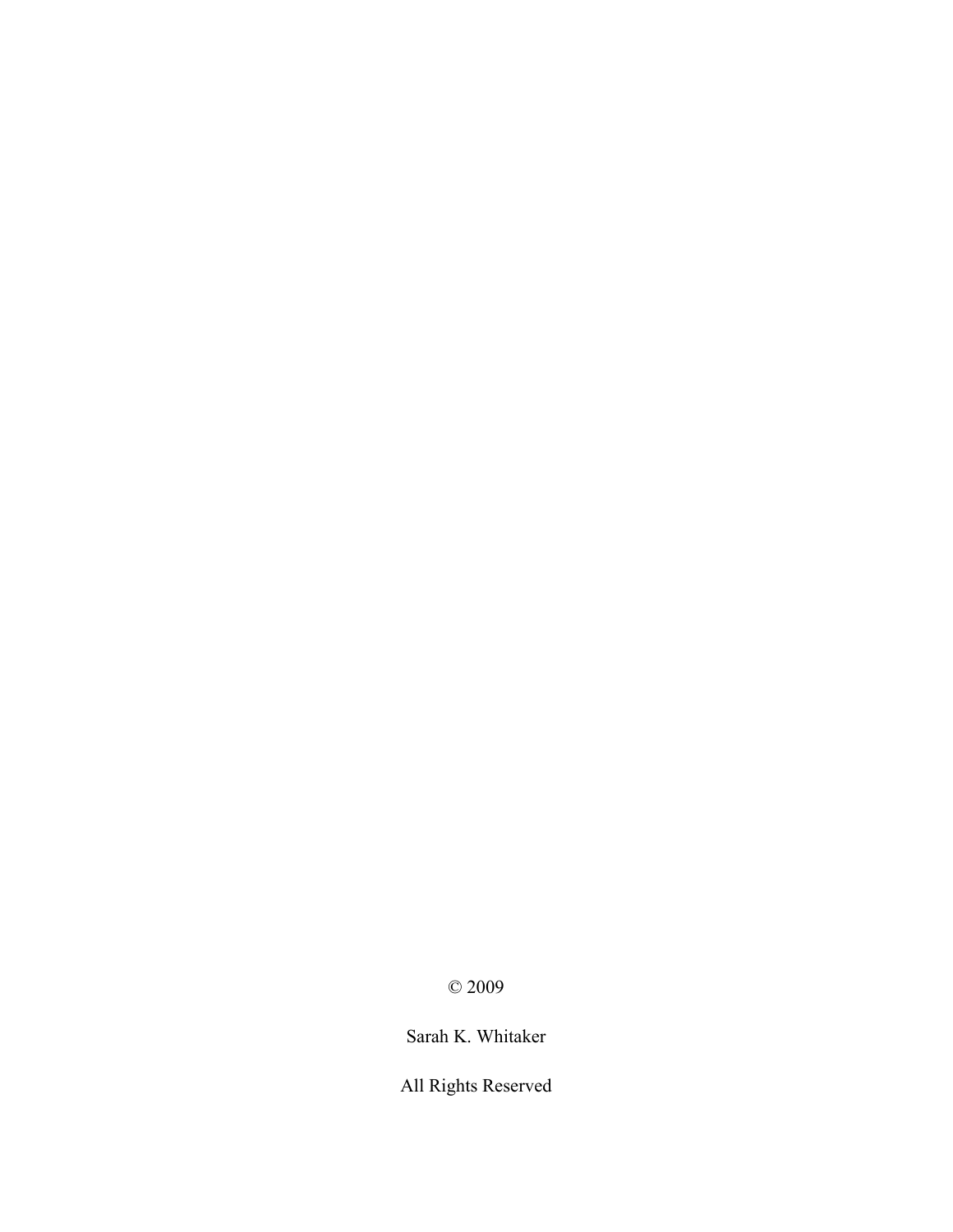## DEVELOPMENT AND VALIDATION OF THE READING ENGAGEMENT SURVEY

by

## SARAH K. WHITAKER

Major Professor: Shawn Glynn

Committee: Stacey Neuharth-Pritchett Martha Carr

Electronic Version Approved:

Maureen Grasso Dean of the Graduate School The University of Georgia May 2009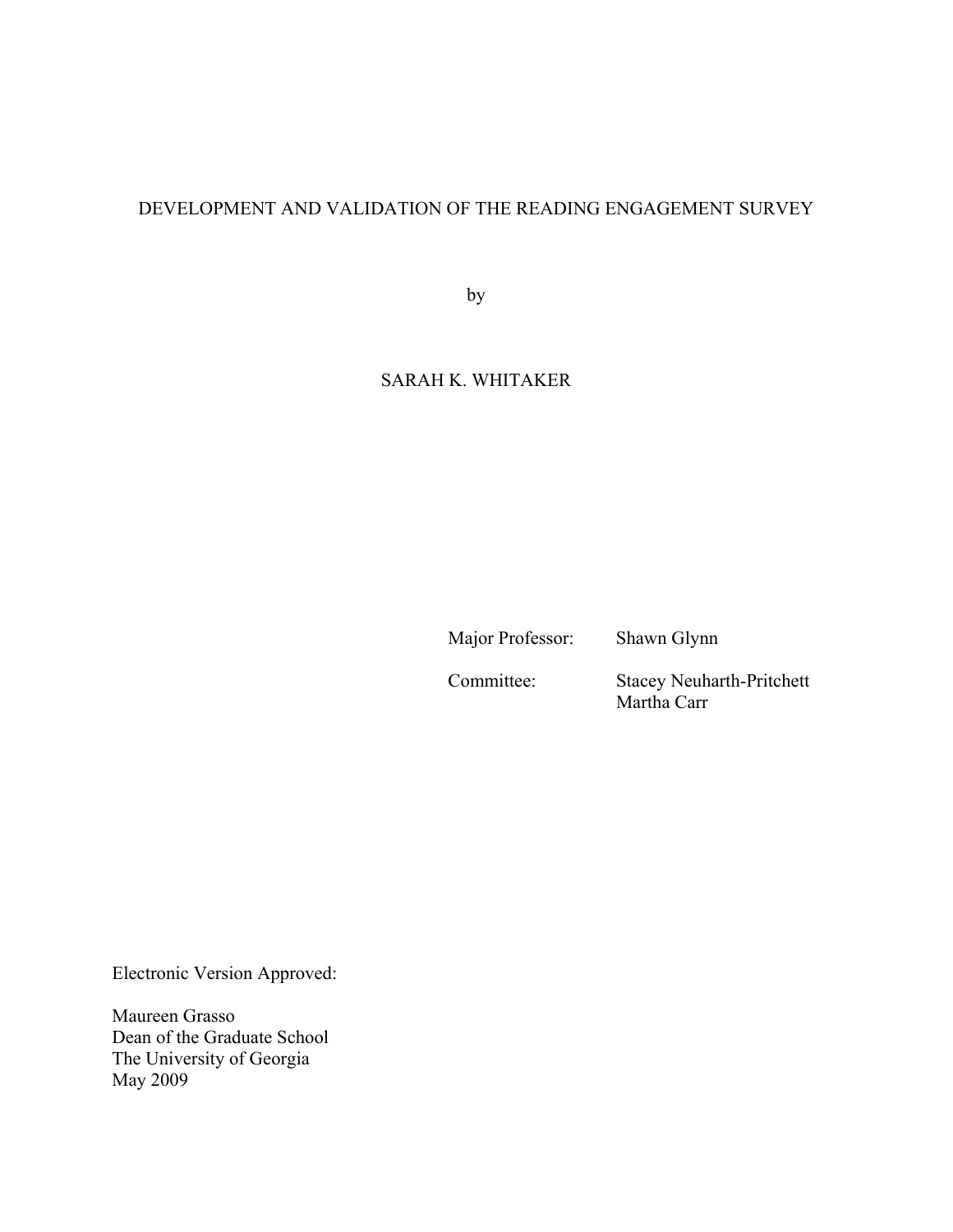### ACKNOWLEDGEMENTS

I would like to thank Shawn Glynn for his thorough and encouraging advice during the thesis writing process. His patience and enthusiasm as a mentor have meant so much to me over the past two years. I would also like to thank Stacey Neuharth-Pritchett, as my co-major professor. She has a heart-felt desire to help students succeed, and she embodies this deep concern for others in every meeting we have had and every draft she has assisted on. I greatly appreciate Marty Carr's advice and support, both as a professor who helped me hone my writing skills, and as a committee member. I would also like to thank the students, parents, teachers, and administrators who graciously allowed the data for this study to be collected. Finally, I would like to thank my parents for the educational opportunities they have provided me throughout my life, including the opportunity to attend college and graduate school. Their unconditional love and support is a constant source of inspiration to me, in all aspects of my life.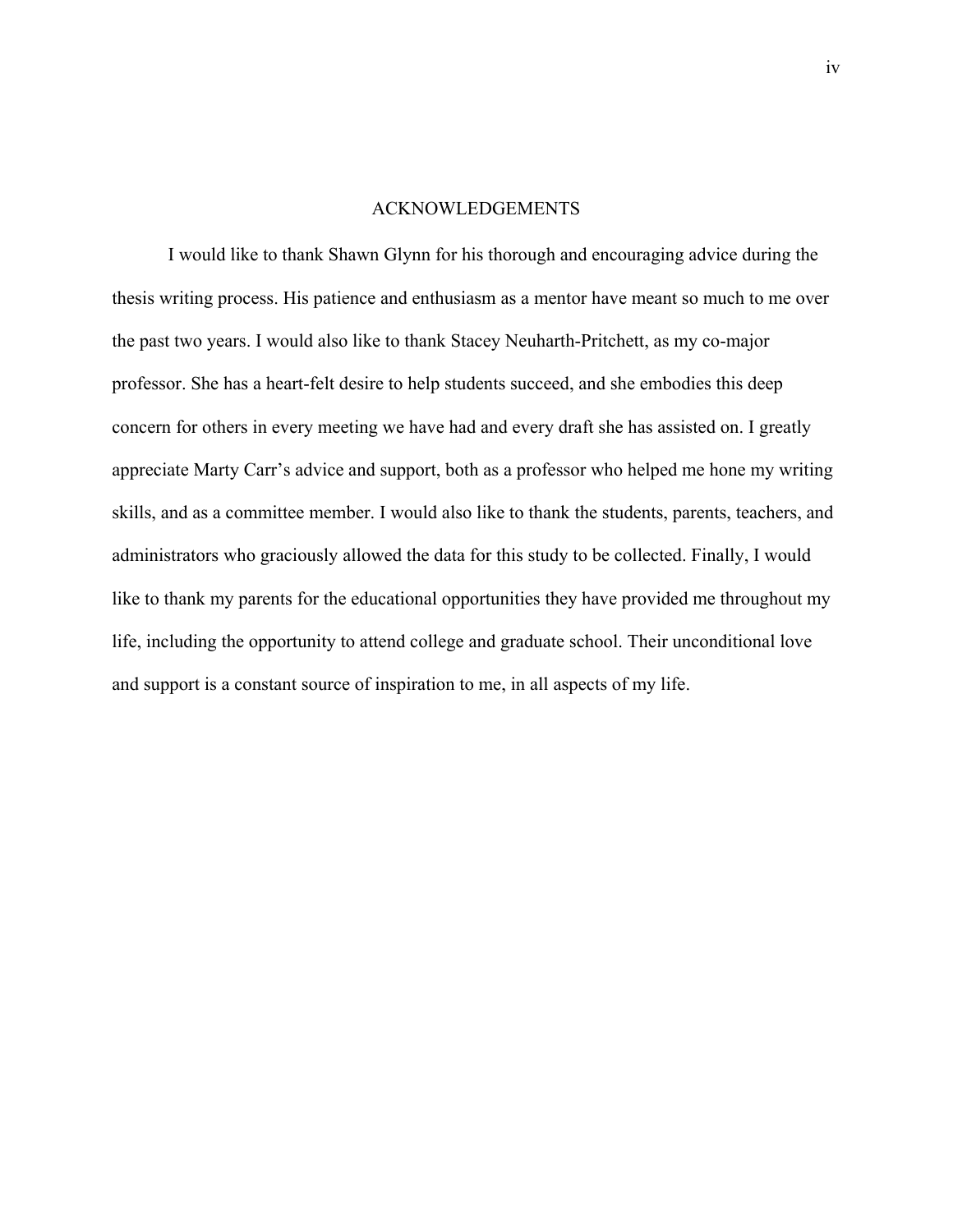# TABLE OF CONTENTS

|                |                                                             | Page |
|----------------|-------------------------------------------------------------|------|
|                |                                                             |      |
|                |                                                             |      |
|                |                                                             |      |
| <b>CHAPTER</b> |                                                             |      |
| 1              |                                                             |      |
| $\overline{2}$ |                                                             |      |
|                |                                                             |      |
|                |                                                             |      |
|                |                                                             |      |
| 3              |                                                             |      |
|                |                                                             |      |
|                |                                                             |      |
|                |                                                             |      |
| $\overline{4}$ |                                                             |      |
|                |                                                             |      |
|                |                                                             |      |
|                |                                                             |      |
| 5              |                                                             | .26  |
|                | Descriptive Statistics, Mean Comparisons and Correlations26 |      |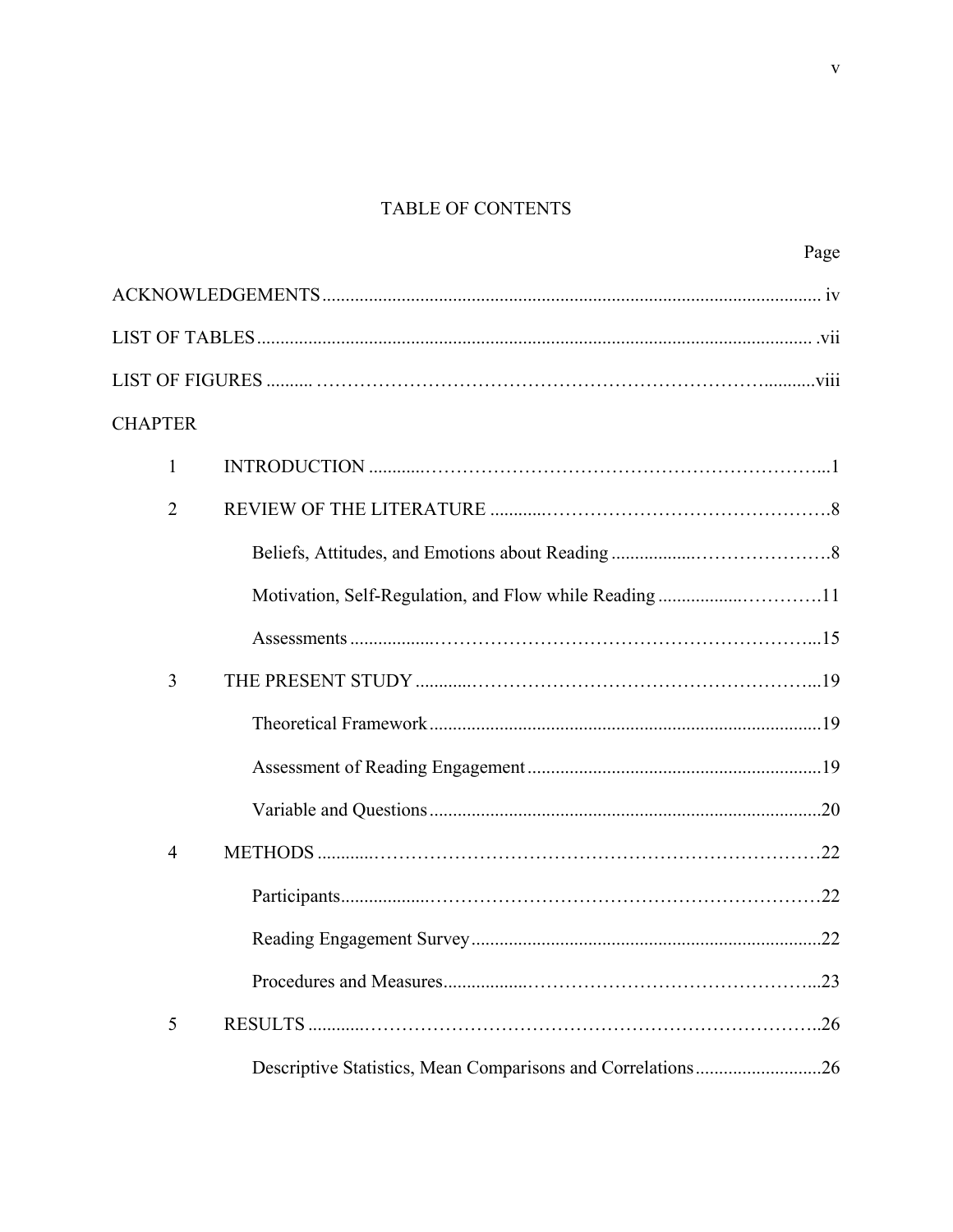|   | Correlations among the Factors and Reading Achievement33 |  |
|---|----------------------------------------------------------|--|
|   |                                                          |  |
|   |                                                          |  |
|   |                                                          |  |
| 6 |                                                          |  |
|   |                                                          |  |
|   |                                                          |  |
|   |                                                          |  |
|   |                                                          |  |
|   |                                                          |  |
|   |                                                          |  |
|   |                                                          |  |
|   |                                                          |  |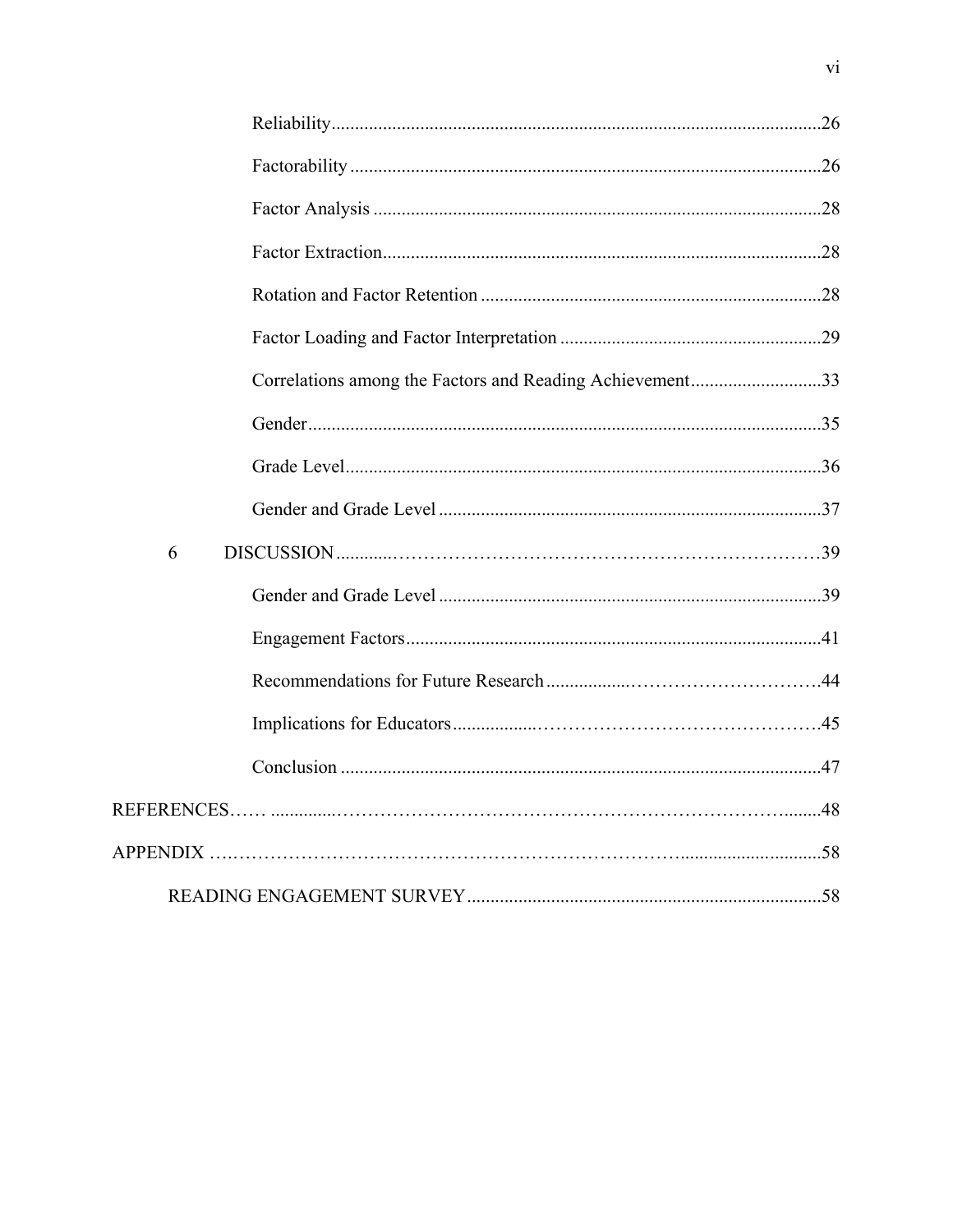# LIST OF TABLES

| Table 1: Mean, Standard Deviation, Skewness, and Kurtosis, of Each Item of the RES27         |
|----------------------------------------------------------------------------------------------|
|                                                                                              |
| Table 3: Eigenvalue, Percent of Variance Explained and Cronbach's Coefficient Alpha for Each |
|                                                                                              |
| Table 4: Correlations between Factor-Based Scales and CRCT Total Reading Scores34            |
| Table 5: Correlations between Factor-Based Scales and ITBS Total Reading Scores34            |
| Table 6: Correlations between Factor-Based Scales and DIBELS-ORF Scores35                    |
| Table 7: Means, Standard Deviations, and Effect Sizes for Boys' and Girls' RES Total and     |
|                                                                                              |

Page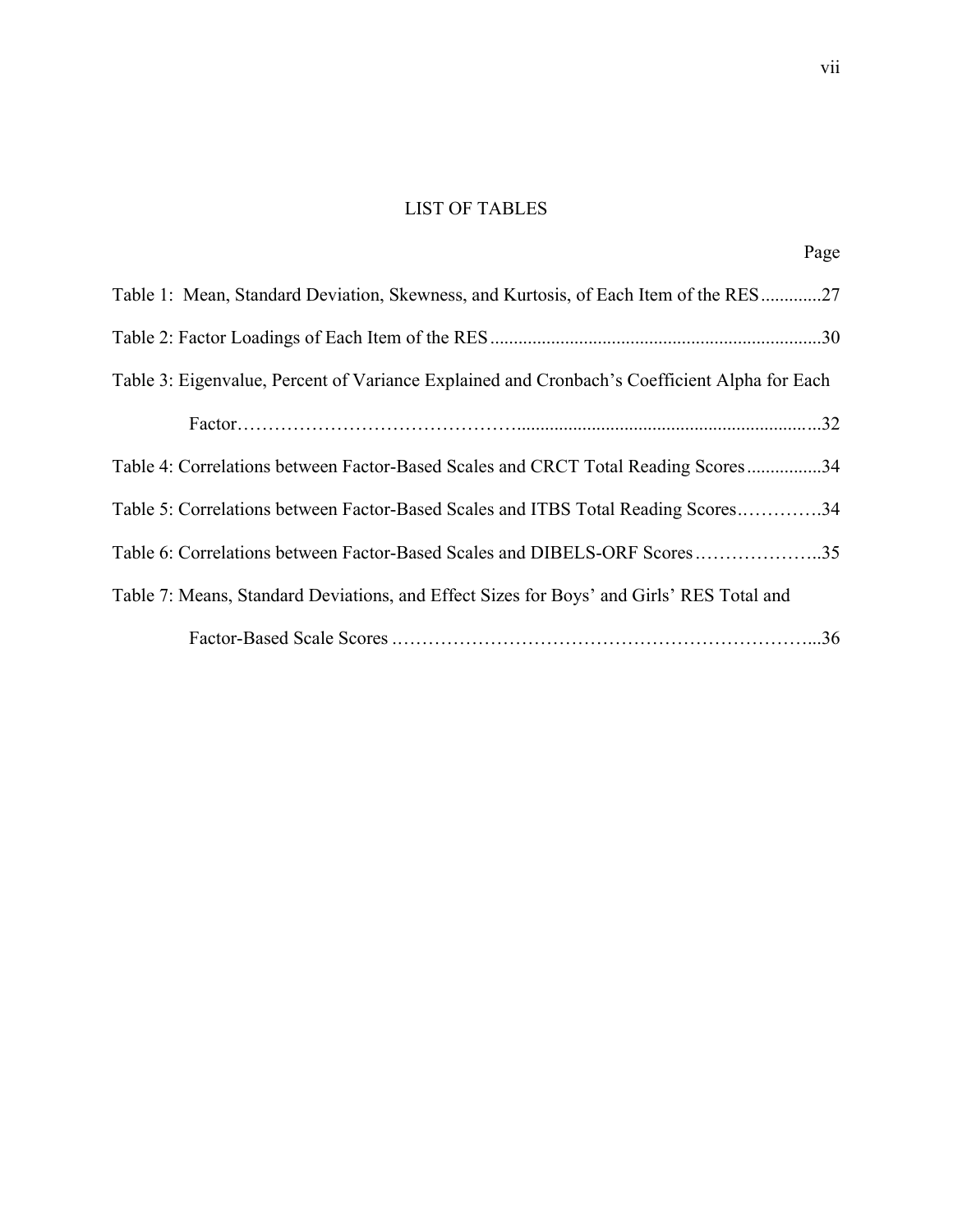# LIST OF FIGURES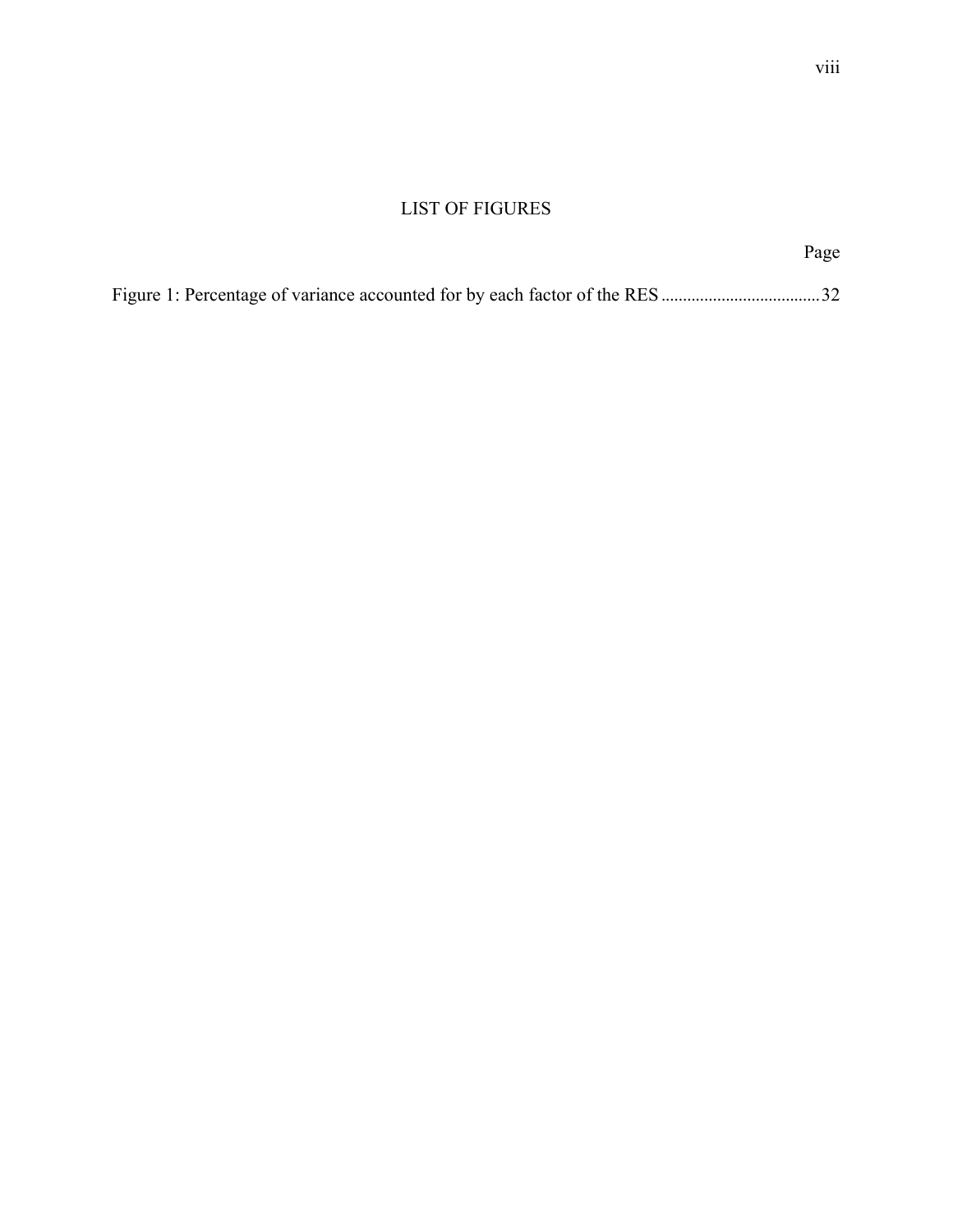### CHAPTER 1

### INTRODUCTION

Ms. Barbara Jenkins, a fourth-grade teacher, is puzzled by the reading behavior of Josie, one of her students. During one-on-one conferences, Josie routinely says that "reading is fun." In fact, Josie remarked that reading is one of her favorite things to do for fun. And, during the "Free Friday Afternoon" held in class each week, Josie usually picks a book from the classroom library. Invariably, Josie soon abandons her book and turns her attention to science games or drawing. Ms. Jenkins knows that Josie has satisfactory reading skills because Josie consistently scores slightly above average on standardized reading tests. Ms. Jenkins would like to understand why Josie, who is good at reading and says she likes to read, actually reads so little, at least in school. During a parent-teacher conference, Josie's parents tell Ms. Jenkins that Josie does not read much at home, either.

Josie's case illustrates the difficulty that teachers have understanding the myriad internal processes that contribute to their students' reading. Ms. Jenkins has determined that Josie has reading skills but is uncertain about Josie's motivation to read. It appears Josie's reading motivation is not enough to inspire her to read for fun. What Ms. Jenkins is trying to promote in her students is not just motivation but a balance of interests, attitudes, emotions, motivation, selfregulation, and the ability to elicit flow states while reading. In the present study, *reading engagement* will be operationalized as a metaconstruct subsuming all these aspects of reading. Specifically, reading engagement is defined as the combined functioning of these elements of reading, which produces a reader who has the desire, skills, and ability to become deeply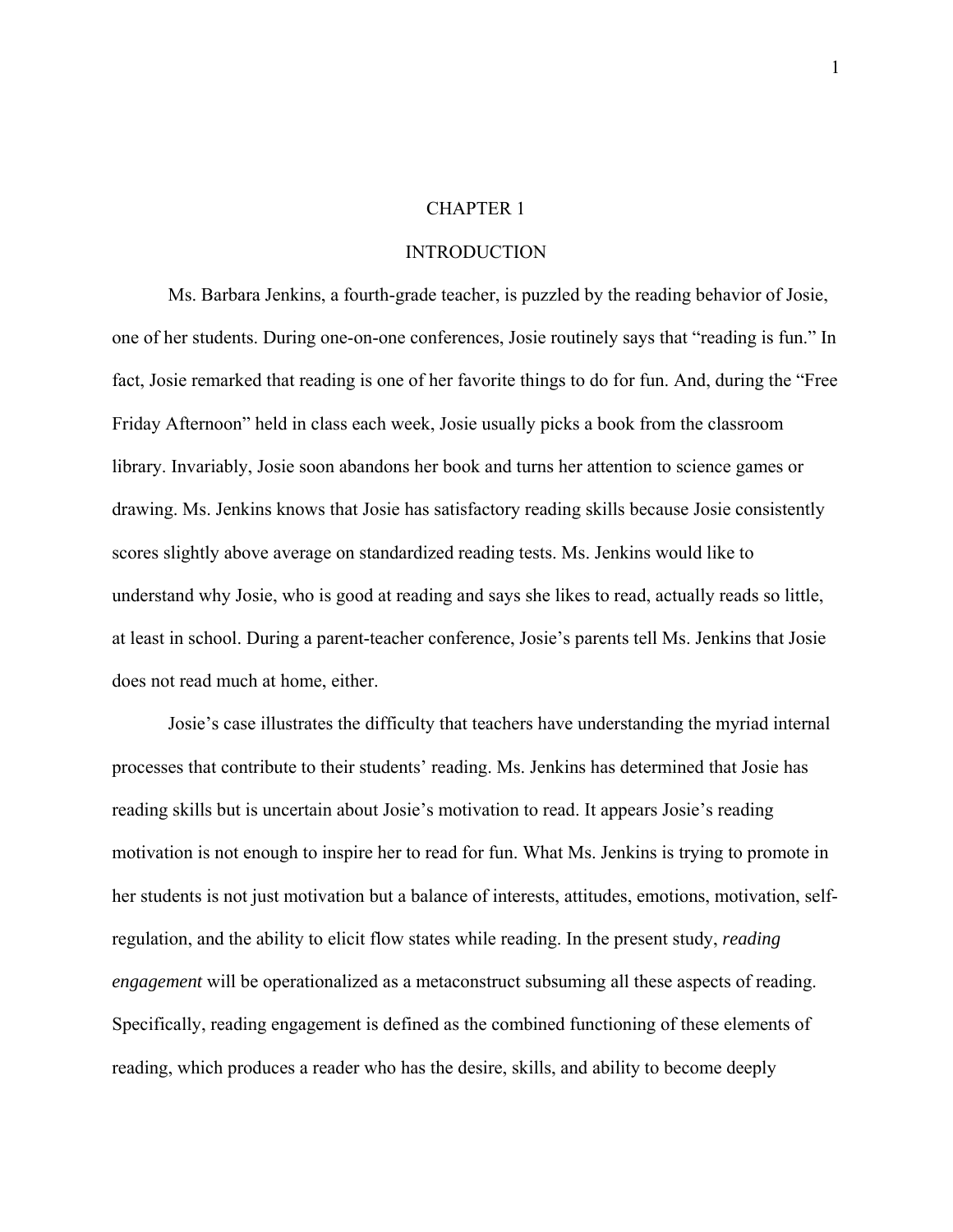involved with a text. Instead of providing a precise definition, Baker, Dreher, and Guthrie (2000) choose instead to describe elements that contribute to reading engagement:

"Students are engaged readers when they read frequently for interest enjoyment and learning. The heart of engagement is the desire to gain new knowledge of a topic, to follow the excitement of a narrative, to expand one's experience through print. Engaged readers can find books of personal significance and make time for reading them. The investment of time is rewarded by the experience of immersion in the text itself. Engaged readers draw on knowledge gained from previous experiences to construct new understandings, and they use cognitive strategies to regulate comprehension, so that goals are met and interests are satisfied" (p. 2).

Ms. Jenkins, and other teachers who would like to promote the type of reading described above, would benefit from a reliable, valid, and efficient questionnaire to assess and gain insight into students' reading engagement. A questionnaire of this kind would be useful to researchers, as well, by helping them to study the nature of reading engagement. In order to be effective, this questionnaire should be based on a well-researched theory of human behavior that is applicable to students' reading engagement.

Social-cognitive theory provides a multi-faceted perspective of understanding human learning by integrating the effects of behavioral, environmental, and personal characteristics (Bandura, 2001). Social-cognitive theory explains that learning happens internally and thus, behavioral changes may or may not be seen. The complexities of a student's physical and mental environment interact to influence learning. Like learning in general, reading is a highly complex task in which both internal and external factors play an important role. A student's reading skills, psychological state, intellectual state, and social and physical surroundings must all interact to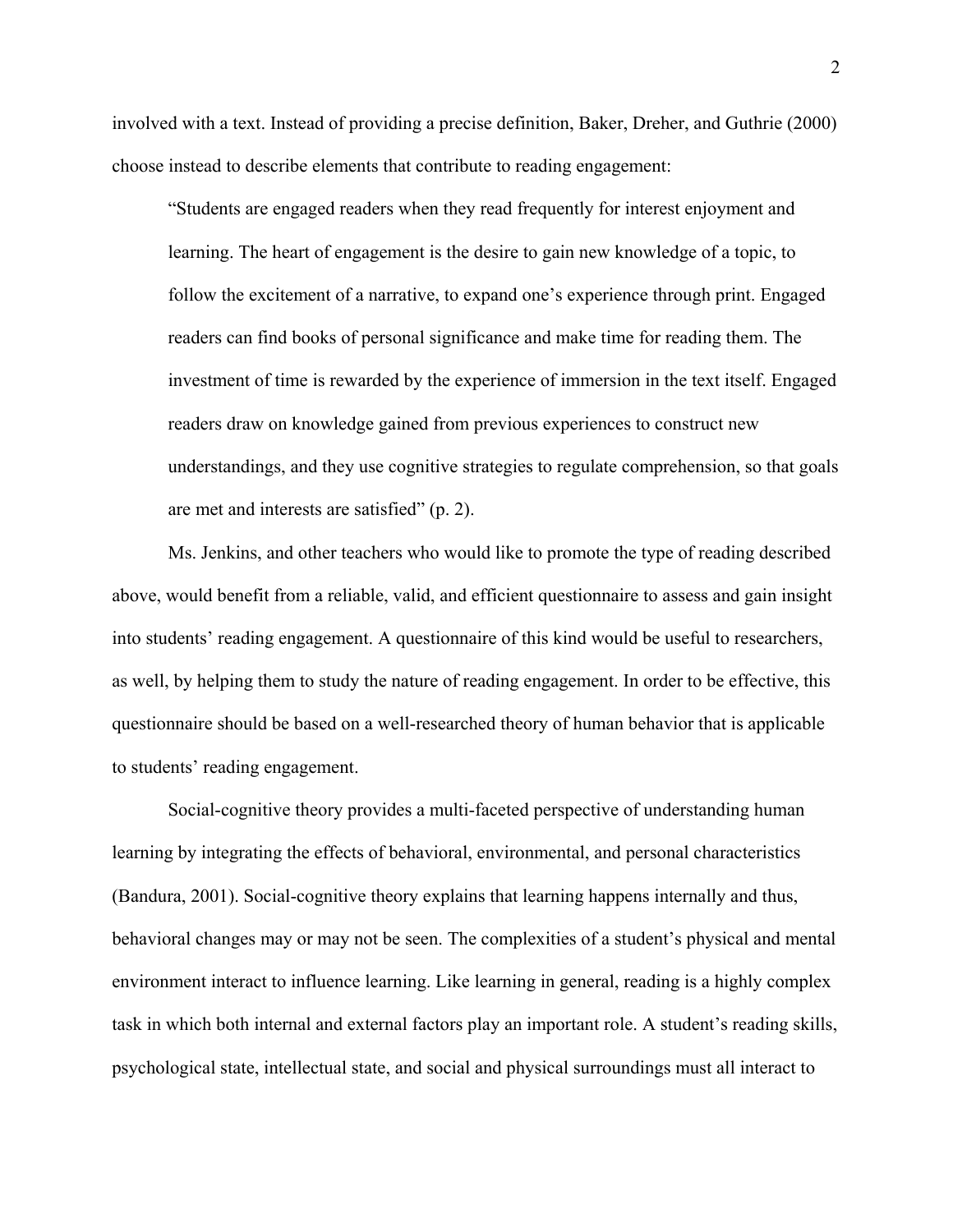result in a true understanding of a text (Schunk & Zimmerman, 2007). The mere act of decoding letters on a page is not enough to comprehend and retain what is taken in during this intricate process. Students must actively engage with text in order to understand it to its fullest.

 Csikszentmihalyi (1991) describes reading engagement as a state of complete absorption called flow. Flow is characterized by a student so lost in a passage that he or she is oblivious to his or her surroundings. In addition to the word flow, terms like mental presence, absorption, and thoughtfulness are also common elements in definitions of reading engagement. Guthrie (2001) defined reading engagement as "a merger of motivation and thoughtfulness" (p. 1).

Is a student's ability to engage with a task the same for every type of task? Josie's lack of mental presence in reading is especially evident when compared with her attentiveness in her two favorite subjects, science and art. She spends uninterrupted hours engaged in science experiments or art projects, which indicates that for Josie, the issue is not one of general attention span. Instead it appears that her level of engagement for reading-related tasks is simply not equal to that of her two favorite subjects. Her teacher is left with a challenging and common problem of trying to address this disparity in Josie's engagement. Subject-matter disparities are common among learners of all ages. To this end, student engagement has increasingly been studied in the context of specific domains, or subject areas, such as math (Freeman & Lucius, 2008), social studies (Holmes, Russell, & Movitz, 2007), and science (Venturini, 2007).

### *Rationale for Domain-Specificity*

The term *engagement* is often used in the phrase *student-engagement*, which is a general conception of students' connection to the school experience. The most prominent model of student-engagement, the *participation-identification model* (Finn, 1989), emphasizes the importance of students' emotional and social identification with school and participation in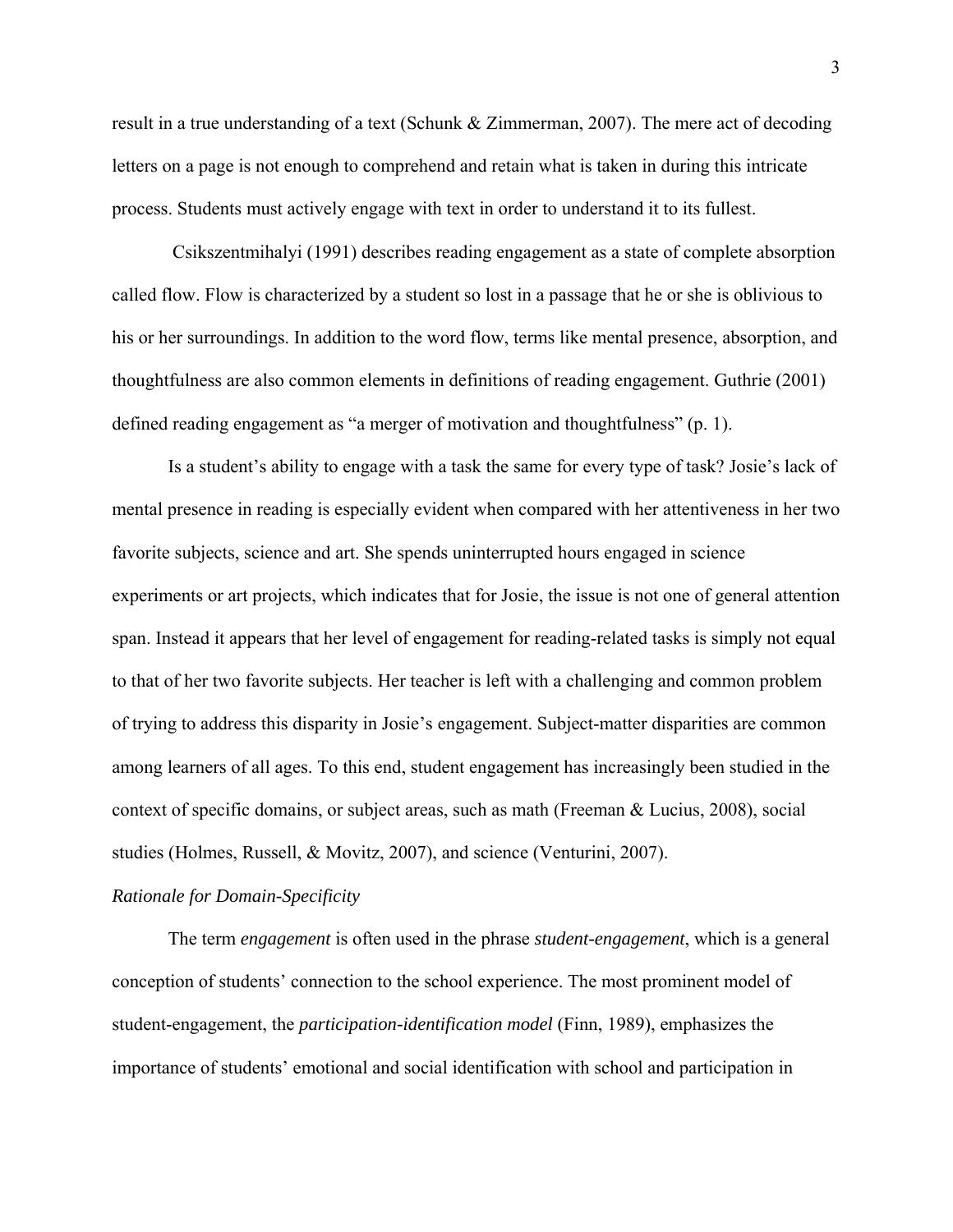school activities in general. Student-engagement research has increasingly been conducted in specific subjects, including reading, in a move to examine the domain-specificity of the construct.

Engagement was once measured as a student's time-on-task behavior (Cazden, 1973; Hess & Takanishi, 1974). Subsequent definitions have expanded upon this narrow focus on behavior, to include cognitive and affective characteristics such as enthusiasm, interest, and strategy use (Skinner & Belmont, 1993). Refuting the time-on-task definition of reading engagement, Guthrie (2004) states that "engaged reading is observable as behavior in the classroom but also entails cognitive, motivational, and social attributes" (p. 4). Guthrie, Rueda, MacGillivray, and Monzo (2001) observed students attend to inauthentic or repetitive activities below their level and, as a result, criticized the time-on-task definition of engagement: "It does not necessarily follow that because students are engaged, they are necessarily engaged in instructionally challenging activities that might result in future academic success…[This] suggests the need to explicitly connect engagement to high-level challenging activities" (p. 19). In order to describe engagement comprehensively, Martin (2007; Martin & Marsh, 2004) has synthesized several theoretical positions to encompass both cognitive and behavioral aspects of student-engagement.

Why study engagement at all? Relationships between student engagement and achievement have important implications for students and their teachers, and research along these lines has given school administrators and teachers information about students' likelihood of school drop-out. To understand the nuances of individual students' reading engagement, and to have a chance of affecting these students' school success at a young age, it is critical that engagement be investigated in specific domains. Engagement has a strong positive correlation to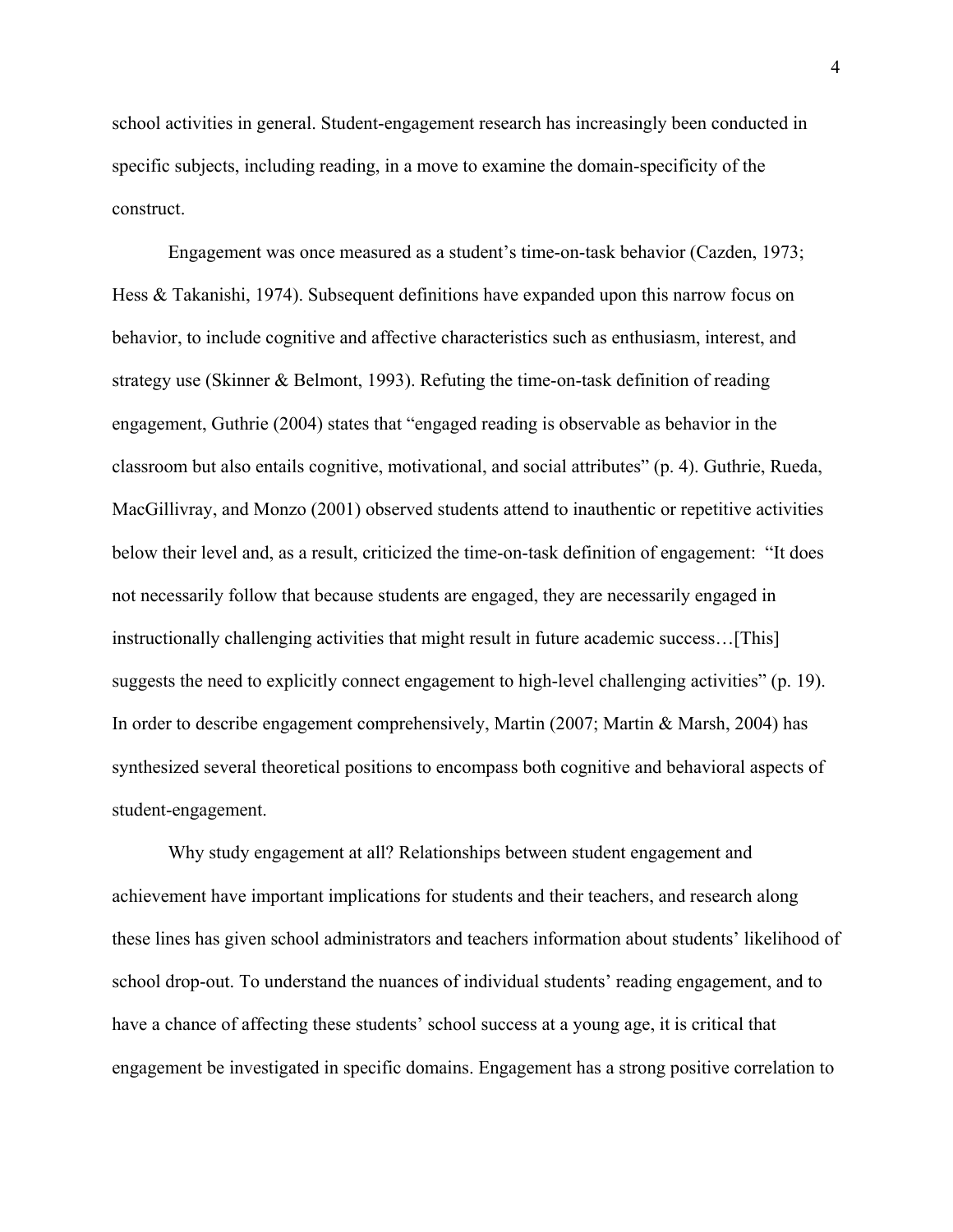achievement in particular domains, as measured by a variety of indicators. In reading, several key dimensions of Martin's Motivation and Engagement Scale are positively correlated with literacy, GPA, and English achievement (Martin & Marsh, 2003; Martin, Marsh, & Debus, 2001). As the collective conception of engagement is refined, teachers and researchers will be able to better understand domain-specific effects of engagement and apply their understanding to help students like Josie.

As a characteristic of engagement, domain-specificity may be a nearly universal construct, extending across ages and cultures. Although it is reportedly difficult to measure affective and metacognitive constructs in young children, Wigfield, Guthrie, Tonks, and Perencevich (2004) succeeded in measuring the reading motivation of children as young as firstgrade. They found that even children as young as first-grade demonstrate variability in both quality and strength across subject areas when examining reading motivation. Engagement also varies across domains in non-Western cultures. A study in Korea found that a related construct, *task-value*, was relatively distinct across subject domains in middle-school and high-school students (Bong, 2001a). By studying the more precise concept of reading engagement rather than the general concept of student-engagement, researchers are able to refine their understanding of engagement. The decision to examine the domain-specific nature of engagement is supported by research showing this quality to be universal across people of different ages and cultures.

### *Rationale for Construct Generality*

In the current study, reading engagement is operationalized as a combination of motivation, self-regulation, strategy use, and personal beliefs. This approach is consistent with the general student-engagement literature, where engagement is increasingly understood as a metaconstruct (Appleton, Christenson, Kim, & Reschly, 2006; Fredricks, Blumenfeld & Paris,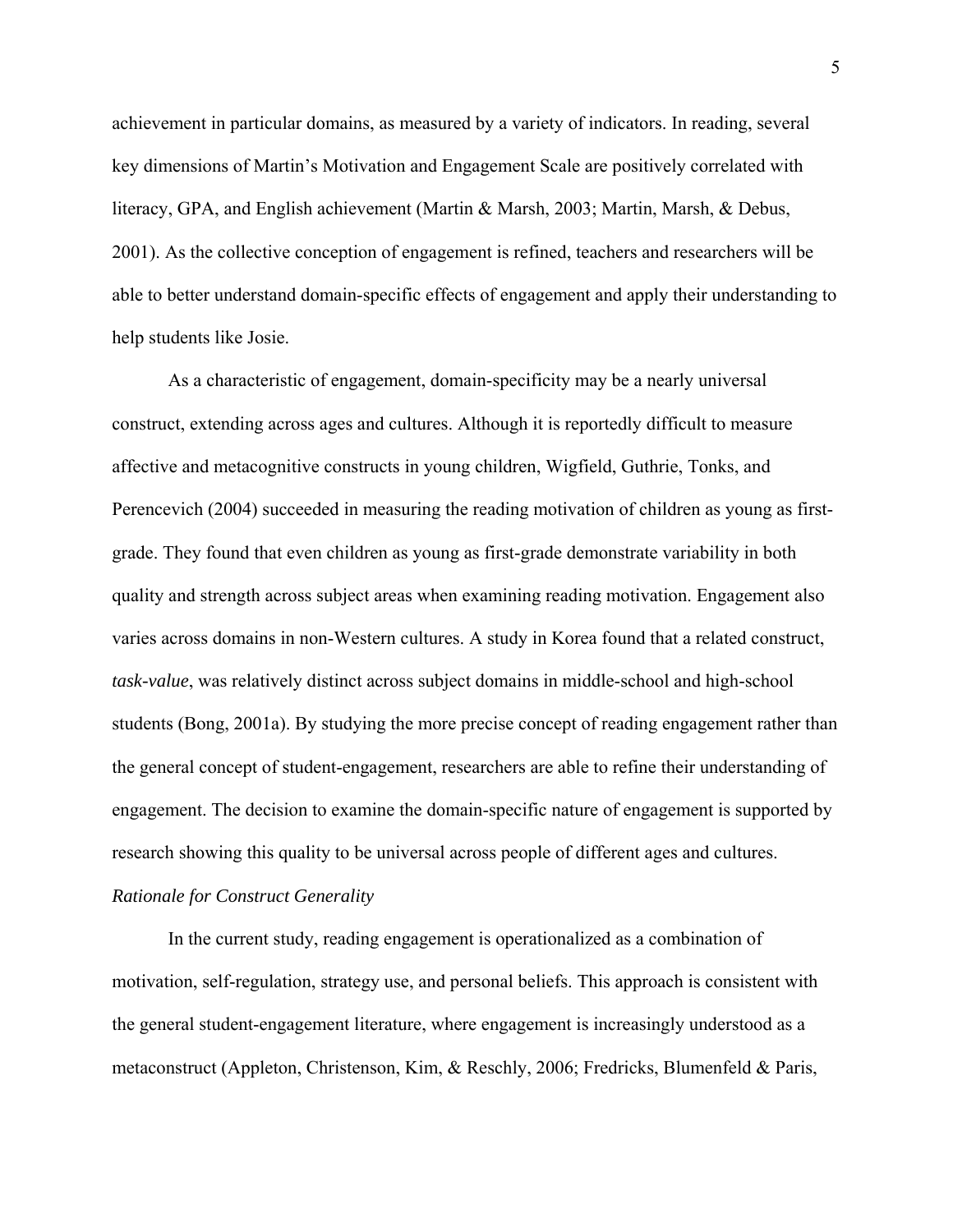2004). In the case of Josie, one sees a student who is skillful with some of elements of engagement, such as her slightly above-average achievement scores; however, if she does not have an effective balance of all the engagement components, then she will not perform as an optimally engaged reader. This is the state that teachers strive to elicit in their students. Many researchers focus on one subset of reading engagement, such as reading motivation, and give others relatively little attention, assuming that their results will generalize to reading engagement as a whole. This approach and assumption is of questionable value.

A better approach is to conceive of reading engagement as a metaconstruct which subsumes the aforementioned constructs. Teachers and researchers who do this will be able to more efficiently and directly understand students' relationships to reading. This approach makes educational theory more applicable to classroom educators.

Research results focused narrowly on one aspect of engagement may be interesting from a theoretical position but pose a problem to teachers who try to implement the results in their classrooms. Teachers invariably lack the time necessary to assess or coach students on each of reading engagement's subconstructs individually. Viewing reading engagement as a metaconstruct is not only theoretically sound but may also lead to a comprehensive assessment of the type necessitated by the busy classroom environment. Engaged reading is the final product to which all reading instruction is directed; engaged readers are interested in what they read, believe they are capable of succeeding, are able to sustain attention, and are capable of using reading strategies. This is a reasonable goal for Josie to strive for, with the help of her classroom teacher.

While there is relatively little research on reading engagement specifically, there is a vast amount of research on its subconstructs like reading motivation and reading self-regulation.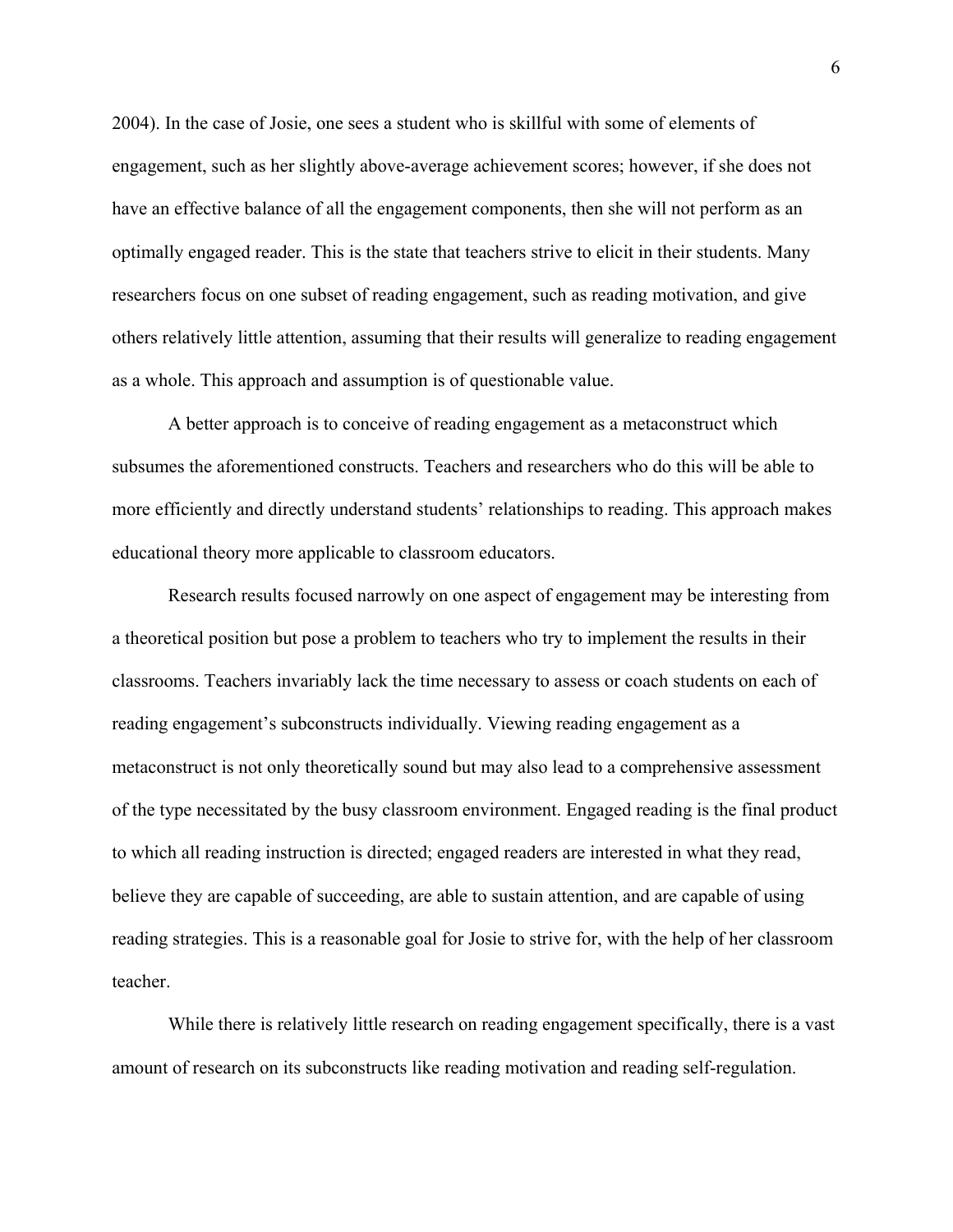Research on each of these subconstructs in isolation is valuable, but not nearly as valuable as research that examines the subconstructs in combination. When viewed as a metaconstruct, reading engagement brings together disparate lines of research to form a comprehensive picture of elementary-student reading engagement. Those subconstructs of reading engagement which have received the most research attention will be examined here and related to each other by means of the metaconstruct of reading engagement.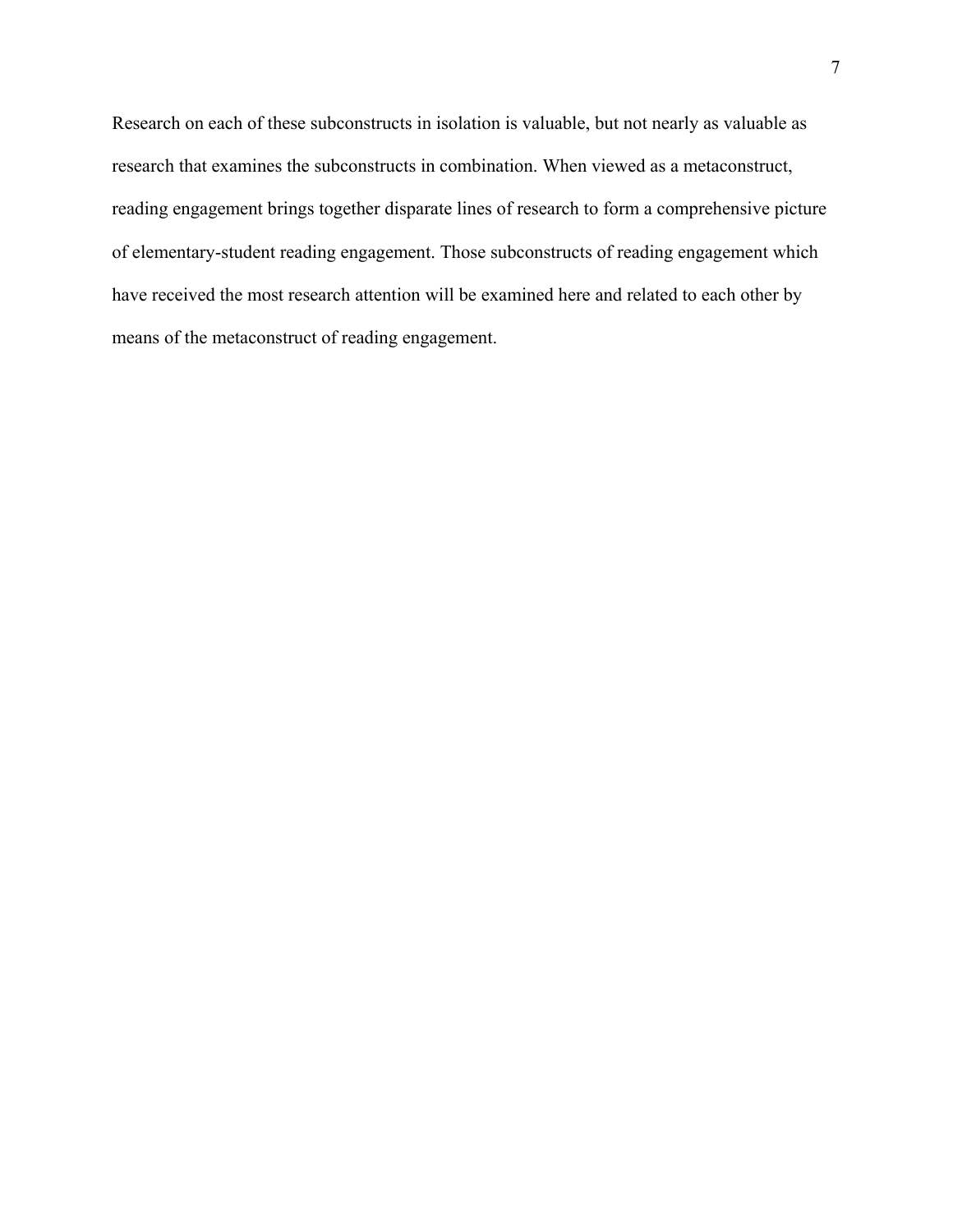### CHAPTER 2

### REVIEW OF LITERATURE

In the present study, the many subfields of reading research have been organized into two broad categories: (1) *Beliefs, attitudes, and emotions about reading*, and (2) *Motivation, selfregulation, and flow while reading.* The first category concerns the impact of students' personal beliefs about reading. The second category concerns mental states conducive to reading. The final section of the literature review summarizes the major approaches to assessing various subconstructs of reading engagement, including reading motivation and reading self-concept. *Beliefs, Attitudes, and Emotions about Reading*

Students' beliefs, attitudes, and emotions about reading help demonstrate how students engage in the act of reading. These personal characteristics illuminate the underpinnings of reading engagement from a social-cognitive perspective (Bandura, 1986; Bandura, 2001). In social-cognitive theories of learning, personal characteristics interact reciprocally with other characteristics of a student's environment. These other characteristics might include the presence or absence of books or the temperament of a student's teacher. In this section, personal beliefs, attitudes, and emotions about reading will be examined in more detail. Connections among them will be explored in the broader context of reading engagement.

*Reading interest.* Most adults have learned from experience that being interested in a project or task's subject matter will increase one's chances of success. Promoting children's interest in reading has an intuitive appeal. However, increased reading interest has benefits beyond pure enjoyment. It also has a positive effect on students' motivation to read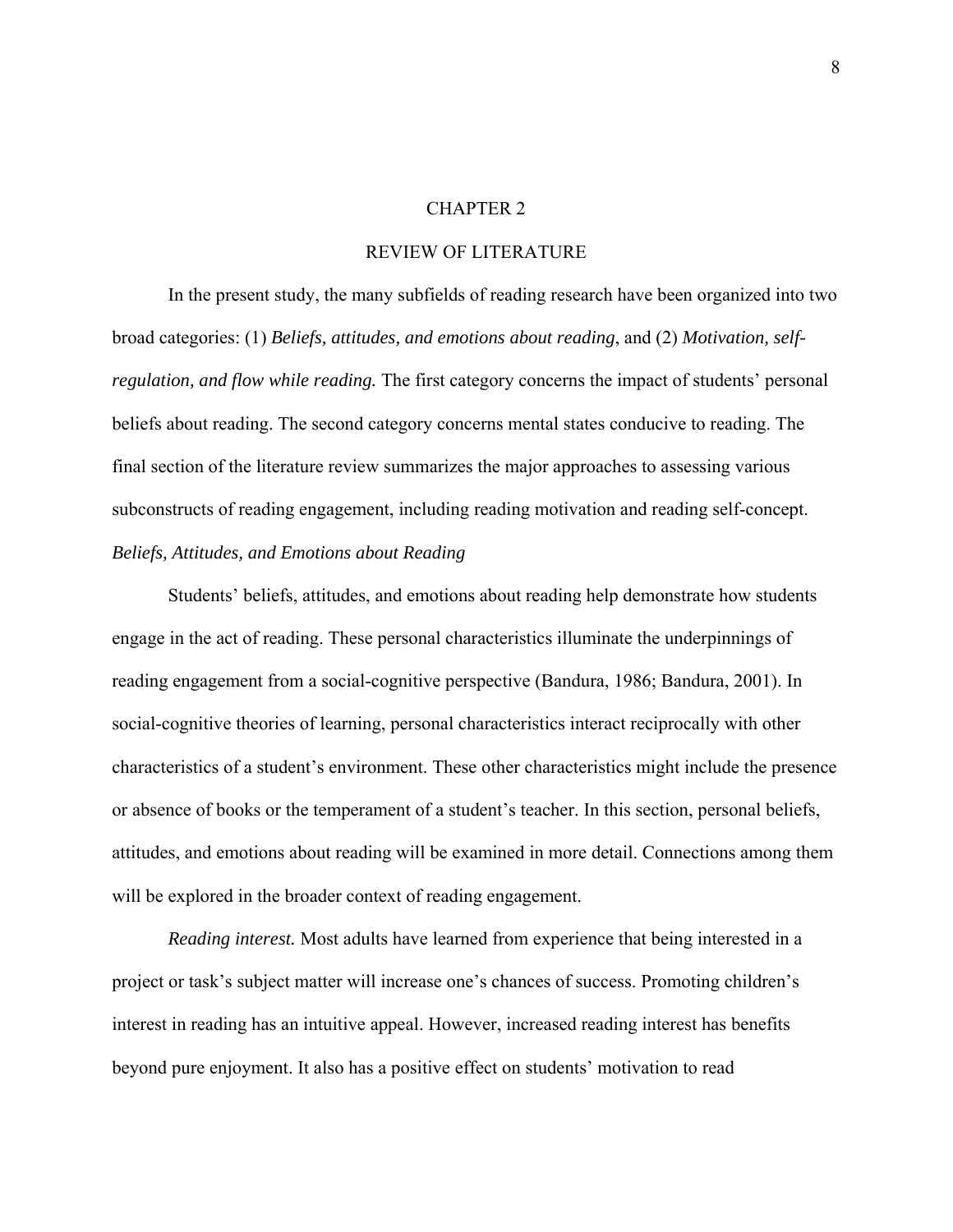independently (Guthrie & Humenick, 2004). Interest also has a positive effect on reading recall. Interviews with elementary students showed that students with high interest in reading had good memory performance, and presumably good comprehension, for what they read (Guthrie et al., 2007). A recent study with early adolescents found that text interest varied with different patterns of task interest (Graham, Tisher, Ainley, & Kennedy, 2008). These findings indicate that it is important not just to help students enjoy the process of reading and find things that are interesting to read, but students must be helped to believe that the tasks of reading and interacting with texts in other ways are interesting and valuable themselves.

*Task-value in regards to reading.* Task-value is a term that indicates that an individual believes a task is important and worthwhile. Wigfield and Eccles (1992) point out two important components of task-value: *utility value* and *intrinsic value*. Utility value indicates that an individual believes that the task at hand will be useful, whereas intrinsic value indicates that an individual values doing an activity for its own sake because it is enjoyable or interesting. Utility value is linked to achievement. Bong (2001) found that college students' perceived usefulness of a course indirectly predicted students' achievement on exams, as mediated by self-efficacy, a subconstruct which is discussed in more detail later.

Both forms of task-value—utility value and intrinsic value—are linked to motivation, which, in turn is highly correlated with school success (Wigfield, 1994). This indicates that if students are interested in reading for the sake of reading and believe that it is a useful and valid skill in life, they will be more motivated and, therefore, more likely to succeed. A recent study of both academic and non-academic learning contexts suggests that initial interest, which is similar to intrinsic value, combined with achievement goals, which are a likely product of utility value, leads to task-value (Hulleman, Durik, Schweigert & Harackiewicz, 2008).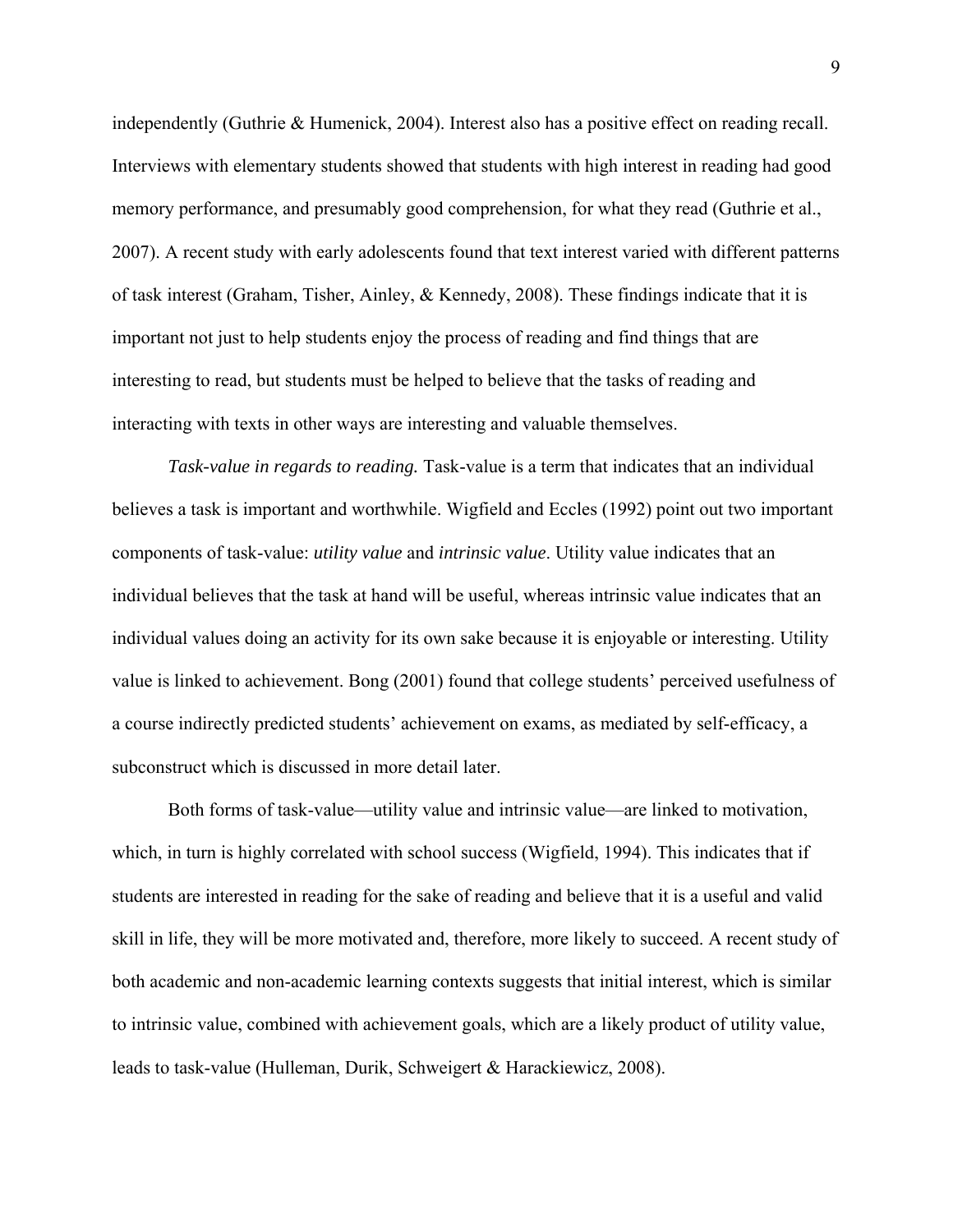*Self-efficacy about reading*. Self-efficacy, which plays an important role in socialcognitive theory, is an individual's sense of being effective at a certain task (Bandura, 1986). Self-efficacy is different from general perceptions of competence because it is specific to a task or skill set. In the realm of reading, self-efficacy is sometimes conceived of as a subset of reading motivation, as in the Motivation for Reading Questionnaire. In studies with this questionnaire, reading performance was found to be positively predicted by students' selfefficacy as well as their enjoyment of reading (Wigfield, 1996a). Competence beliefs and efficacy beliefs both relate strongly to general academic achievement (Bandura, 1997; Pajares, 1996; Schunk & Rice, 1993).

An individual's belief that he or she can succeed at a task is closely examined in the social-cognitive perspective (Bandura, 1997). Research on self-efficacy indicates that one's feelings about effectiveness and beliefs about success are closely tied to one's actual success. However, the potential for success is often mitigated by the presence of negative emotions, such as anxiety.

*Reading anxiety*. While psychological research confirms that a moderate amount of anxiety sometimes helps learning, (Cassady & Johnson, 2002), high levels of anxiety can hinder the process of developing as a reader. Generalized anxiety gets a lot of popular media attention, and it is commonly believed to have a negative effect on school performance. These negative effects are particularly strong when researchers examine domain-specific anxiety. The authors of the Reading Anxiety Scale (Zbornik & Wallbrown, 1991) found that the correlation between reading anxiety and reading achievement is stronger than that between general anxiety and reading achievement.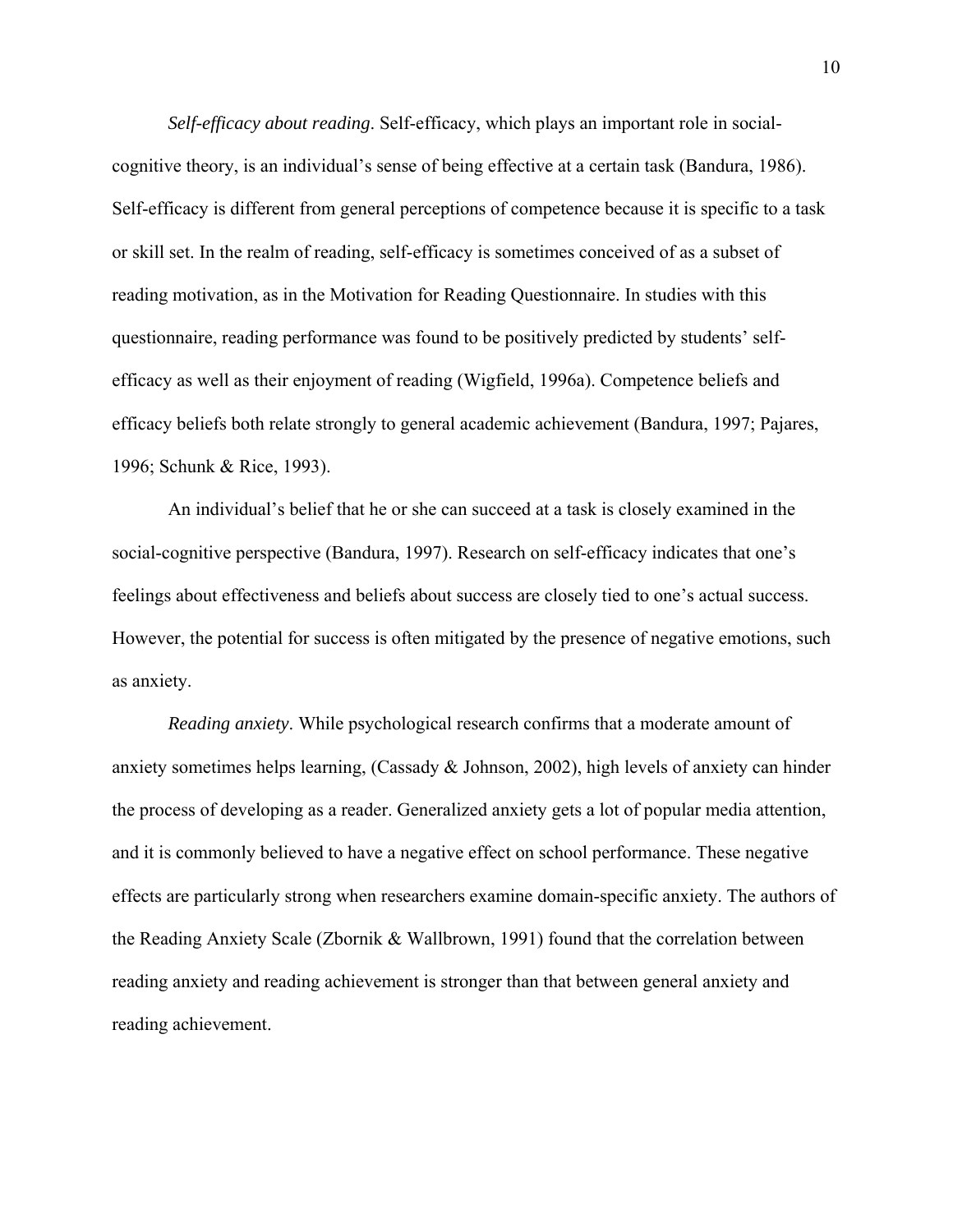In addition to examining the impact of reading anxiety on students' school performance, researchers have studied how reading anxiety affects boys and girls differently and how it develops as students age. In one study of reading anxiety, an age effect was found, indicating that reading anxiety may actually increase as elementary-school students age (Parker & Paradis, 1983; Parker & Paradis, 1986). In order to support the academic and personal development of students, it is important to reduce the impact that excessive reading anxiety has on the elementary-school student's development.

#### *Motivation, Self-Regulation, and Flow While Reading*

When a student's personal beliefs and attitudes about reading are aligned, the student will be able to exhibit motivation, self-regulation, and the psychological state of flow while reading. In this section, these elements of reading engagement are explored more thoroughly and connections among them are discussed from a social-cognitive perspective.

*Reading motivation*. Motivation is one of the most frequently studied aspects of reading. Guthrie and Wigfield (1999) define reading motivation as "the individual's goals and beliefs with regard to reading… [which] then influences the individual's activities, interactions, and learning with text" (p. 199). These resulting interactions with the text are often understood as reading engagement. Ainley (2004) describes the distinction between motivation and engagement as a difference between the *why* and the *what.* Motivation is *energy and direction*, or "why we do what we do" (p. 2), whereas engagement is *energy in action* and describes the connection between a person and an activity.

So how does this motivation, or *energy and action,* appear in the U.S.? One international study found that U.S. students ranked 33<sup>rd</sup> out of 35 countries in motivation for reading (Mullis, Martin, Gonzales, & Kennedy, 2003). In order to address this troubling finding, U.S. researchers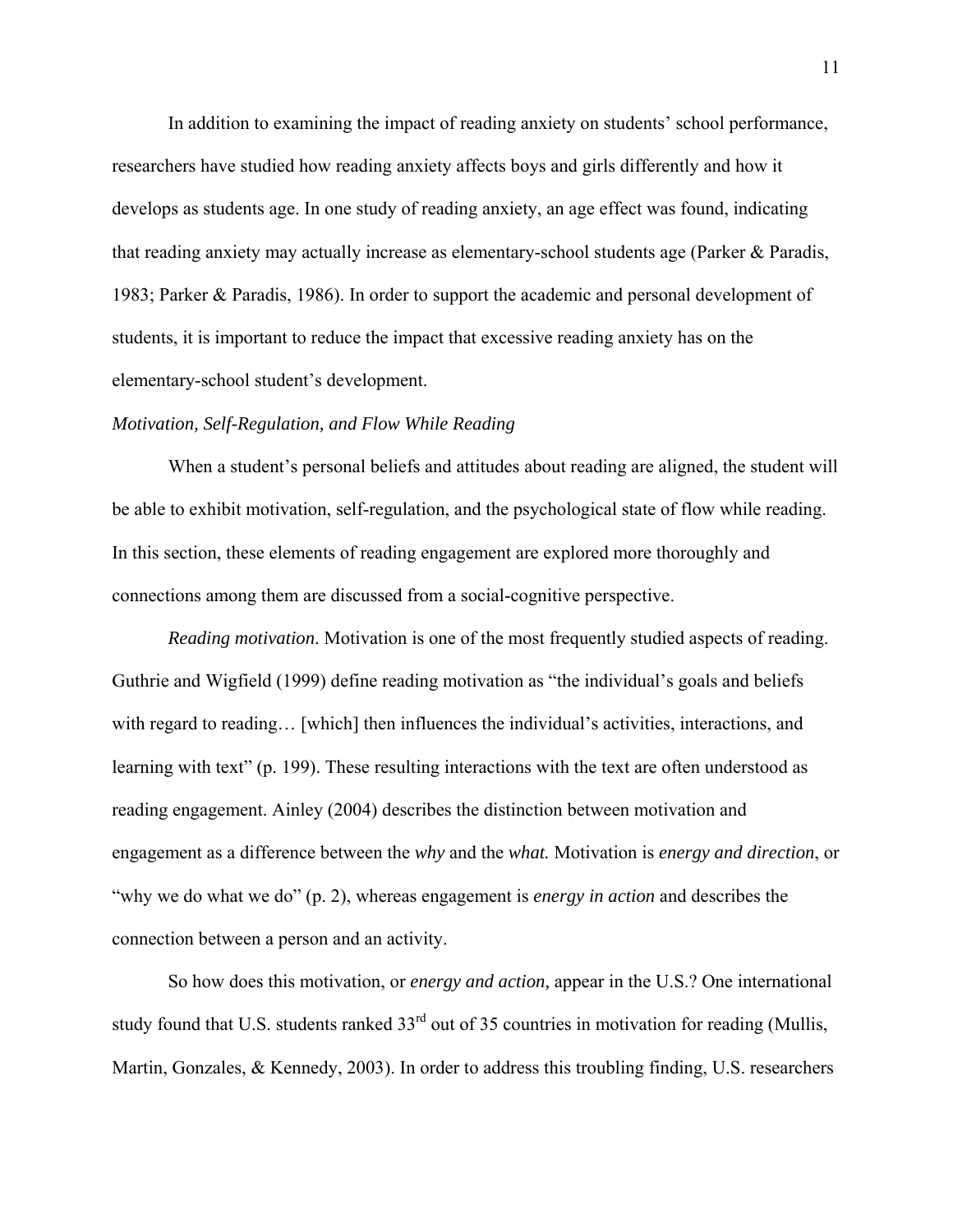strive to understand what comprises motivation. Many reading teachers and parents agree that reading for its own sake, or intrinsically-motivated reading is preferable to extrinsicallymotivated reading during which students read simply to receive a grade or other external reward. One way to promote intrinsic motivation is to help students feel like they have choices in the reading classroom (Sweet & Guthrie, 1998).

Motivation has important links to reading frequency. Wigfield and Guthrie (1995) initially reported significant positive correlations between reading frequency and both extrinsic and intrinsic motivation. However, Wigfield, Wilde, Baker, Fernandez-Fein, and Scher (1996) found a stronger positive correlation between intrinsic motivation and reading frequency. In line with previous knowledge about the types of motivation, intrinsic motivation was once again found preferable to extrinsic motivation. In a study by Wigfield and Guthrie (1997), intrinsic motivation predicted students' amount and breadth of reading more strongly than extrinsic motivation. Additionally, several factors of the Motivation for Reading Questionnaire, *curiositychallenge*, *recognition-efficacy*, and *social*, showed strong positive correlations with fifth- and sixth-grade students' self-reported reading frequency (Wigfield, 1996a).

Research suggests strong relationships between reading motivation and reading achievement. In one study of adolescent readers, motivation directly predicted text comprehension. For elementary-school students, a similar benefit to comprehension was found in a moderate relationship where motivation predicted reading amount which, in turn, predicted text comprehension (Guthrie, Wigfield, Metsala, & Cox 1999). Reading performance was positively predicted by the *recognition-efficacy* scale of the Motivation for Reading Questionnaire (Wigfield, 1996a).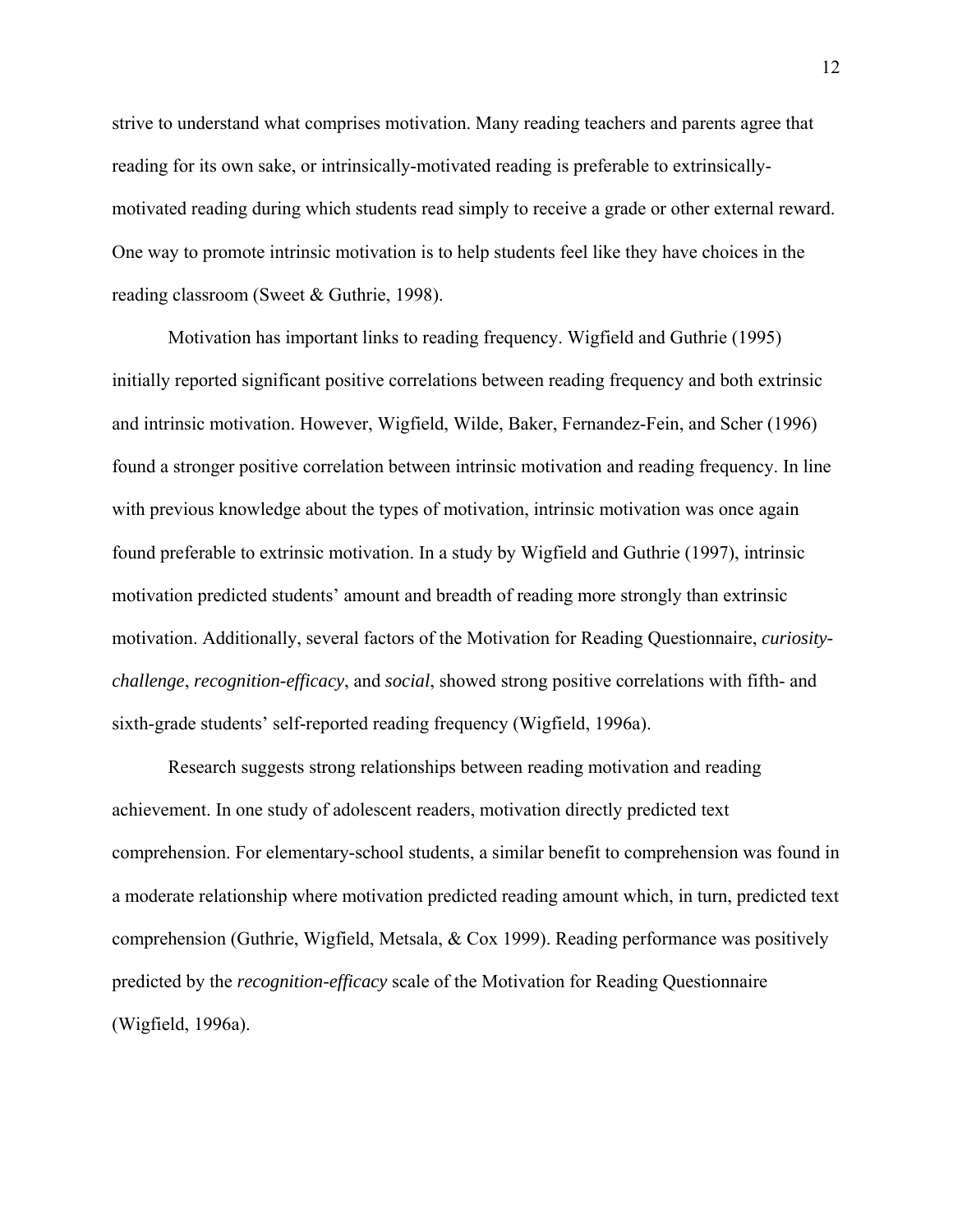The benefits of motivation are evident not only with formal assessment methods like the Motivation for Reading Questionnaire, but can also be illuminated using individual interviews. Based on interviews, motivation was found to predict reading-comprehension growth (Guthrie et al., 2007). Wang and Guthrie (2004) found that when previous reading achievement, extrinsic motivation, and amounts of reading were controlled for, intrinsic motivation was positively related to text comprehension for fourth-grade students in both the U.S. and China.

The existing research has shown that reading motivation is a critical characteristic of successful readers. Although U.S. students are ranked very low in reading motivation internationally, there is some hope for U.S. students' future success. Researchers have an everincreasing understanding of motivational processes, including how different types of motivation affect success differently. Intrinsic motivation, or the desire to do something for its own sake, is an especially important characteristic of engaged readers (Oldfather & Dahl, 1994; Turner, 1995). When the impetus to read comes from an external source, extrinsic motivation is in operation. Although intrinsic motivation is a preferable form of motivation, extrinsic motivation is not necessarily undesirable. Gambrell and Marinak (1997) advise that appropriately used incentives can enhance intrinsic motivation itself, which leads to increased reading engagement.

*Reading self-regulation*. Each student has a *self-regulation system*, according to the social-cognitive framework (Bandura, 1986). This regulatory system affects a student's behavior, cognition, and academic achievement. Self-regulation, as part of Bandura's social-cognitive theory, is described as "the process of influencing the external environment by engaging in the functions of self-observation, self-judgment, and self-reaction" (Schunk, 2008, p. 465). Zimmerman (2002) defined self-regulation as the processes individuals use to reach goals. When the goal is learning, self-regulated learning describes one's modulation of thoughts and behaviors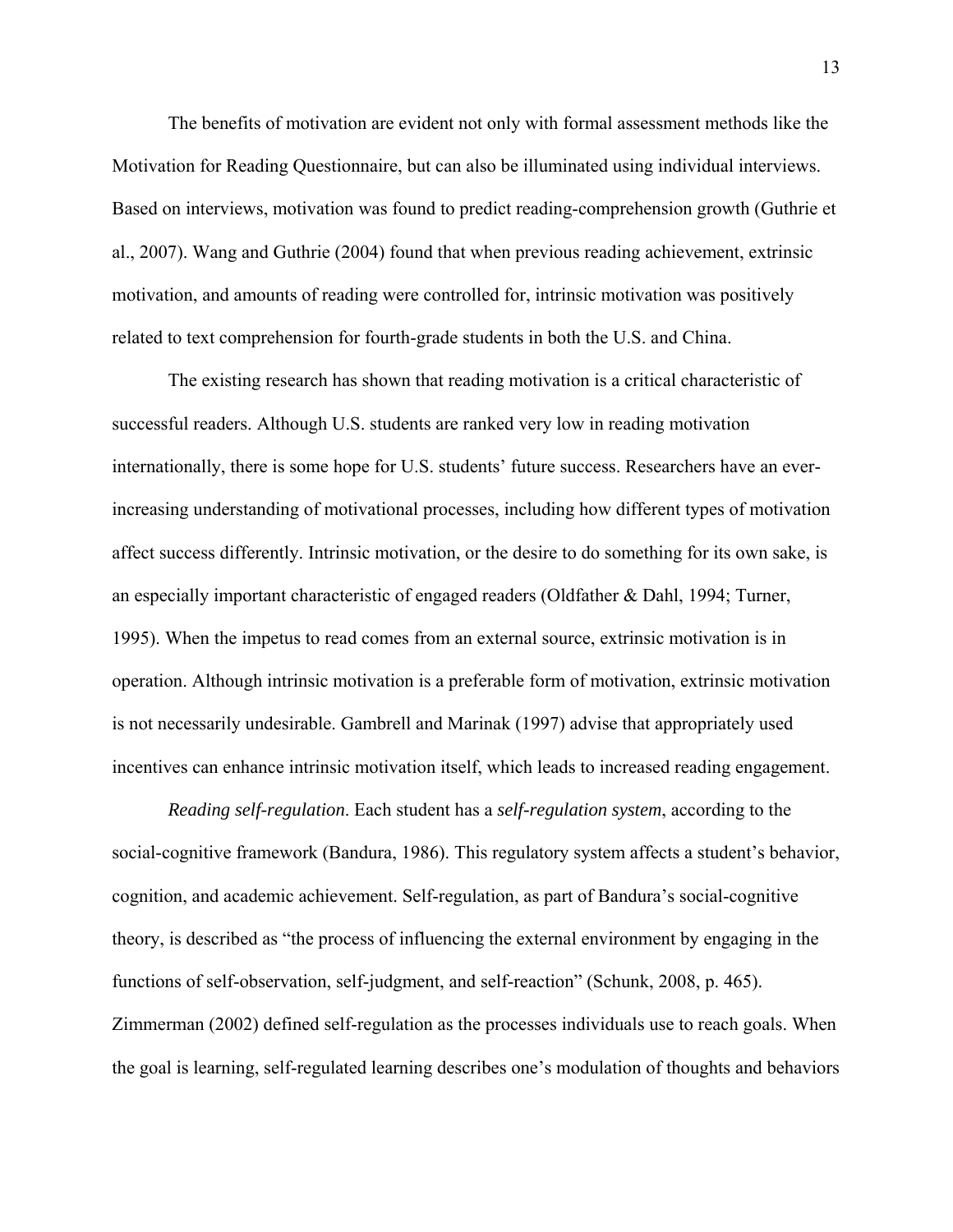to achieve a learning goal. Self-regulated learning is a combination of strategy use, motivational self-regulation, and cognitive self-regulation (Pintrich, 2000; Souvignier & Mokhlesgerami, 2006). In the context of reading, Souvignier and Mokhlesgerami (2006) found that these three elements of self-regulated learning, motivational, cognitive, and strategy, produced longer-term learning than strategy instruction alone.

The achievement of self-regulation is theorized to happen in four levels of development: observational, emulative, self-controlled, and self-regulated (Schunk & Zimmerman, 1997). From a social-cognitive perspective, emotional and contextual factors also play an important role in self-regulated learning. It is crucial that all of these elements be included in a conception of self-regulation (Zeidner, Boekaerts, & Pintrich, 2000) to understand how students learn to selfregulate while reading.

*Flow states and reading*. When a balance between skill and challenge is achieved, readers are able to "get in the zone" with their reading, a state which Csikszentmihalyi (1988) has termed *flow*. This state is also achieved by athletes, artists, and even video game players engaging with their respective tasks (Funk, Chan, Brouwer, & Curtiss, 2006). Reading and these creative pursuits share the common characteristic promoting deep involvement, a psychological construct that is closely linked to the flow state. In one qualitative research study on involvement (Reed, Schallert, & Deithloff, 2002), "students reported that the experience of being involved occurred when they were able to concentrate deeply and understand the task and its content" (p. 54). Involvement and flow become available mental states when concentration and comprehension are both operating. The link between flow states and motivation was examined using the Flow Short Scale (Vollmeyer & Rheinberg, 2006). The authors of the scale found that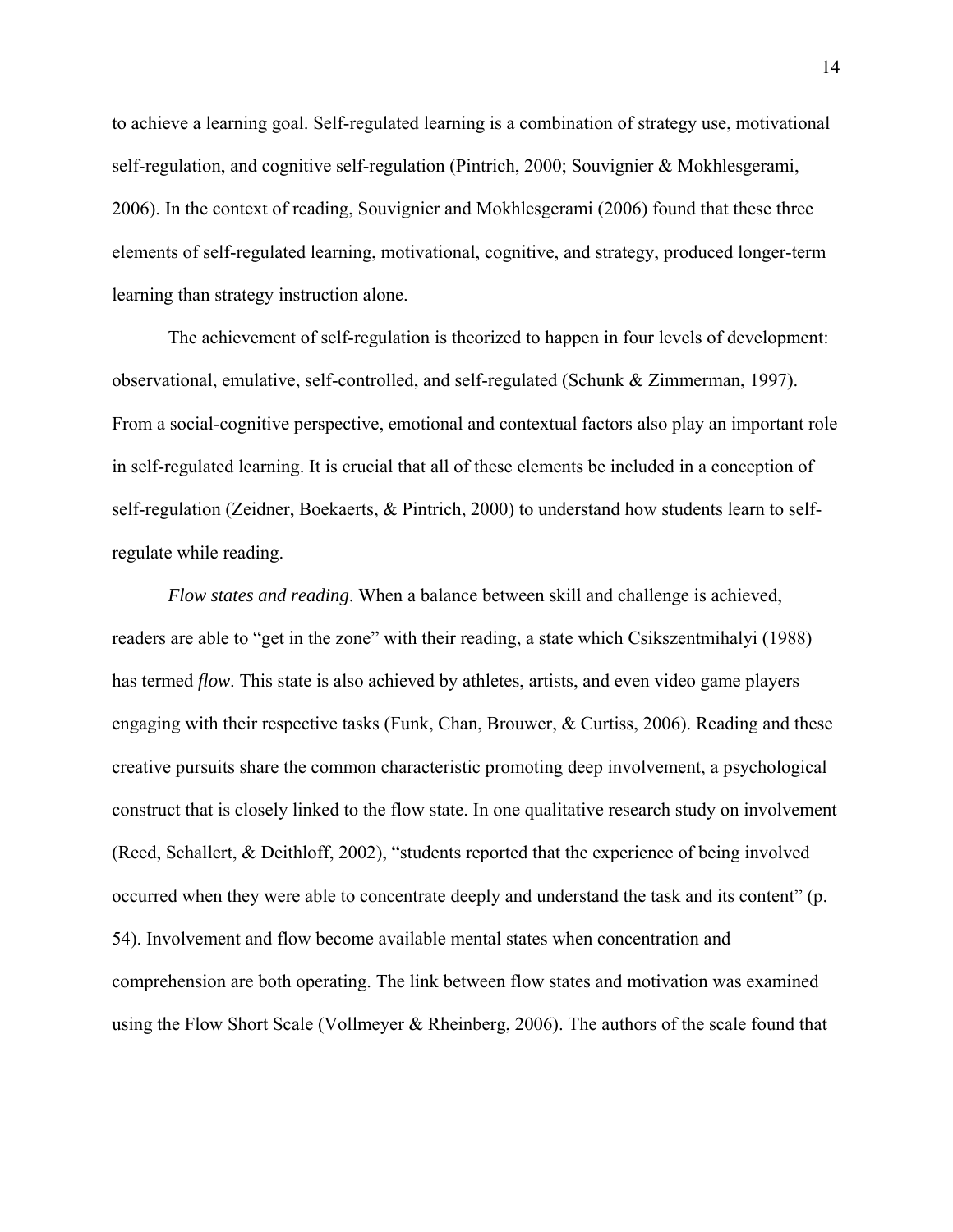flow states, as measured by their scale, is a mediator between initial motivation, and college student performance.

#### *Assessments*

Many outcomes for which teachers strive, including learning itself, are latent constructs, meaning they cannot be observed directly by rather must be inferred. For example, it is difficult to know if a child has actually learned the material covered by his or her teacher and, as a result, a pencil-and-paper test of knowledge is used to infer whether learning has taken place. Reading engagement is also a latent construct which means that it is an elusive outcome when it comes to measurement. However, without understanding if students want to read, like to read, or feel efficacious as readers, it is very difficult for teachers to direct the course of students' reading education. Thus, assessments measuring attitudinal and cognitive aspects of reading engagement have been developed and refined in recent decades.

During the late 1980s and 1990s, the importance of attitudinal and other non-skill-based assessments gained prominence. Many assessment tools for engagement-related constructs were developed in quick succession. Each one focused on a different construct, theoretical perspective, or assessment method. One approach of early assessments was to focus on attitude and interest. McKenna and Kear (1990) developed the Elementary Reading Attitude Survey, a reading attitude scale designed to assess how much children like to read, both inside and outside of school. The Elementary Reading Attitude Survey is sometimes informally known as the "Garfield Reading Attitude Survey" because it uses sketches of the *Garfield* cartoon character to understand children's perspectives on reading.

Subsequent research moved away from interest and attitude towards more clearly defined psychological constructs, like self-concept and self-perception. Chapman and Tunmer's (1995)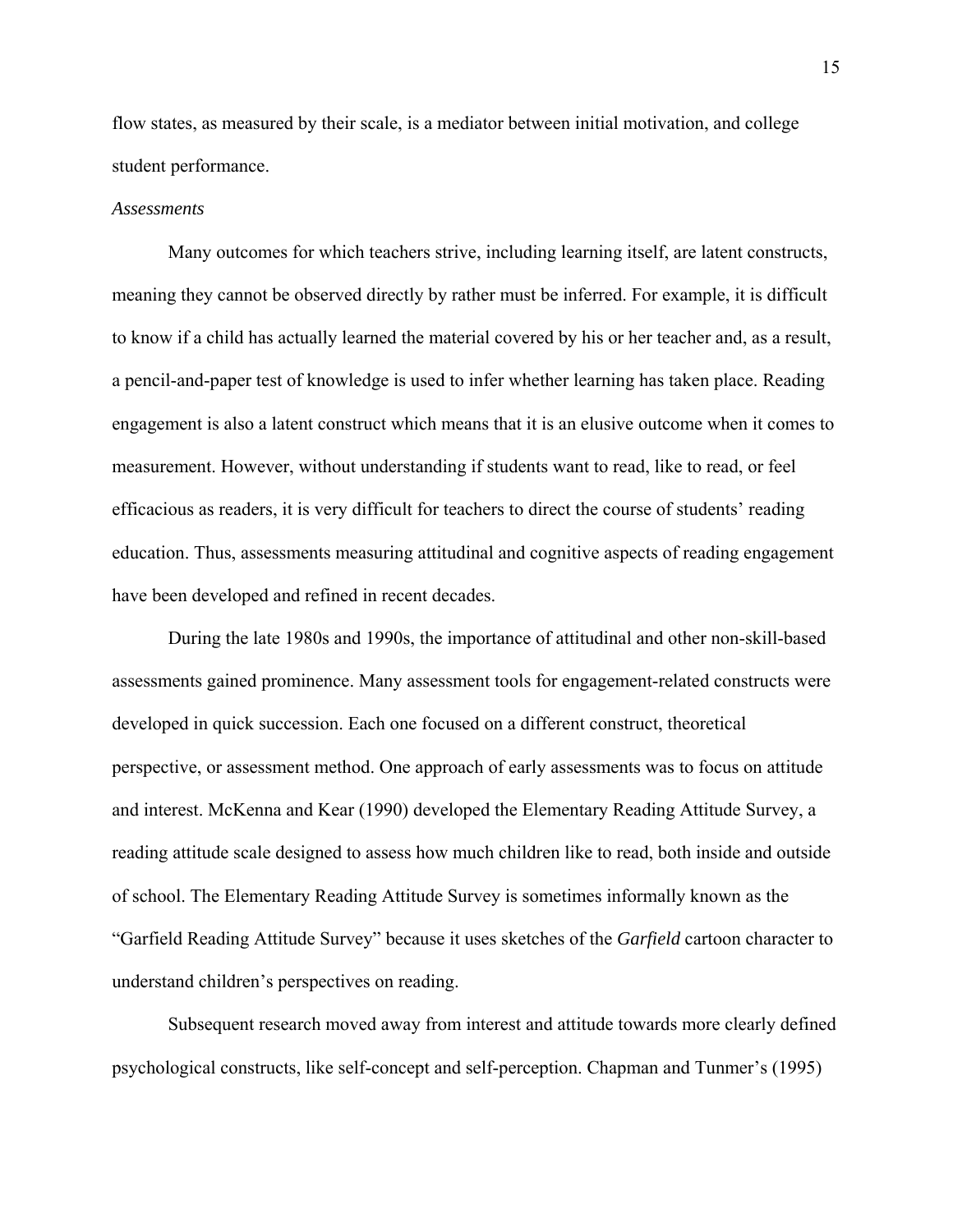reading self-concept questionnaire assesses students' perceptions about their competence in reading, difficulty of reading, attitudes about reading, and feelings toward reading. Reading selfperception, which is very closely related to self-concept, was examined by Henk and Melnick's (1995) Reader's Self-Perception Scale. These assessments appealed to teachers' desires to use scientific instruments to influence their reading instruction, but they generally provided little information on validity or reliability. This may have contributed to the fact that no one of these instruments ever dominated the field with widespread use.

Two distinct assessments dealing with reading motivation emerged at the same time as the self-concept and self-perception assessments. Both of these questionnaires were an improvement over the assessments discussed above because the authors of each attempted to address reliability and validity concerns not addressed by other assessments. Gambrell, Palmer, Codling, and Mazzoni (1995) developed the Motivation to Read Profile using *expectancy-value theory* (Wigfield & Eccles, 1992), which holds that expectations about success or failure combined with the value an individual places on a task determine motivation and engagement. The Motivation to Read Profile (Gambrell, 1995) assesses children's self-concept as readers and the value they place on reading using both quantitative and qualitative methods. No empirical data have been published by the authors or other researchers to confirm the validity of this structure. However, the Motivation to Read Profile was indisputably influential in the development of subsequent motivation assessments because it was the first of its kind to address a common flaw in previous assessments. Traditionally, similar assessments required that students read the questions silently to answer each question. In order to minimize the interference of reading skill upon students' survey answers, the Motivation to Read Profile instructs assessors to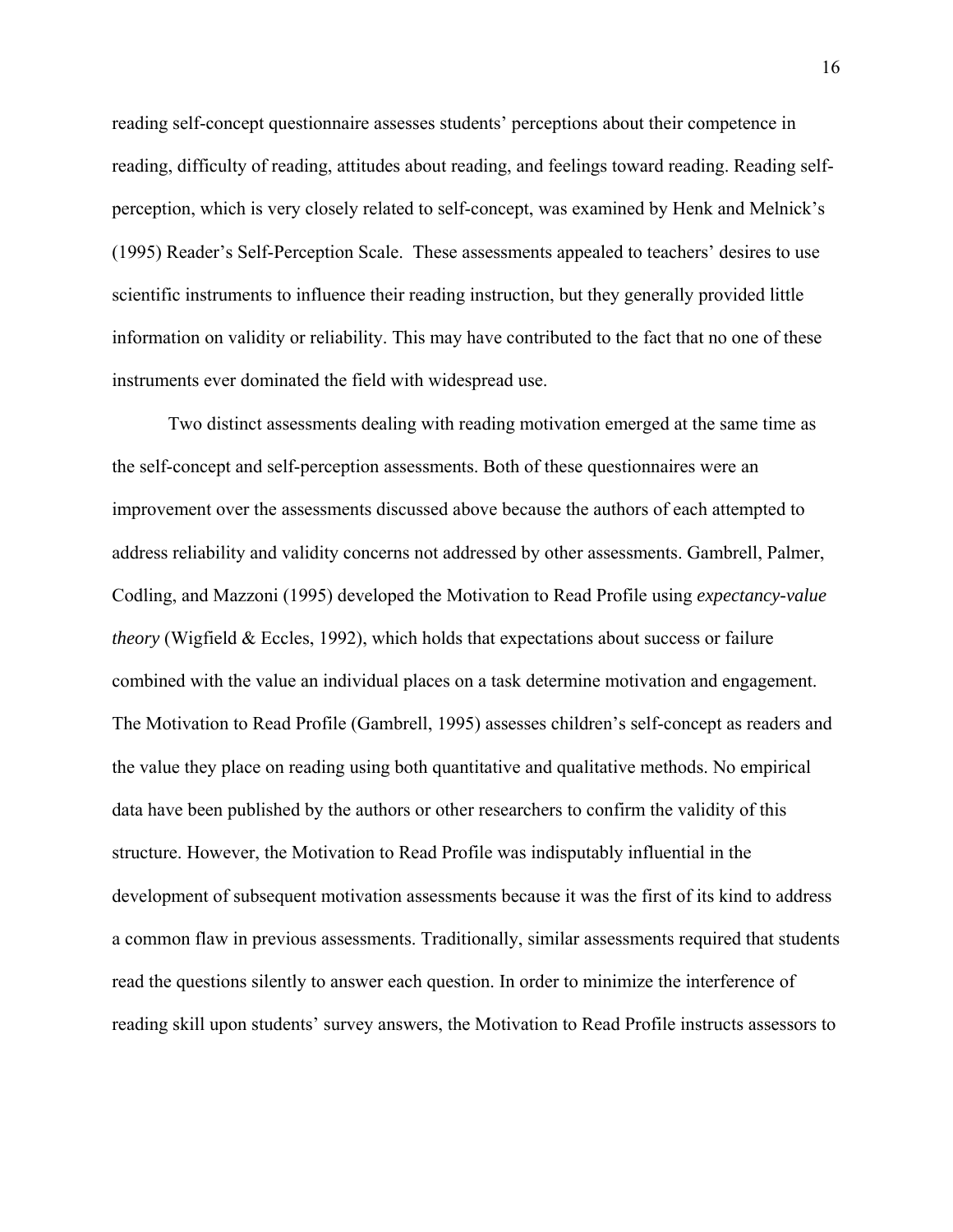read each question in the survey portion aloud to the students, although students also can read silently along with the questions in front of them.

The Motivation to Read Questionnaire (Wigfield, 1996b) was developed under two theoretical positions: the *engagement perspective* and *achievement motivation theory*. The *engagement perspective* integrates cognitive, motivational, and social aspects of reading and views readers as individuals with different purposes for reading, coming from different previous experiences, and existing in different social settings and who generate knowledge based on an interaction of all these aspects (Guthrie, Wigfield, Metsala, & Cox, 1999). The Motivation for Reading Questionnaire assesses 11 dimensions. These 11 dimensions can be grouped into three categories. The first category examines students' perceived competence and efficacy and comprises two dimensions: Reading Efficacy and Reading Challenge. The second category looks at intrinsic vs. extrinsic motivation and comprises five dimensions: Reading Curiosity, Aesthetic Enjoyment of Reading, Importance of Reading, Compliance, and Reading Recognition. The third category looks at social aspects and comprises four dimensions: Reading for Grades, Social Reasons for Reading, Reading Competition, and Reading Work Avoidance. Scale reliability, as reported by the Motivation for Reading Questionnaire's authors, ranged from adequate (.68-.69) to good (.70-.81) for only six of the scales. Reliability for the other five scales was less than adequate (.43-.68).

The Motivation for Reading Questionnaire is the only assessment of its kind to have undergone a detailed critique of its construct validity. Watkins and Coffey (2004) analyzed its construct validity using confirmatory factor analysis and found that the 11-factor structure did not fit the data in either of two samples of third- through fifth-grade students. Watkins and Coffey concluded that the Motivation for Reading Questionnaire (Wigfield, 1996b) should be

17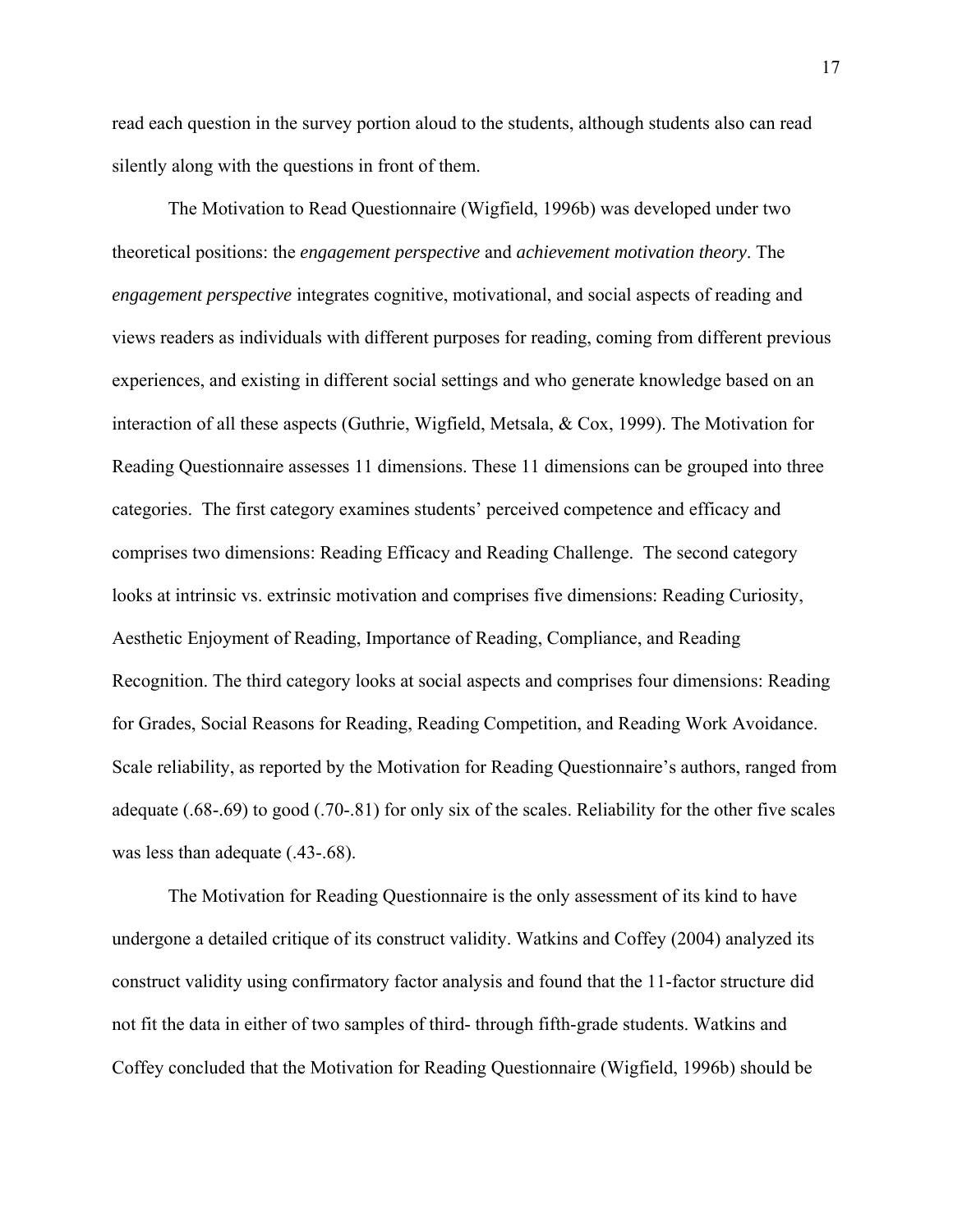revised. Rather than revise the Motivation for Reading Questionnaire, the goal of the present study is to develop a new questionnaire that achieves the goals of the Motivation for Reading Questionnaire, yet improves upon the questionnaire by responding to the recommendations of Watkins and Coffey (2004) and incorporating into the design of the new questionnaire theoretical advances in researchers understanding of motivation that have occurred in the recent years.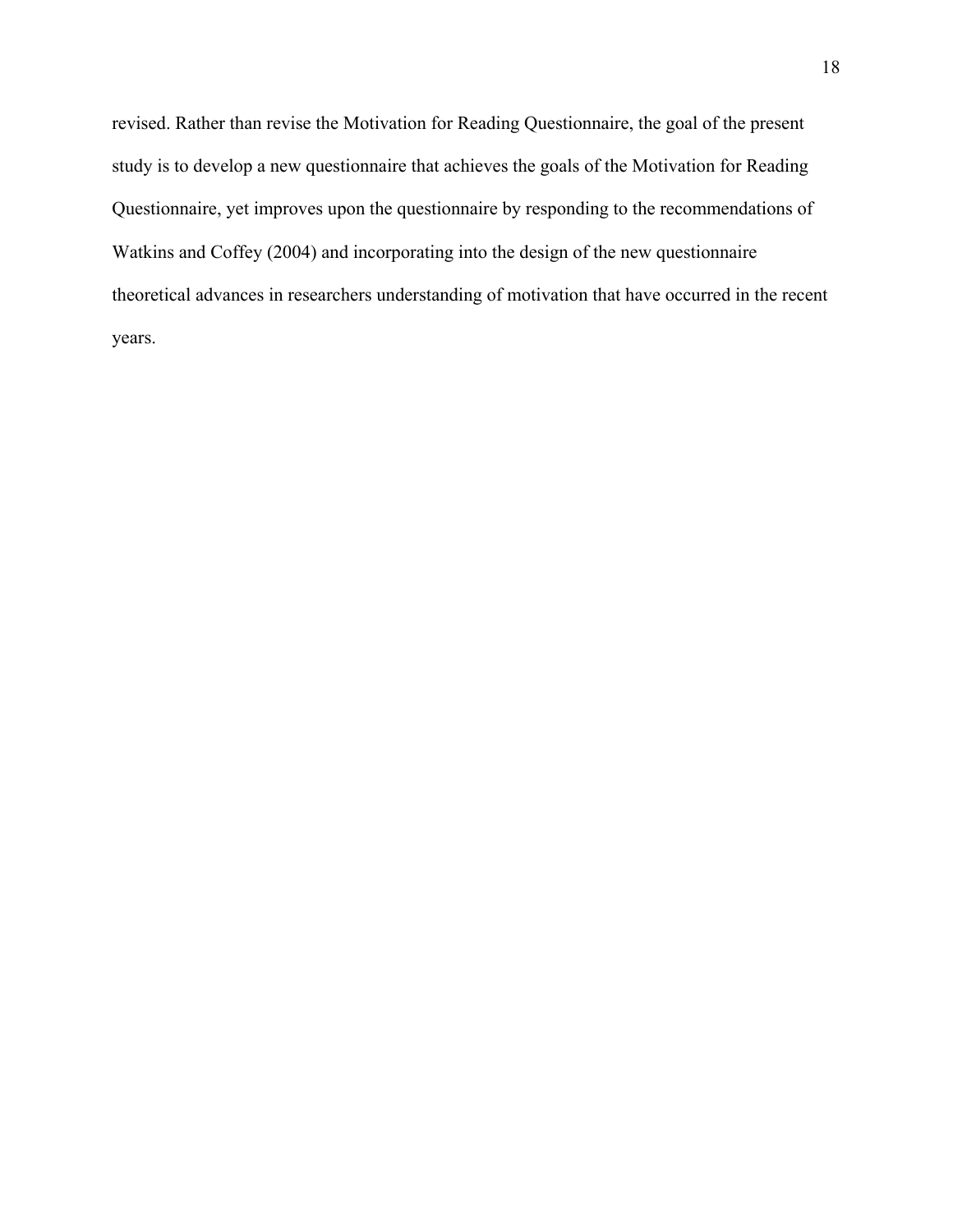### CHAPTER 3

### THE PRESENT STUDY

### *Theoretical Framework*

Within a social-cognitive framework, behavioral, environmental, and cognitive, or personal characteristics all interact to influence an individual's development (Bandura, 1986; Bandura, 2001). Behavioral characteristics include observable actions or performance; environmental characteristics include an individual's immediate environment such as their home, school, family, and friends, and the broader environment such as their city or nation. Personal characteristics include individual differences in temperament, physical characteristics, cognitive processes, attitudes, and beliefs. Consideration of the complex and reciprocal interactions of cognitive, behavioral, and environmental characteristics motivated the examination of reading engagement as a metaconstruct. Viewed through a social-cognitive lens, it is expected that both personal beliefs, and their cognitive and behavioral applications to reading, will be synthesized into one metaconstruct according to their common element: reading engagement.

### *Assessment of Reading Engagement*

Reading engagement was once considered an easily quantifiable aspect. It was measured by observing a student's time-on-task, as demonstrated by overt behaviors like looking at the intended page. However, when reading engagement is viewed as a metaconstruct, covert measurements are necessary. It is not possible to accurately assess a student's reading engagement by observation, nor is it reasonable to ask "are you an engaged reader?" Instead, a self-report technique of data collection can be used to try to understand a student's perspective. A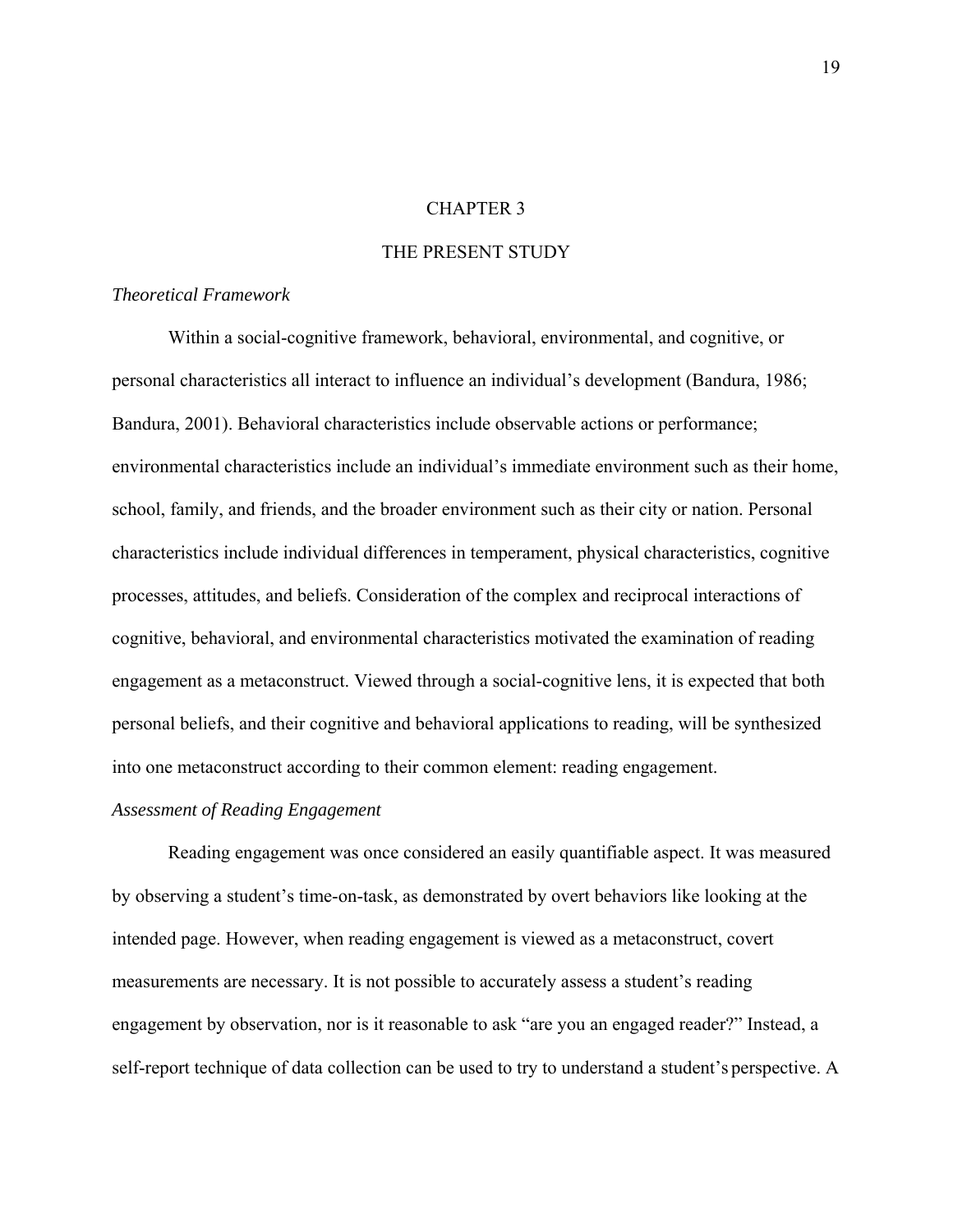self-report method was chosen over parental or teacher reports because a student's own belief system about reading is closely related to his or her reading engagement (Schraw & Bruning, 1999). Self-report assessments offer a glance into the way a student feels about reading, in a way that questionnaires completed by an adult teacher or parent can not.

The three most common ways of measuring children's responses are a Likert scale, a visual-analogue scale, and a numeric visual-analogue scale. A recent study examined children's preferences for these three response types as well as their perceived ease of completion. Children aged 6 to 18 showed a statistically significant preference for the Likert scale in both regards (van Laerhoven , van der Zaag-Loonen, & Derkx, 2004).

### *Variables and Questions*

 In this section the variables examined in this study will be introduced. Prominent findings in each of these areas will be summarized. Finally, the five major research questions of this study will be presented.

*Gender*. With regard to reading, girls have higher motivation, task-value, and selfconcept than boys (Cloer & Dalton, 2001). This echoes what many teachers report anecdotally from their classroom experiences. Similar gender differences, in favor of girls, are seen in crosscultural research (Malloy & Botza, 2005), suggesting that such differences may not be solely the result of societal and cultural influences. In fact, gender effects seem to be stronger with younger students. Cloer & Dalton's (1999) study found gender effects with second grade students, while gender effects decreased as students got older. Martin (2007) found invariance across gender when examining motivation and engagement in high-school students.

*Age*. Research on a variety of reading engagement's subconstructs demonstrates a robust age effect. Generally, students begin school with a positive relationship to reading, which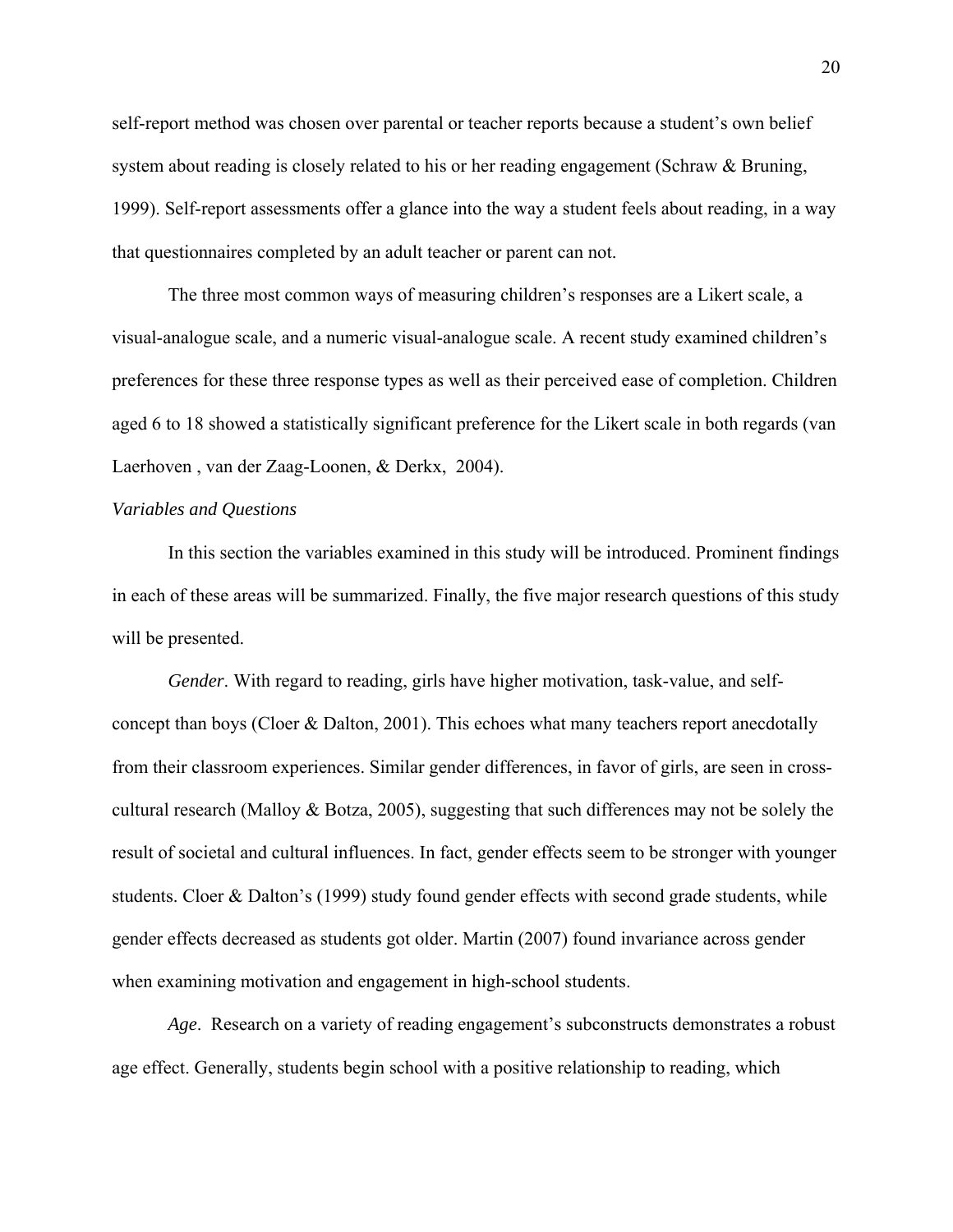dwindles as they age. Using the Motivation to Read Profile (Gambrell, 1995), Cloer and Dalton (1999) found that fourth-grade students scored significantly lower than second-grade students on *self-concept as a reader*, *value placed on reading,* and total score on the Motivation to Read Profile.

*Reading achievement*. Students with high reading achievement are usually more engaged and motivated readers (Guthrie, 2004; Wang, 2004). Morgan and Fuchs (2007) conducted a review of 15 studies about reading motivation and reading skill. Their findings suggested that not only is there a relationship between reading motivation and reading skill, but that relationship may be bidirectional. Some of the studies examined by Morgan and Fuchs showed that reading skill predicted reading motivation and some of the studies showed that reading motivation predicted reading skill. But the majority of the studies they examined showed evidence of both of these relationships.

*Research questions.* The research questions explored in this study were: (1) Is the Reading Engagement Survey (RES) a valid and reliable measure of elementary-school students' reading engagement? (2) What reading-engagement constructs, or factors, underlie the structure of the RES as perceived by the students themselves? (3) How are students' responses to the RES related to their reading achievement? (4) Does the age and gender of students influence their RES responses?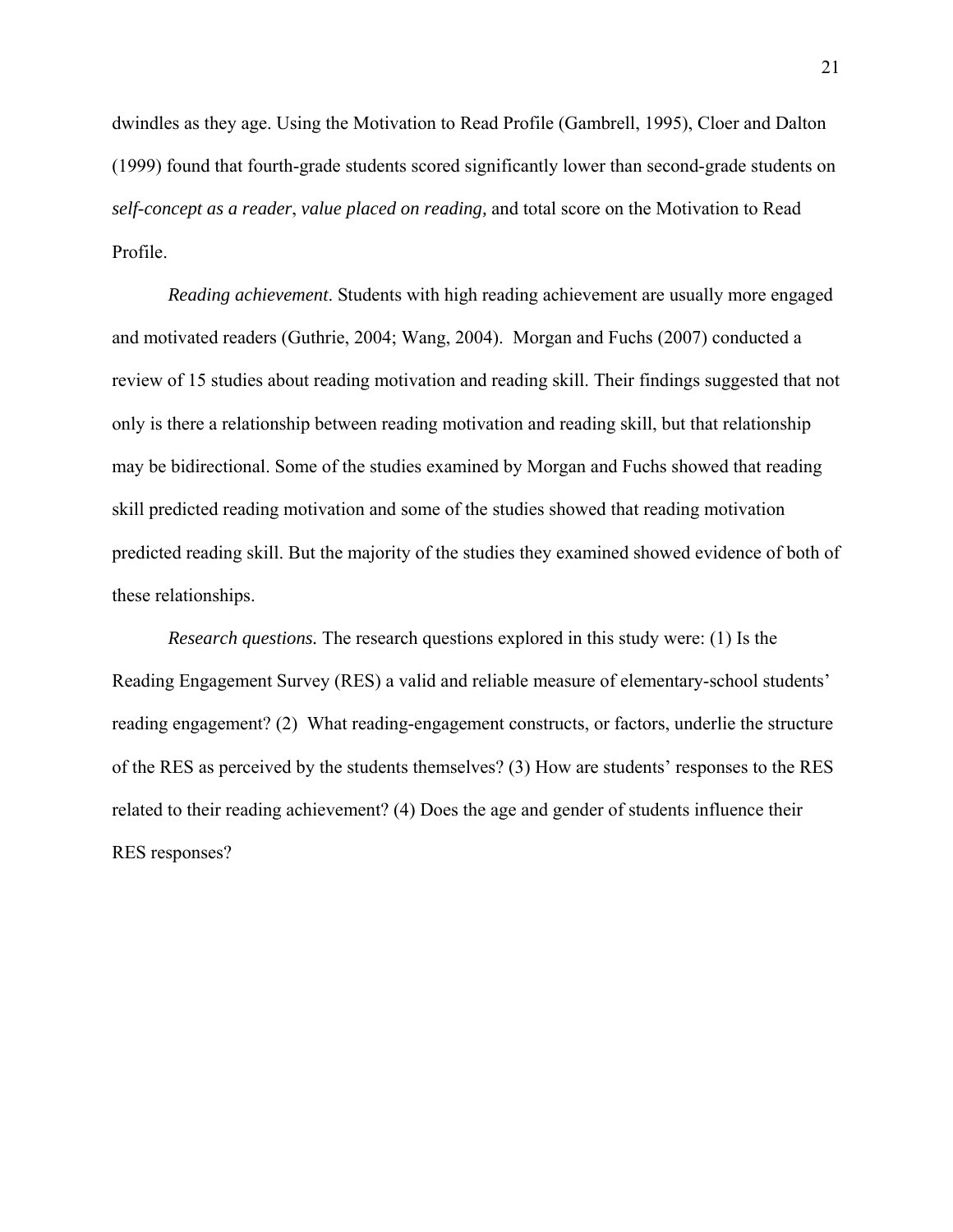### CHAPTER 4

### **METHODS**

 In this section the participants' demographics and recruitment strategies are described. Then, the tests and questionnaires used in this study are presented, and specific procedures for administering tests and obtaining scores are outlined.

#### *Participants*

The sample was comprised of 172 elementary-school students in third (*n* = 33), fourth (*n*  = 31), fifth (*n* = 83), and sixth (*n* = 24) grades. Ages ranged from eight years to twelve years (*M*  $= 9.92$ , *SD* = 1.01). Girls comprised 50.3% of the sample. Students were enrolled in one of three schools in the southeastern United States: a rural public-school  $(n = 105)$ , a suburban parochial school ( $n = 43$ ), and a private suburban Montessori school ( $n = 23$ ). Teachers who were willing to have their students participate, invited all students to be part of the study. Teachers collected signed parental-consent forms from approximately 50% of all students in their classrooms. All sixth-grade participants were enrolled in the parochial and Montessori schools, where sixth-grade was considered part of elementary-school. Neither ethnic nor socioeconomic demographics were available on the participants.

### *Reading Engagement Survey*

This section explains how the Reading Engagement Survey (RES) was developed. Research on self-report assessments and the most effective type of questionnaires for use with children influenced the choices made in developing the RES. The development of this initial pool of items was based on social-cognitive theory, as it included behavioral, environmental, and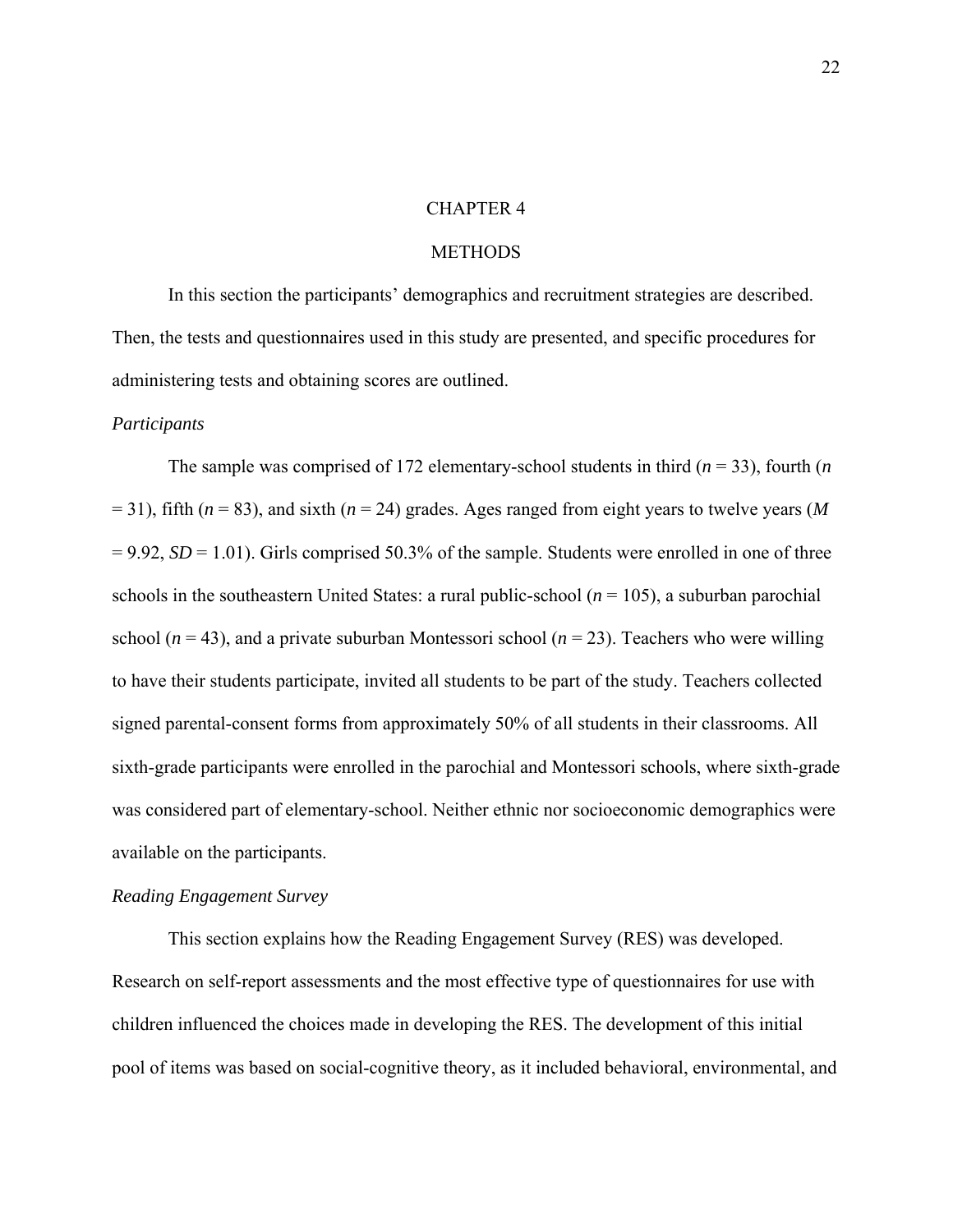cognitive questions. Questions related to each of the constructs discussed in the literature review were included. These included questions about reading attitude, reading anxiety, reading efficacy, reading motivation, and self-regulation. Theory and research on children's reading behavior guided the development of the initial RES pool of 38 Likert-type items.

A pilot study was conducted with the pool of 38 potential Likert-type items developed for the RES. The scale was developed with a total of five response choices because an odd number of choices allows for a middle response. In the pilot study, videotaped cognitive interviews were conducted individually with two students, following the guidelines laid out by Shafer & Lohse (2006). The students were girls, one was 9 years old and entering fourth-grade and the other was 10 years old and entering fifth-grade and both were enrolled in public schools. The items were reworded and clarified based on feedback from the cognitive interviews.

### *Procedures and Measures*

Reading engagement was measured using the Reading Engagement Survey (RES). Administration took place in groups of 6-20 students, depending on teacher preference and classroom availability. After signing the assent form, the students provided background information including age and grade. Next, students completed two practice items to assure familiarization with the Likert-scale format.

The students were given an opportunity to ask questions before the questionnaire was administered. They were then asked to remain silent and to follow along with the items as each was read out loud rather than working ahead on their own. The researcher told the students "this is a scientific study, so I need to make sure that I do it exactly the same with every group."

In order to accommodate varying developmental stages and attention levels, a silent "stretch break" was provided for all groups, about halfway through the survey. The students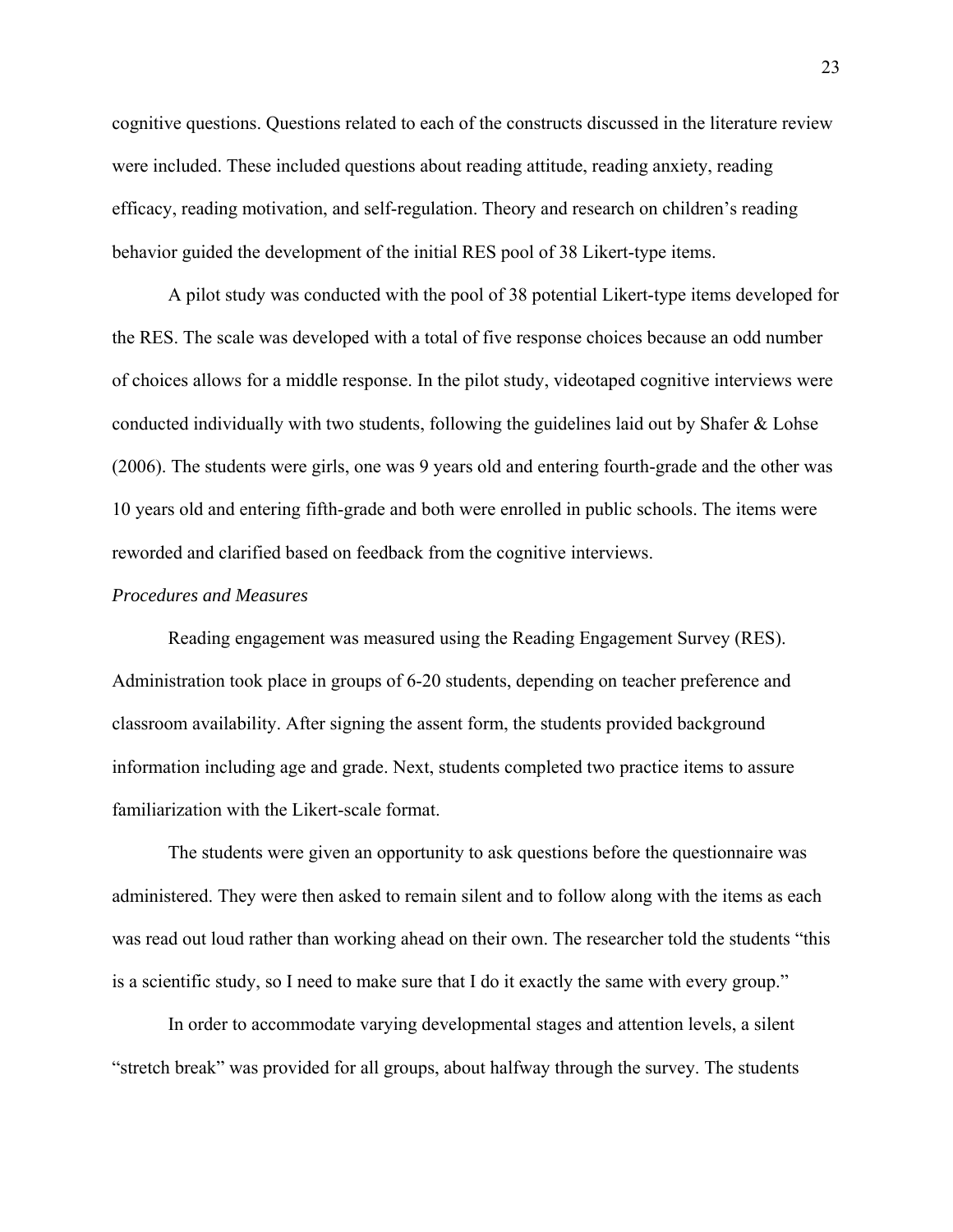spent approximately 25 minutes on the survey from start to finish including background information. After completion of the study, student participants received a small, inexpensive item from a selection of school supplies including decorative erasers, pencils, and pencil grips.

The type of reading achievement data included in this study varied across the three schools because of school policies. Policies at the Montessori school did not allow for the release of students' standardized test scores. Consequently, alternative means of measuring students' reading achievement were sought. A recent in-depth examination of the predictive validity of the Dynamic Indicators of Basic Early Literacy Skills (DIBELS) reading measures suggested that its subtests significantly predicted third-grade students' reading achievement on the Iowa Test of Basic Skills (ITBS) Reading Total subtest (Schilling, Carlisle, Scott, & Zeng, 2007). A subtest of DIBELS, the Oral Reading Fluency (ORF) measure, was administered to each participating Montessori student. Although the results were not used in formal analyses, the corresponding subtest, the Retell Fluency (RTF) measure was also administered as a comprehension check for each student. Preliminary evidence suggests that in order for students to be on track with reading comprehension they should have an RTF of at least 25% of their ORF score (University of Oregon Center on Teaching and Learning). All Montessori participants met this criterion.

The public-school students' scores on the Criterion-Referenced Competency Test (CRCT) were obtained for analysis. The principal provided each student's scores on all readingrelated portions of the state's standardized test. Similarly, scores from the parochial school's major yearly standardized test were included as a measurement of reading achievement for those students. The principal provided each student's scores on all reading-related subtests of the ITBS. These two standardized tests are widely used as measurements of reading achievement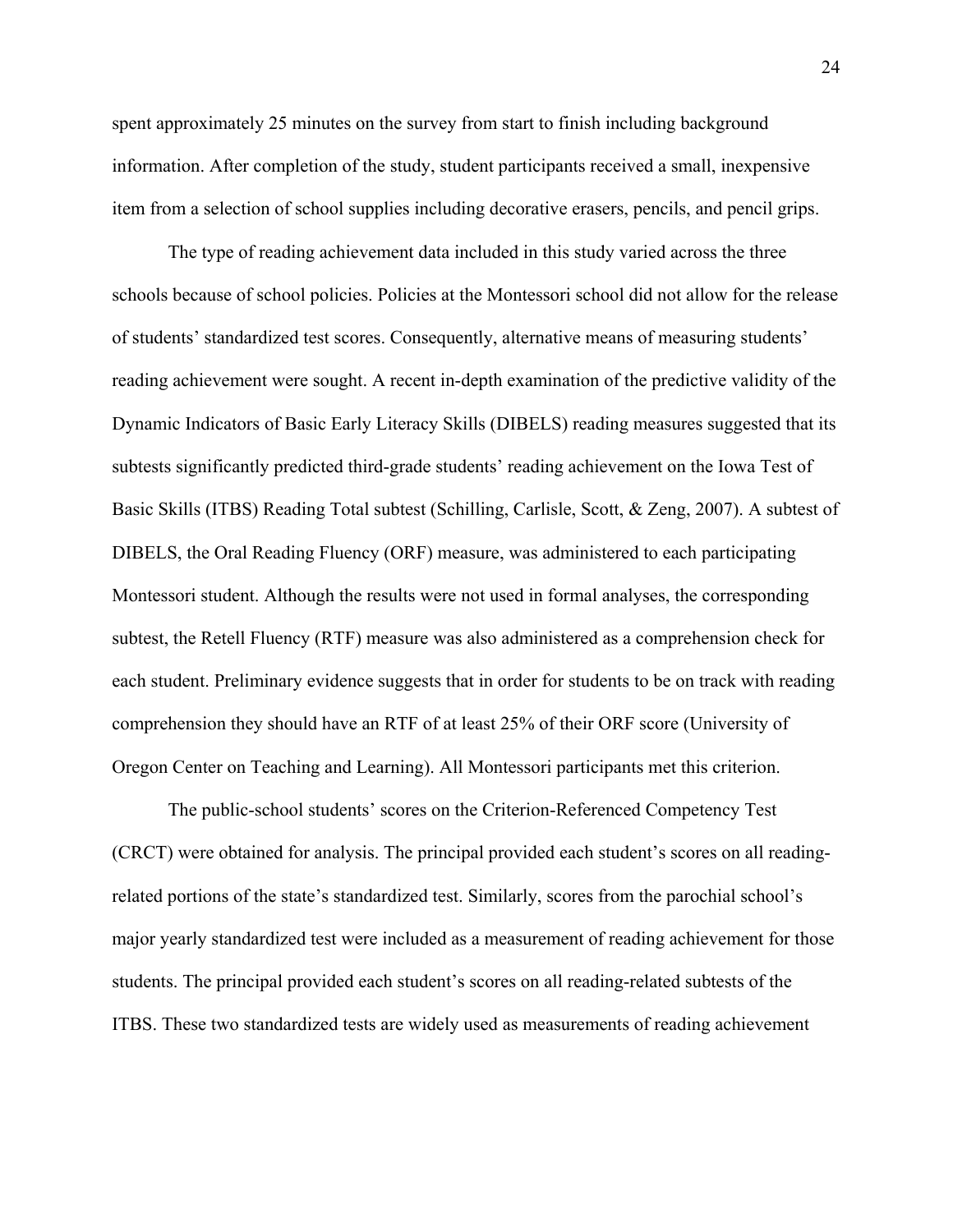(Easton et al., 2003; Georgia State Dept. of Education, Atlanta, 2001; Joireman & Abbott, 2001; Livingston & Livingston, 2003) .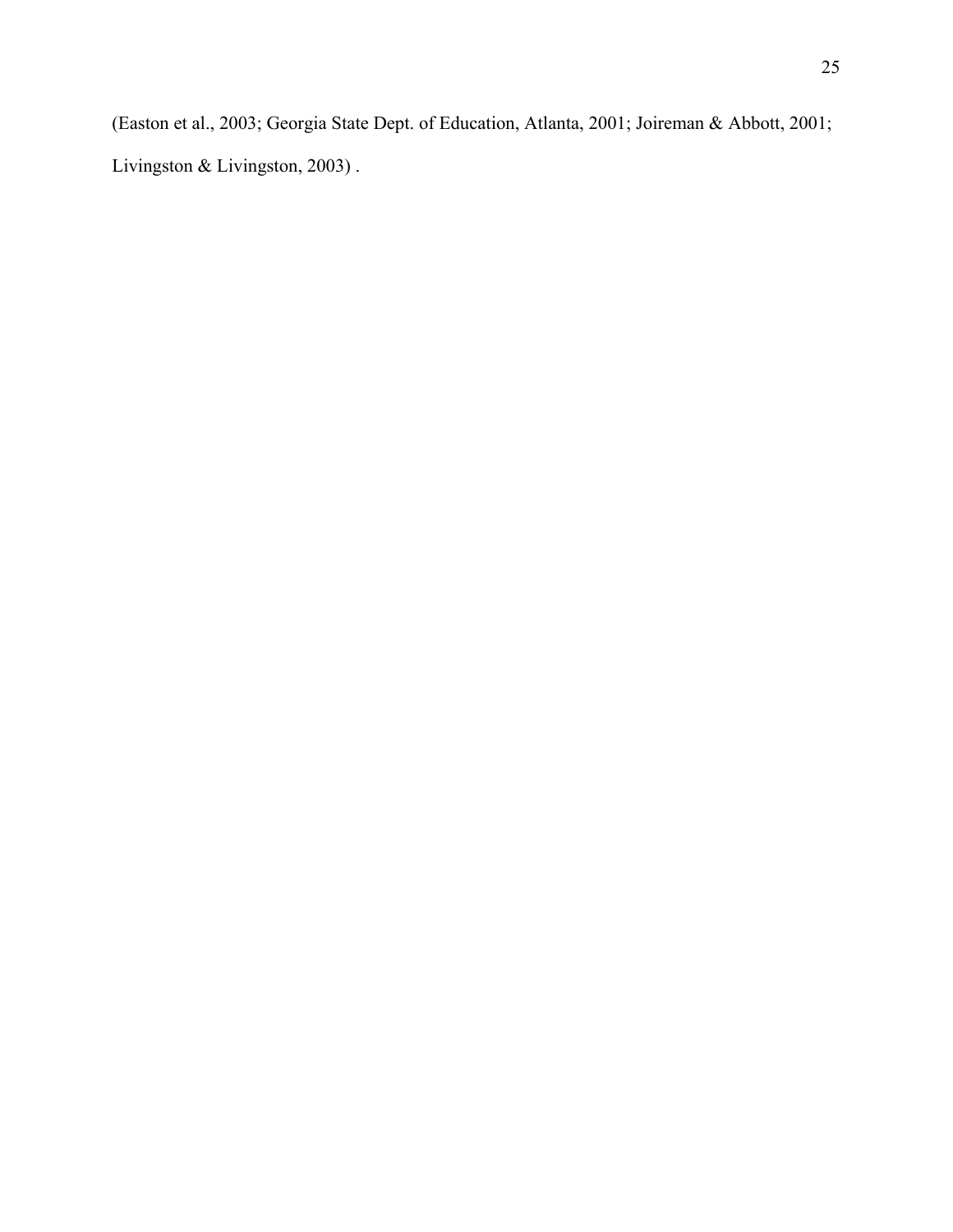### CHAPTER 5

### RESULTS

 In this section, descriptive statistics of the RES and the scale reliability and validity are reported. The process of the factor analysis, including factor extraction, rotation, retention, and interpretation is described. Finally, correlations among the factors, achievement measures, gender, and grade level are examined.

### *Descriptive Statistics, Mean Comparisons, and Correlations*

 All data analyses were conducted using SPSS version 16.0. An alpha level of .05 was established as an appropriate cut-off for statistical tests. Data were screened for outliers by examining skewness and kurtosis using DeCarlo's screening macro. The outliers identified by DeCarlo's macro were individuals who showed highly inconsistent or incomplete response patterns and all thirteen were removed from the sample. The final sample to undergo analyses consisted of 159 students.

#### *Reliability*

 Those items in the initial pool of 38 that were redundant and did not contribute to the reliability (internal consistency) of the inventory, as measured by Cronbach's coefficient alpha (Cronbach, 1951), were eliminated. The result was an 18-item scale, with a Cronbach's coefficient alpha of .88, which is considered quite reliable.

#### *Factorability*

Factorability was examined in two ways. The KMO Measure of Sampling Adequacy (Kaiser, 1974) resulted in a value of .80, indicating that the matrix is appropriate for factoring.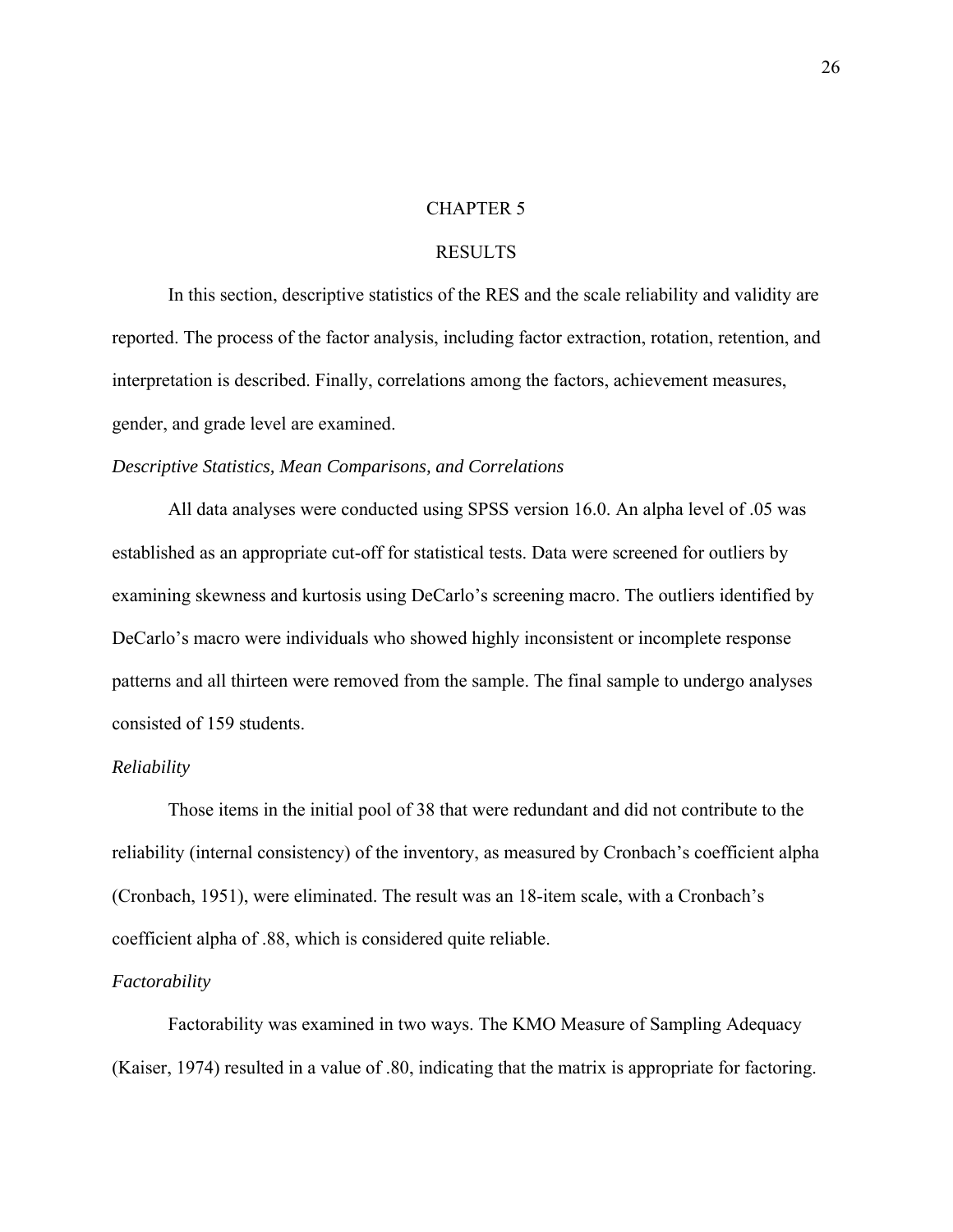Bartlett's test of sphericity confirmed that the correlation matrix is not the identity matrix, supporting the factor analyzability of the matrix. Means, standard deviations, skewness and kurtosis for each item are reported in Table 1.

Table 1

# *Mean, Standard Deviation, Skewness, and Kurtosis, of Each Item of the RES*

| Item                                                              | M    | SD    | <b>Skewness</b> | Kurtosis |
|-------------------------------------------------------------------|------|-------|-----------------|----------|
|                                                                   |      |       |                 |          |
| I have fun looking at books.                                      | 3.98 | 1.064 | $-.951$         | .064     |
| It is hard to pay attention to what I'm reading. <sup>a</sup>     | 3.68 | 1.347 | $-.593$         | $-.991$  |
| I feel happy when I understand what I read.                       | 4.21 | 1.142 | $-1.319$        | .627     |
| I get worried when I do reading homework. <sup>a</sup>            | 3.96 | 1.287 | $-.993$         | $-0.285$ |
| I worry about what people say about my reading. <sup>a</sup>      | 3.58 | 1.502 | $-.534$         | $-1.234$ |
| I work hard to become a better reader.                            | 4.19 | .982  | $-1.403$        | 1.735    |
| I can read almost anything if I try hard.                         | 4.35 | 1.061 | $-1.696$        | 2.168    |
| I want to have the best reading grades of anyone in               | 3.96 | 1.255 | $-.987$         | $-159$   |
| my class.                                                         |      |       |                 |          |
| I practice reading so that I get better at it.                    | 3.95 | 1.190 | $-1.021$        | .050     |
| I get worried when I take reading tests. <sup>a</sup>             | 3.42 | 1.544 | $-.315$         | $-1.513$ |
| I think it is important to understand what I read.                | 4.38 | .967  | $-1.816$        | 2.983    |
| I feel scared when I have to read out loud in class. <sup>a</sup> | 3.00 | 1.619 | .018            | $-1.627$ |
| I work hard to understand what I read.                            | 4.03 | 1.150 | $-1.049$        | .054     |
| I think reading is important.                                     | 4.39 | .987  | $-1.691$        | 2.166    |
| When I read, I do not think about what's going on                 | 3.87 | 1.303 | $-.986$         | $-.204$  |
| around                                                            |      |       |                 |          |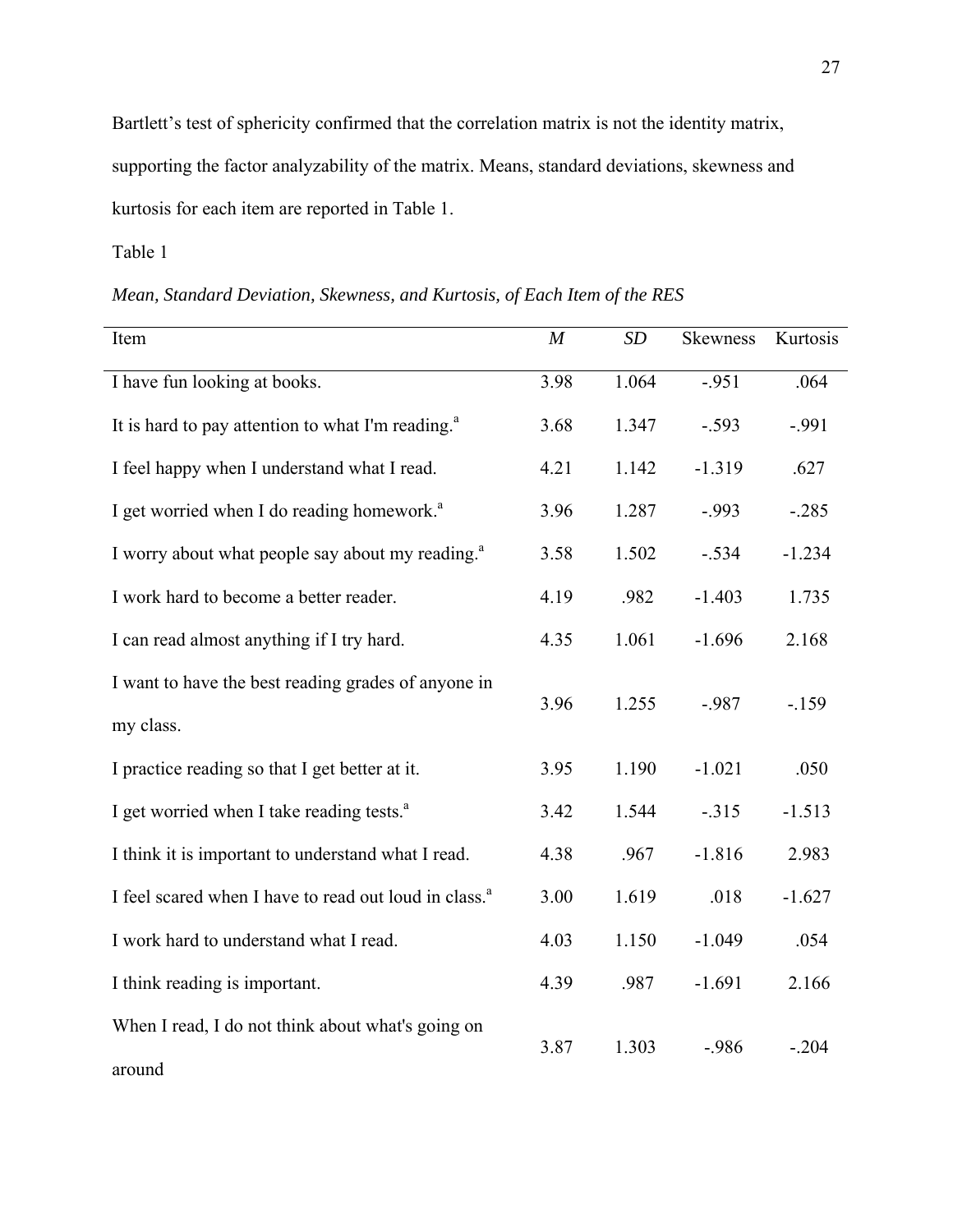#### *Table 1 continued*

| Item                                                                                | M    | <i>SD</i> | <b>Skewness</b> | Kurtosis |
|-------------------------------------------------------------------------------------|------|-----------|-----------------|----------|
| I worry what other students will say if I mess up<br>reading out loud. <sup>a</sup> | 3.07 | 1.584     | $-.028$         | $-1.584$ |
| It is important to me to be a good reader.                                          | 4.24 | 1.088     | $-1.296$        | .588     |
| I enjoy reading.                                                                    | 4.55 | .824      | $-2.005$        | 3.709    |

<sup>a</sup> Items were reverse-coded before factor analysis.

#### *Factor Analysis*

 An exploratory factor analysis was conducted using SPSS version 16.0 with the goal of uncovering the underlying dimensions of reading engagement. Details of the factor extraction, rotation, and retention are provided. Factor loadings and the assignment of factor names are discussed.

#### *Factor Extraction*

A principal-component analysis (PCA) was performed on the 18-item scale in order to extract factors. PCA is used to summarize the relationships amongst a set of original variables in terms of a smaller set of uncorrelated *principal components*, which are combinations of the original variables (Goddard & Kirby, 1976).

#### *Rotation and Factor Retention*

Rotation was performed using the Varimax procedure. A scree plot was also examined. Both the Varimax procedure and the scree plot supported a three-factor solution.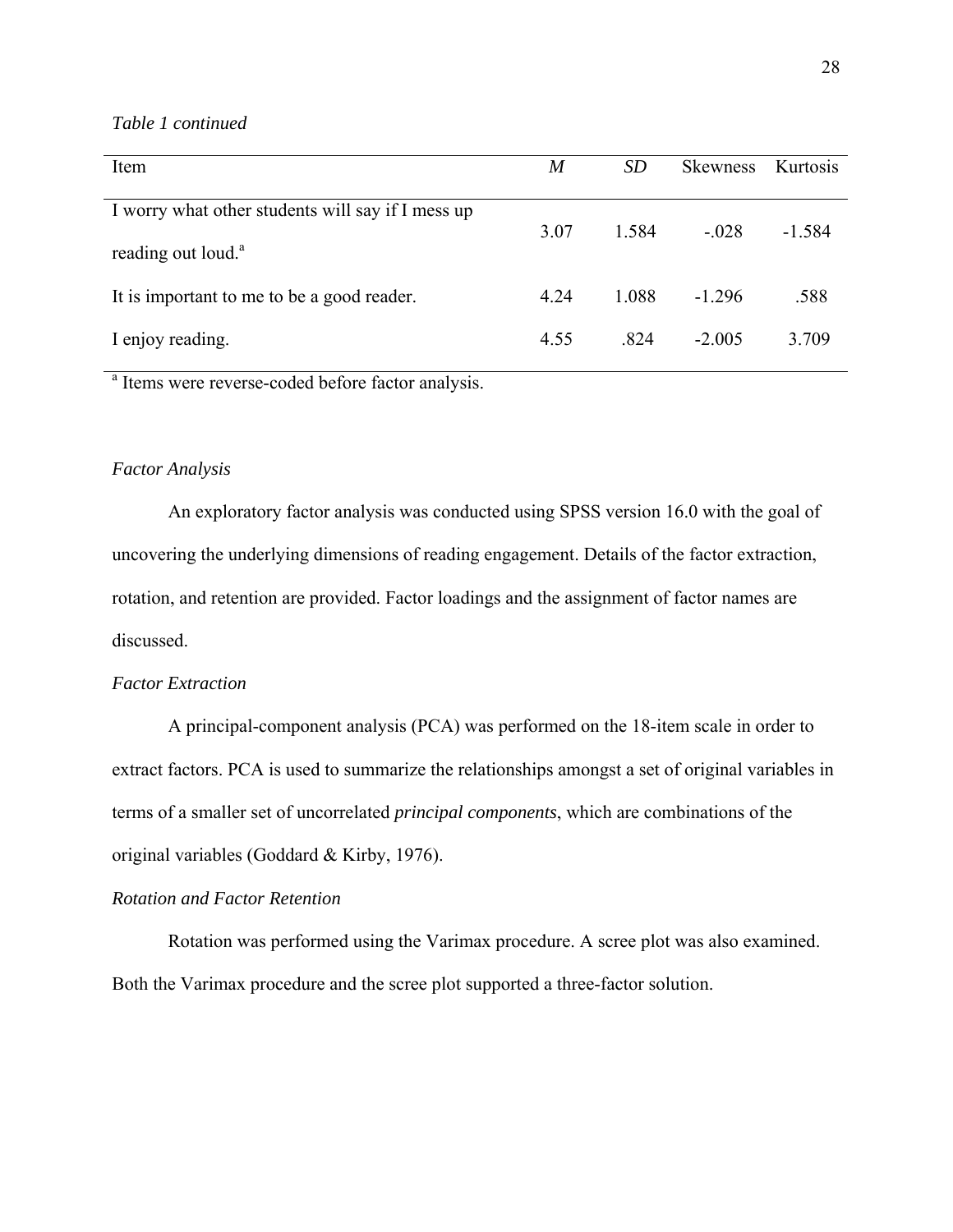#### *Factor Loadings and Factor Interpretation*

The factor structure which resulted from the analysis was a relatively clean structure with all items loading at least .5 or higher on their respective factor. The items that loaded onto each factor were examined to aid in interpretation of the factors.

Factors 1 and 2 contained items that related to the first section of the literature review attitudes and emotions about reading. Factor 1 contained 8 items which examined students' likelihood to find reading and reading well important and satisfying. Consequently, this factor was named *Task-Value,* a construct also examined by Gambrell (1995) using her Motivation for Reading Questionnaire. This factor was the most important in understanding the students' reading engagement, as it accounted for 30.19% of the total variation in responses. In the literature reviewed for this study, Task-Value was examined in the context of personal beliefs and attitudes about reading.

Factor 2 contained items about personal attitudes about reading. It contained 5 items which examined feelings of fear and worry in relation to reading out loud, doing reading homework, and performance on reading tests. Factor 2 was named *Anxiety* and accounted for 16.07% of the total variation in responses. Anxiety has been determined to play a role in school success and student-engagement (Appleton, Christenson, Kim, & Reschly, 2006).

 The third factor captured items that related to the second section of the literature review—what happens when personal beliefs and attitudes are put into practice. Like the Anxiety factor, this factor also contained 5 items. These items examined enjoyment, efficacy, and absorption in the act of reading. These three elements in combination are theorized to lead to a state called Flow, according to Flow Theory (Csikszentmihalyi, 1991). Consequently, the third factor was named *Flow.*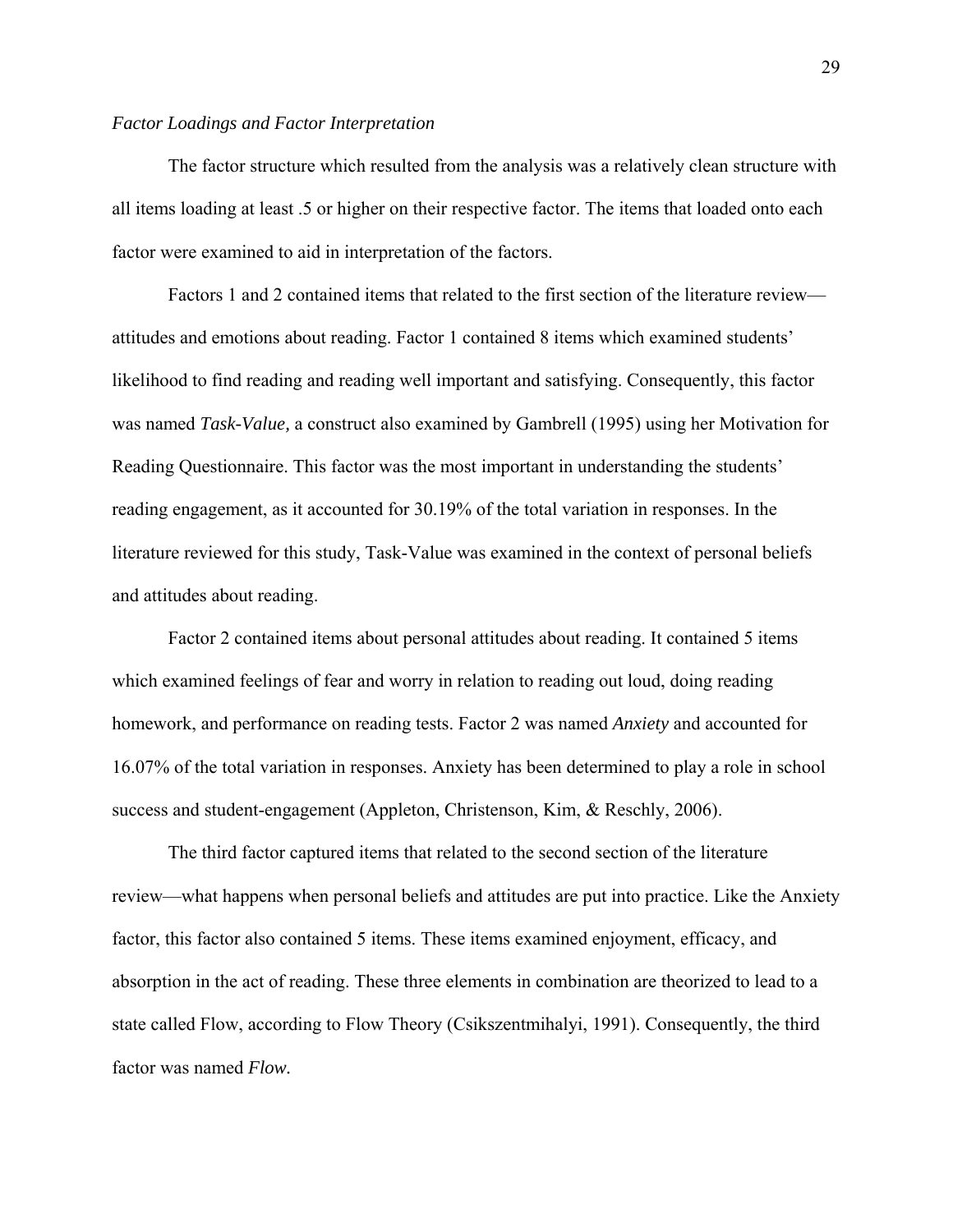The factor loadings for each item are provided in Table 2. These loadings were obtained by performing a principal-component analysis with Varimax rotation. Taken together, the three factors cumulatively explain 53.31% of the variability in RES responses. Table 3 contains the Eigenvalue, percent of variance explained by each factor, the cumulative percent of variance explained, and Cronbach's alpha for each factor. Figure 1 provides a graphic representation of the percent of variance explained by each factor. The Cronbach's coefficient alphas for the Task-Value, Anxiety, and Flow factors were 87, 77, and .65, respectively; the first two are satisfactory in size, but the third is low.

RES scores were calculated for each student. A value of .4 was established as a cut-off for double loadings. Using this criterion there were two items that double loaded. The first was "I think reading is important." This item, which loaded primarily on Task-Value, also loaded on the Flow factor at .47. The second item was "I enjoy reading" an item that loaded primarily on the Flow factor, also loaded on the Task-Value Factor at .48. These double loadings imply the items need to be reworded to address one factor, not two.

#### Table 2

| Item                                                          | Task-Value Anxiety |          | Flow     |
|---------------------------------------------------------------|--------------------|----------|----------|
|                                                               |                    |          |          |
| I think it is important to understand what I read.            | 0.794              | 0.058    | 0.218    |
|                                                               |                    |          |          |
| I work hard to become a better reader.                        | 0.788              | $-0.140$ | 0.130    |
|                                                               |                    |          |          |
| I work hard to understand what I read.                        | 0.763              | 0.052    | 0.129    |
| It is important to me to be a good reader.                    | 0.703              | 0.063    | 0.385    |
|                                                               |                    |          |          |
| I want to have the best reading grades of anyone in my class. | 0.667              | $-0.001$ | $-0.059$ |
|                                                               |                    |          |          |

#### *Factor Loadings of Each Item of the RES*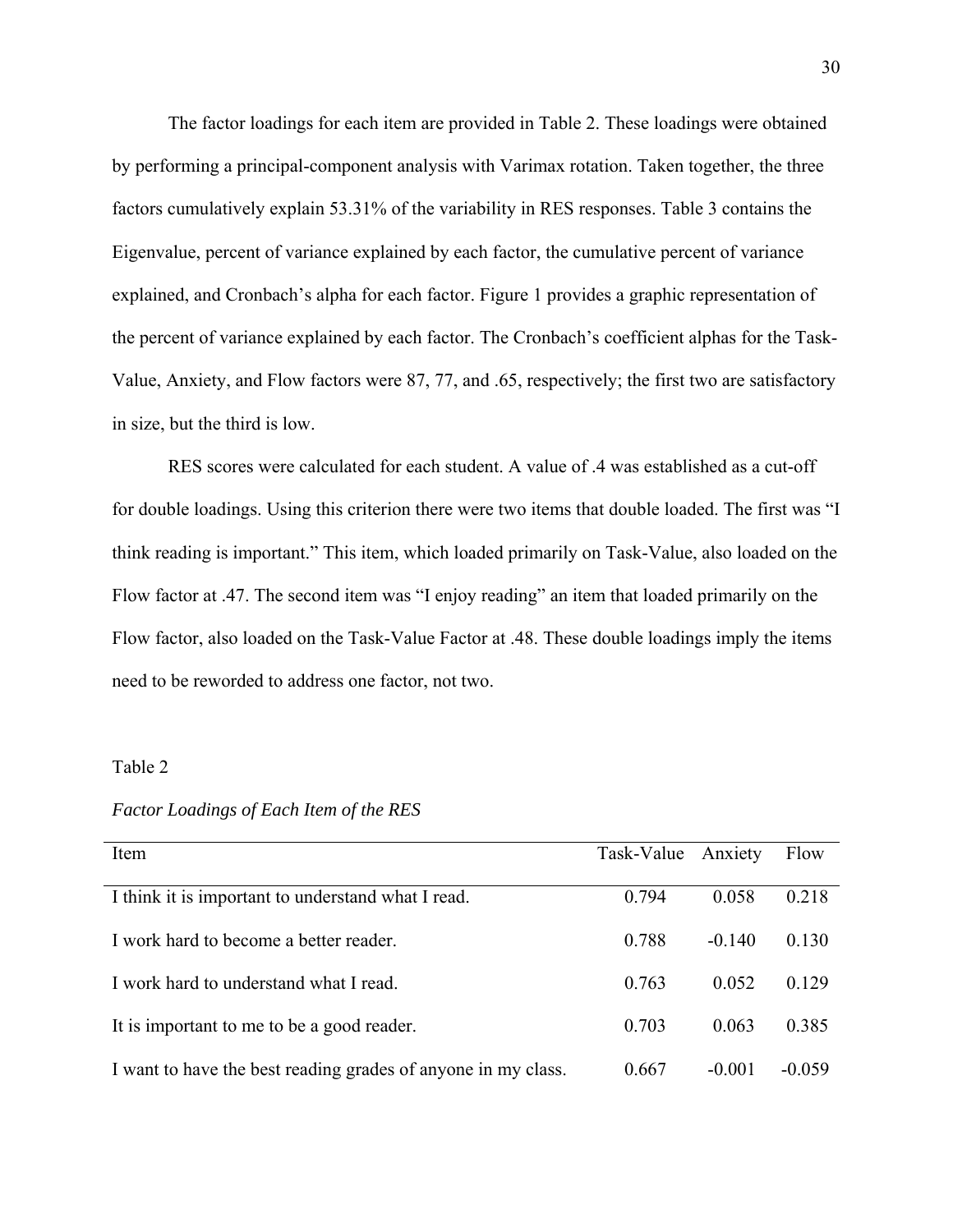*Table 2 continued* 

| Item                                                              | Task-Value | Anxiety  | Flow     |
|-------------------------------------------------------------------|------------|----------|----------|
| I think reading is important.                                     | 0.629      | 0.066    | 0.470    |
| I feel happy when I understand what I read.                       | 0.599      | $-0.228$ | 0.094    |
| I practice reading so that I get better at it.                    | 0.595      | $-0.105$ | 0.373    |
| I worry what other students will say if I mess up reading out     |            |          |          |
| loud. <sup>a</sup>                                                | 0.100      | 0.756    | $-0.242$ |
| I feel scared when I have to read out loud in class. <sup>a</sup> | 0.033      | 0.719    | $-0.091$ |
| I get worried when I take reading tests. <sup>a</sup>             | $-0.073$   | 0.716    | 0.269    |
| I worry about what people say about my reading. <sup>a</sup>      | $-0.128$   | 0.694    | 0.081    |
| I get worried when I do reading homework. <sup>a</sup>            | $-0.091$   | 0.692    | 0.207    |
| When I read, I do not think about what's going on around me.      | $-0.014$   | $-0.029$ | 0.642    |
| I enjoy reading.                                                  | 0.475      | 0.071    | 0.622    |
| I have fun looking at books.                                      | 0.165      | $-0.055$ | 0.560    |
| It is hard to pay attention to what I'm reading. <sup>a</sup>     | 0.266      | 0.297    | 0.527    |
| I can read almost anything if I try hard.                         | 0.332      | 0.227    | 0.504    |

<sup>a</sup> Items were reverse-coded before factor analysis.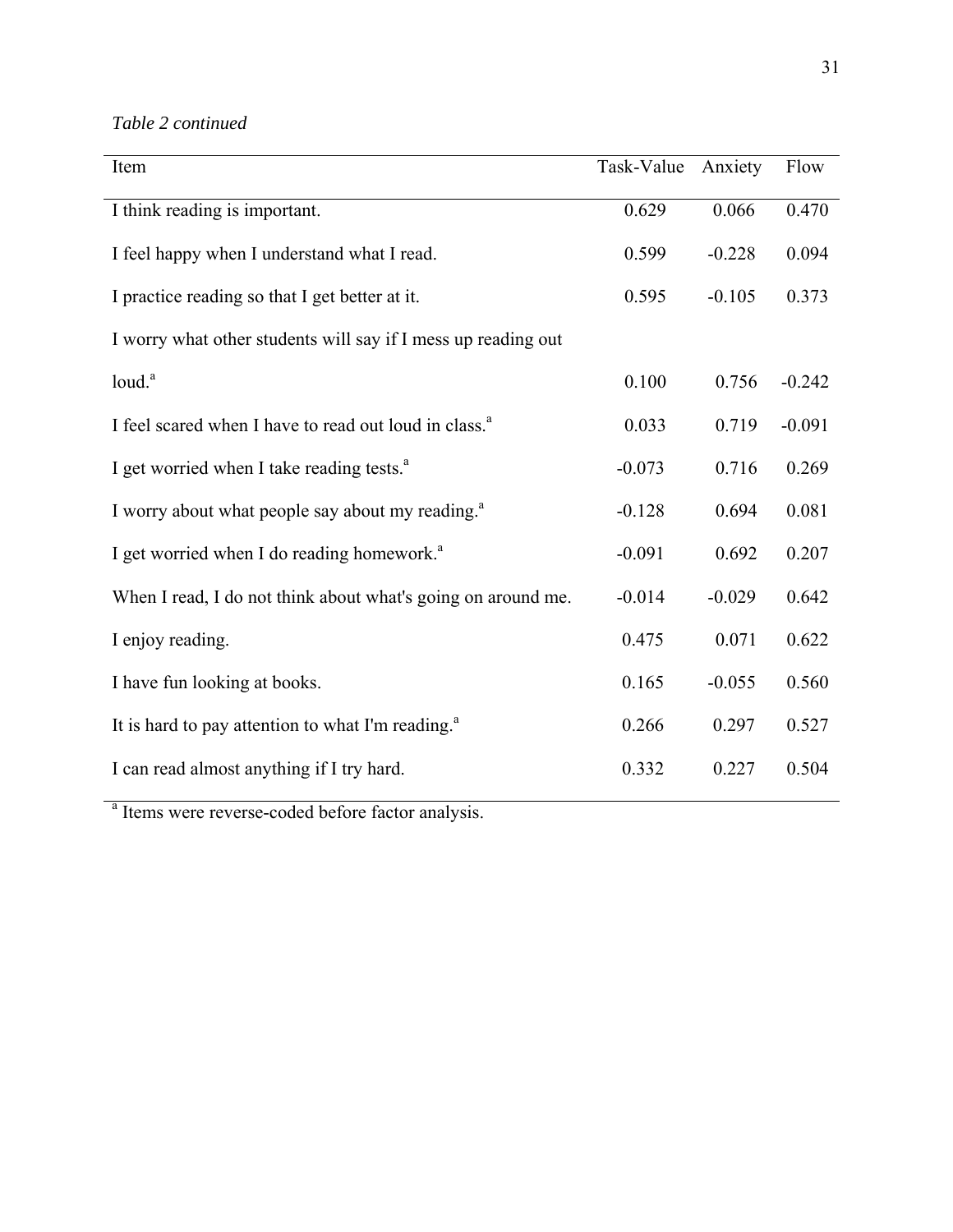| Factor     | Eigenvalue | % variance | Cumulative % variance | Cronbach's<br>alpha |
|------------|------------|------------|-----------------------|---------------------|
| Task-Value | 5.43       | 30.19      | 30.19                 | .87                 |
| Anxiety    | 2.89       | 16.07      | 46.26                 | .77                 |
| Flow       | 1.27       | 7.05       | 53.31                 | .65                 |

*Eigenvalue, Percent of Variance Explained, and Cronbach's Coefficient Alpha for Each Factor* 



*Figure 1*. Percentage of variance accounted for by each factor of the RES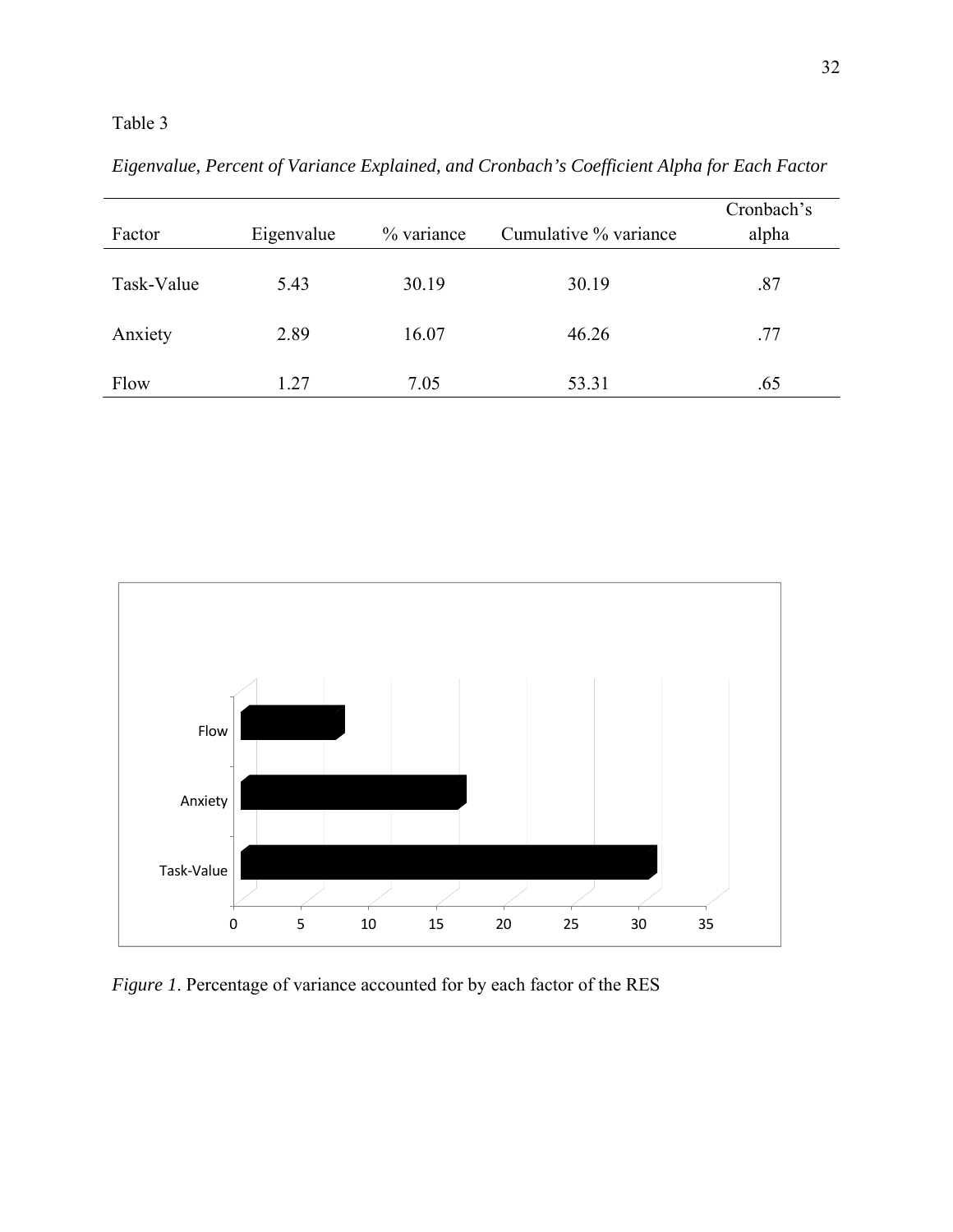#### *Correlations among the Factors and Reading Achievement*

Composite scores were calculated for each factor in order to examine relationships among factors and between factors and reading achievement. Factor-based scales were constructed by summing the scores for each item within a factor. The 5 response choices in the Likert scale were categorized as 1, 2, 3, 4, or 5, with 1 as *not at all like me* and 5 as *a lot like me.* For example, The Task-Value factor had 8 items, so the resulting factor-based scale ranges from a minimum of 8 and a maximum of 40. This type of composite score was chosen over factor scores because factor-based scales are more easily interpreted and can be used to make comparisons from one study to another (Pett et al., 2003). Each individual's total RES score was calculated by summing the three factor-based scale values.

The correlations among the scores and the criterion variables are presented in Tables 4, 5, and 6. Each factor-based scale correlated significantly, with the two standardized tests used. The factor-based scales and the DIBELS scores were not significantly correlated. The low correlation of the DIBELS test with the factor-based scales may be due to the nature of the DIBELS test, which has a narrow purpose of assessing "reading fluency" as opposed to the ITBS and CRCT, which both purport to measure "reading skill."

As expected, some of the factor-based scales correlated with each other. Notably, the factor-based scale for Flow, correlated significantly,  $p < .05$ , with the other factor-based scales. The correlation between Flow and the factor-based scale for Anxiety was significant,  $p < 0.05$ . The correlation between Flow and the factor-based scale for Task-Value was also significant,  $p <$ .01.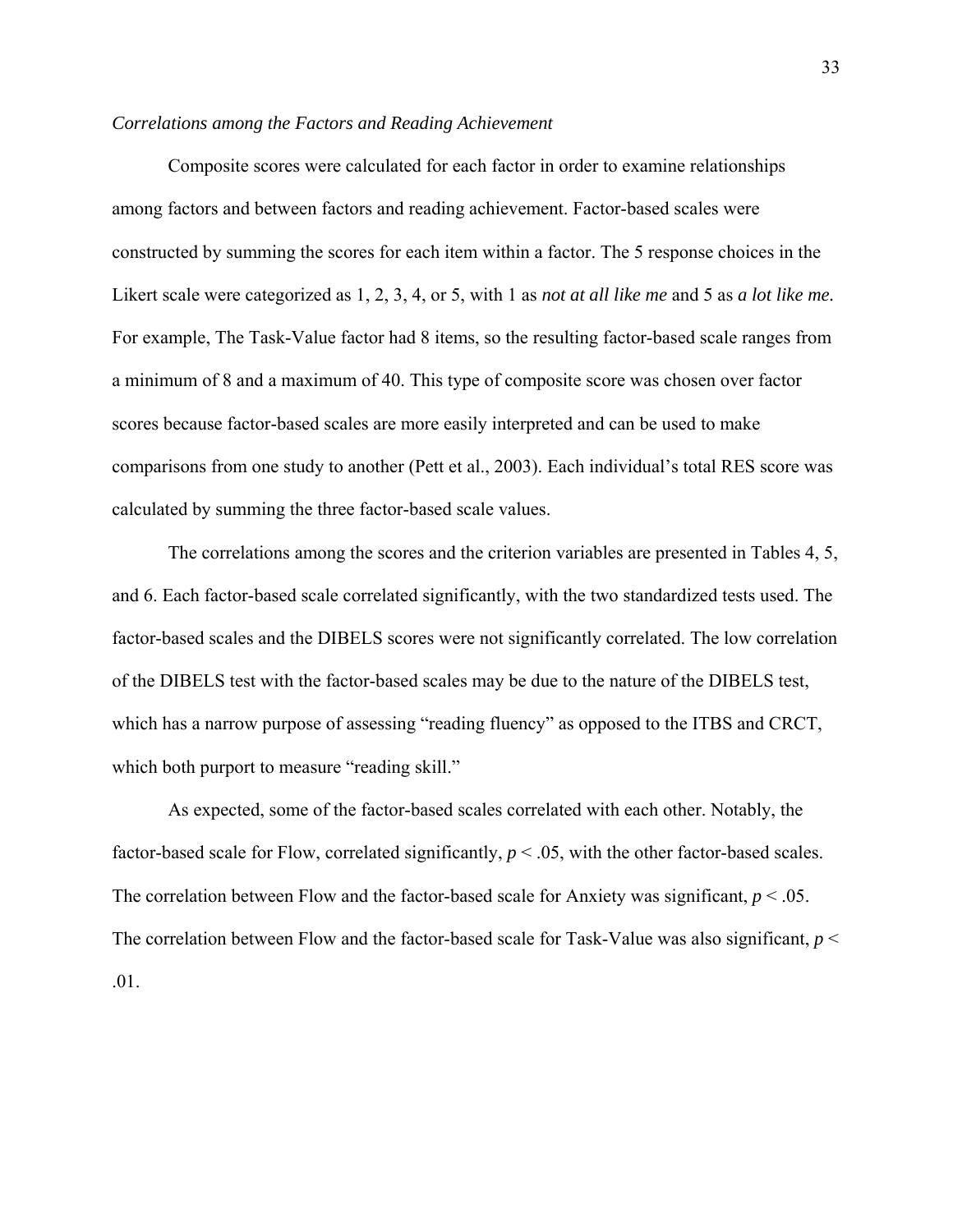|            | Task-Value | Anxiety | Flow    | <b>CRCT</b> |
|------------|------------|---------|---------|-------------|
| Task-Value | $\cdot$ .0 | $-.03$  | $.72**$ | $23*$       |
| Anxiety    |            | 1.0     | .12     | .09         |

Flow 1.0 .16

CRCT 1.0

*Correlations between Factor-Based Scales and CRCT Total Reading Scores* 

*Note.*  $n = 77$ 

 $*p < .05, **p < .01$ 

## Table 5

*Correlations between Factor-Based Scales and ITBS Total Reading Scores* 

|             | Task-Value | Anxiety | Flow   | <b>ITBS</b> |
|-------------|------------|---------|--------|-------------|
| Task-Value  | 1.0        | $-.28$  | $.36*$ | $-36*$      |
| Anxiety     |            | 1.0     | .11    | $.38*$      |
| Flow        |            |         | 1.0    | .02         |
| <b>ITBS</b> |            |         |        | 1.0         |

*Note.* n = 36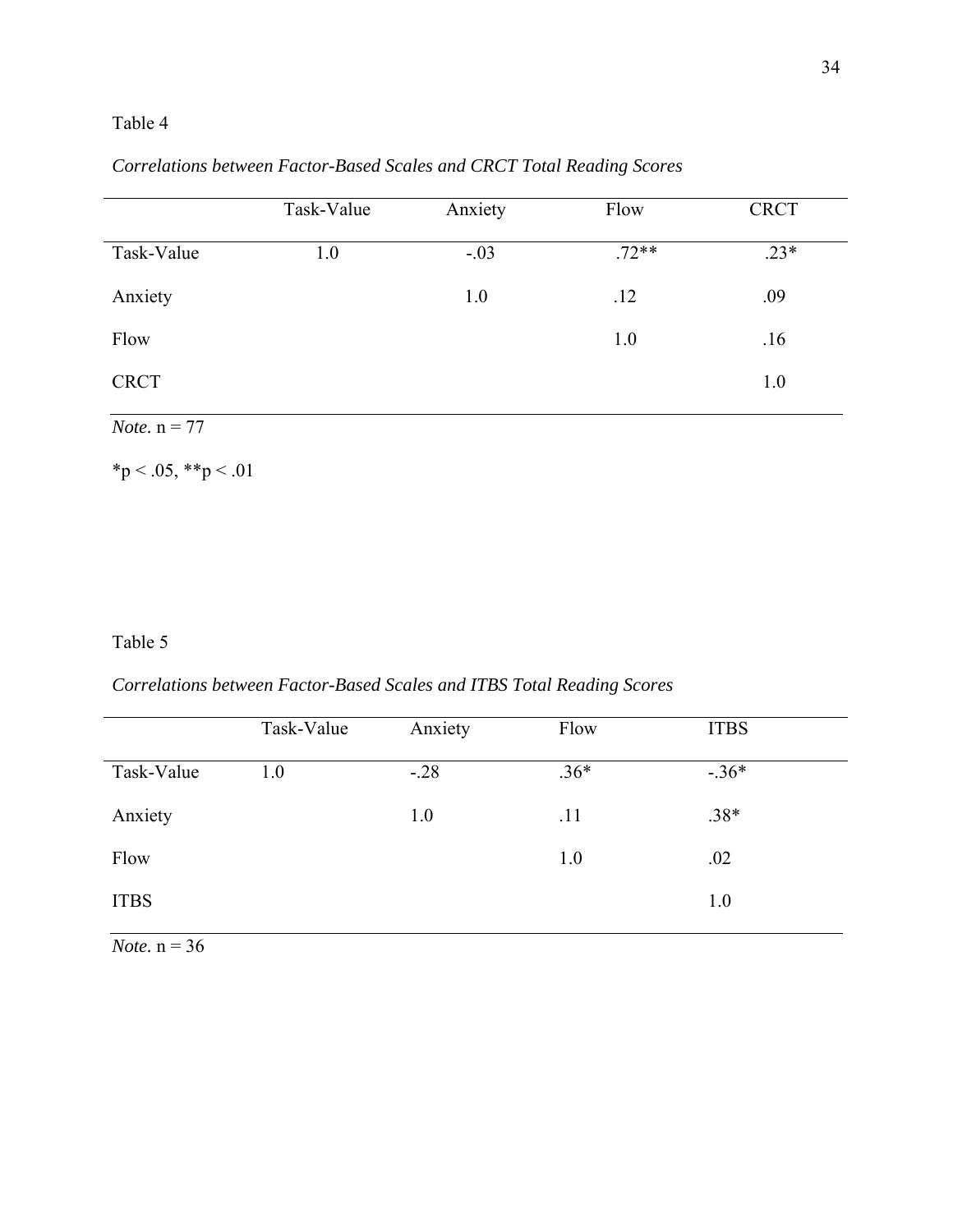|               | Task-Value | Anxiety | Flow    | <b>DIBELS</b> |
|---------------|------------|---------|---------|---------------|
| Task-Value    | 1.0        | $.54**$ | $.60**$ | $-.03$        |
| Anxiety       |            | 1.0     | $.52*$  | .37           |
| Flow          |            |         | 1.0     | .35           |
| <b>DIBELS</b> |            |         |         | 1.0           |

*Correlations between Factor-Based Scales and DIBELS-ORF Scores* 

Note.  $n = 23$ 

 $*_p$  < .05,  $*_p$  < .01

#### *Gender*

 An independent samples *t*-test was conducted to compare the RES scores and factorbased scale scores for girls and boys. For the RES Total scores there was a significant difference in scores for girls ( $M = 72.75$ ,  $SD = 9.33$ ) and boys ( $M = 68.68$ ,  $SD = 11.58$ ),  $t(157) = -2.45$ ,  $p <$ .05. For the Task-Value scores, there was also a significant difference between girls (*M* = 35.18, *SD* = 4.40) and boys (*M* = 31.34, *SD* = 7.49),  $t(157) = -3.89$  *p* < .01. Boys (M = 17.68, SD = 5.14) scored higher than girls in Anxiety, which was a factor comprised of reverse-coded items  $(M = 16.45, SD = 5.72), t(157) = 1.43, p > .05.$  This means that after scores were re-coded, higher scores were more desirable because they identified less anxious reading. This means that girls were significantly more anxious than boys. In the final factor-based scale, Flow, girls ( $M =$ 21.12, SD = 3.14) scored significantly higher than boys ( $M = 19.66$ ,  $SD = 3.94$ ),  $t(157) = -2.57$ , *p*  $\leq$  01. Table 7 shows further details of the t-tests including the effect sizes, measured in Eta squared.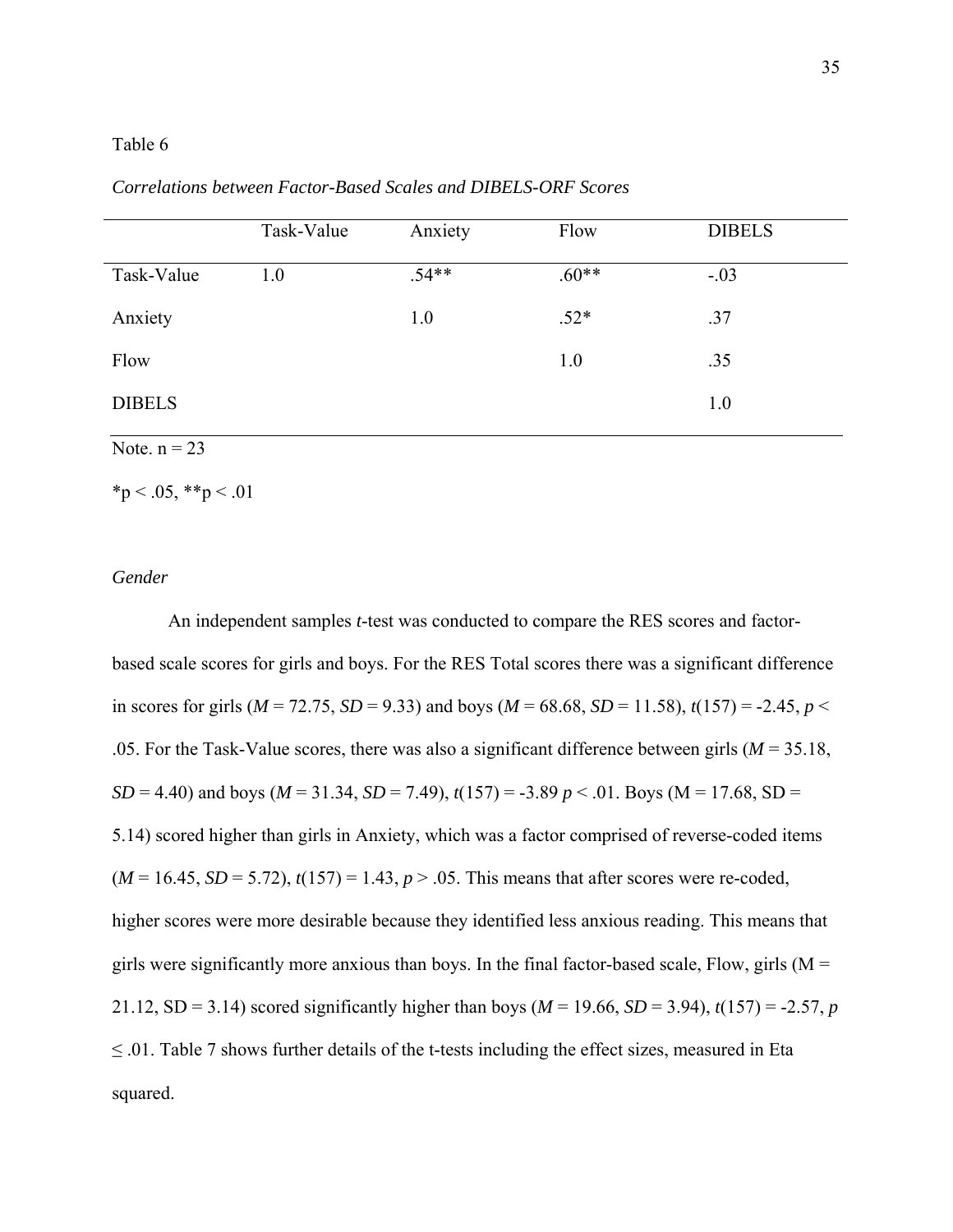*Means, Standard Deviations, and Effect Sizes for Boys' and Girls' RES Total and Factor-Based Scale Scores* 

|                  | Gender      | $\boldsymbol{M}$ | SD    | Eta squared |
|------------------|-------------|------------------|-------|-------------|
| <b>RES</b> Total | <b>Boys</b> | 68.68            | 11.58 | .02         |
|                  | Girls       | 72.75            | 9.33  |             |
| Task-Value       | <b>Boys</b> | 31.34            | 7.50  | .03         |
|                  | Girls       | 35.18            | 4.40  |             |
| Anxiety          | <b>Boys</b> | 17.68            | 5.14  | .01         |
|                  | Girls       | 16.45            | 5.72  |             |
| Flow             | <b>Boys</b> | 19.66            | 3.94  | .02         |
|                  | Girls       | 21.12            | 3.24  |             |

## *Grade Level*

 A one-way between-groups analysis of variance (ANOVA) was conducted in order to examine the impact of grade level on RES Total score and each of the three factor scores. Participant data were divided into four groups depending on student grade level, with third-grade  $(n=27)$ , fourth-grade  $(n=30)$ , fifth-grade  $(n=78)$ , and sixth-grade  $(n=24)$  all included in the ANOVA.

There was a statistically significant difference in RES Total scores,  $F(3, 155) = 3.69$ ,  $p <$ .01. The effect size, calculated using eta squared, was .07, which indicates a moderately-sized effect (Cohen, 1988). Post-hoc comparisons using the Tukey HSD test indicate that the mean RES Total score for sixth-grade students  $(M = 76.04, SD = 7.13)$  was significantly different from that of fourth-grade students  $(M = 72.7, SD = 11.17)$ .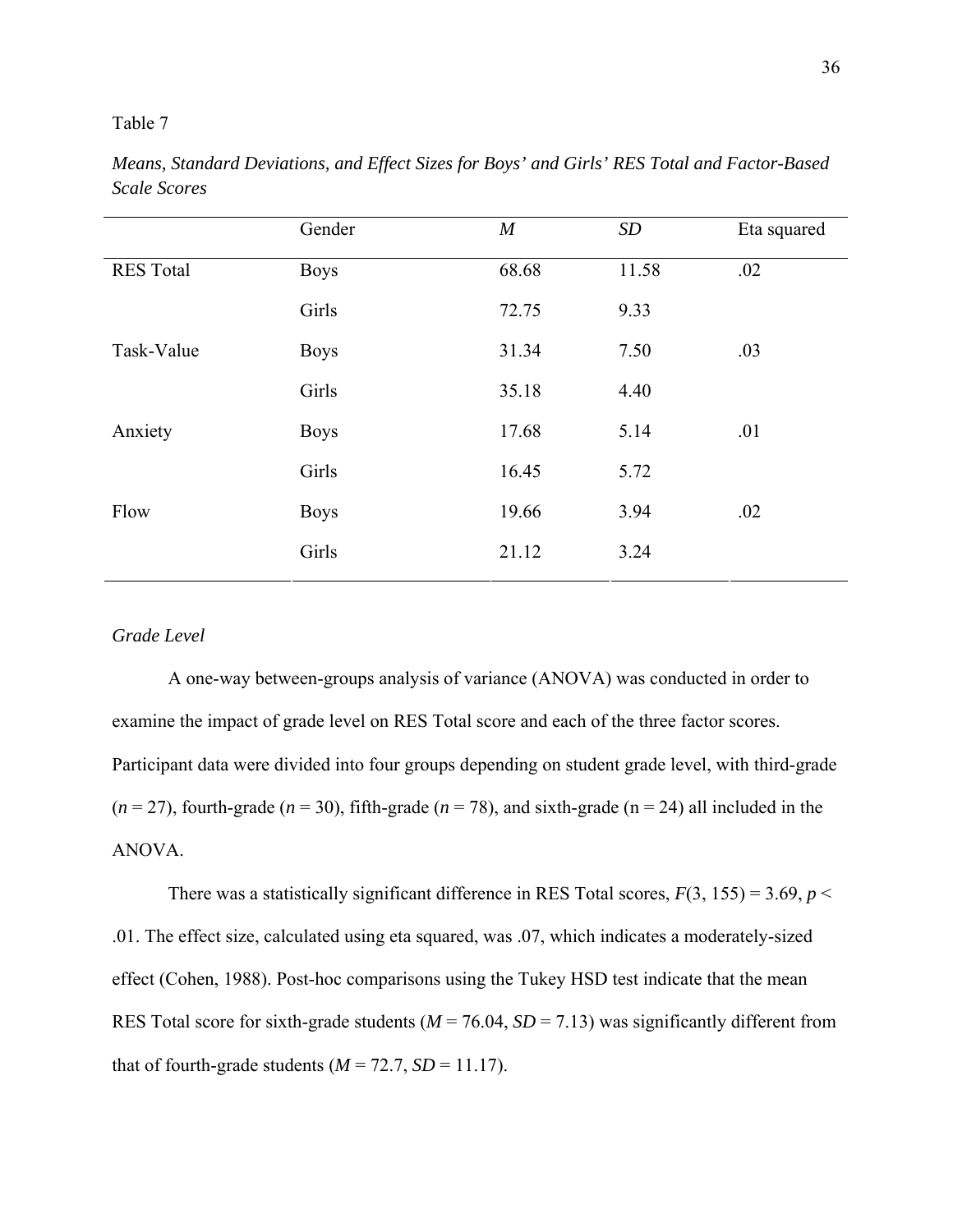There were also statistically significant differences found for two of the three factors. Grade level had a statistically significant effect on the Anxiety factor  $F(3, 155) = 4.99$ ,  $p < .01$ The effect size for this finding, measured using eta squared, was .09, which according to Cohen's (1988) guidelines is a moderate to large effect. A post-hoc Tukey HSD test indicated that the mean Anxiety score for sixth-grade students  $(M = 20.75, SD = 4.19)$  was significantly different from third-grade students ( $M = 16.44$ ,  $SD = 4.99$ ), fourth-grade students ( $M = 15.57$ ,  $SD = 5.05$ ), and fifth-grade students ( $M = 16.67$ ,  $SD = 5.72$ ). Because Anxiety was reverse-coded, these results actually indicate that sixth-grade students are significantly less anxious than their younger peers.

Grade level also had a statistically significant effect on the Flow factor,  $F(3, 155) = 2.86$ ,  $p < 0.05$ . The effect size for this finding, using eta squared, was  $0.05$ , which is approaching a moderate effect size, according to Cohen's guidelines. A post-hoc Tukey HSD test indicated that the mean Flow score for sixth-grade students ( $M = 22.17$ ,  $SD = 3.00$ ) was significantly different from fifth-grade students  $(M = 19.91, SD = 3.74)$ .

Time constraints imposed by the administrators of the schools precluded follow-up interviews of the students; however, the two students who participated in the pilot study were interviewed at length and videotaped to provide additional insight into students' responses to the RES. These participants, both female students attending suburban public schools, were entering fourth-grade and fifth-grade, respectively, at the time of the interviews. Their interview responses are used to illustrate and discuss the findings of the present study.

#### *Gender and Grade Level*

 A two-way between-groups analysis of variance was conducted to explore the impact of gender and grade level on reading engagement, as measured by the RES. There was a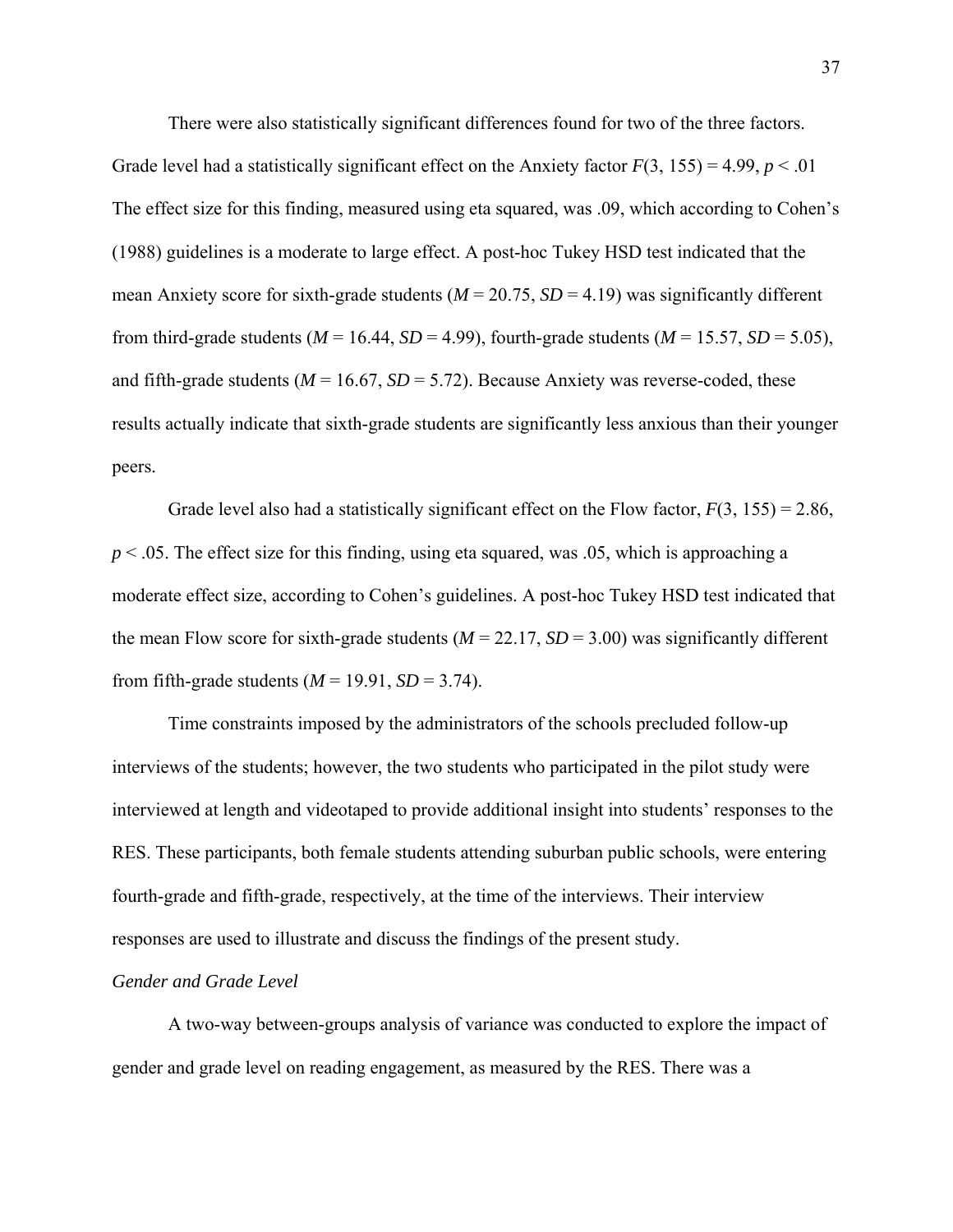statistically significant main effect for grade level  $F(3,151) = 3.24$ ,  $p < .05$ . According to Cohen's (1988) guidelines there was a moderate effect (partial eta squared = .06). Post-hoc comparisons using the Tukey HSD test showed that the mean score for fourth-grade ( $M = 67.27$ ,  $SD = 11.06$ ) was significantly different from the mean score for sixth-grade ( $M = 76.04$ ,  $SD =$ 7.13). The mean score for fifth grade ( $M = 69.91$ ,  $SD = 10.62$ ) also differed significantly from the mean score for sixth grade. The main effect for gender  $F(1,151) = 3.05$ ,  $p > .05$  and the interaction effect  $F(3,151) = 1.56$ ,  $p > .05$  did not reach statistical significance.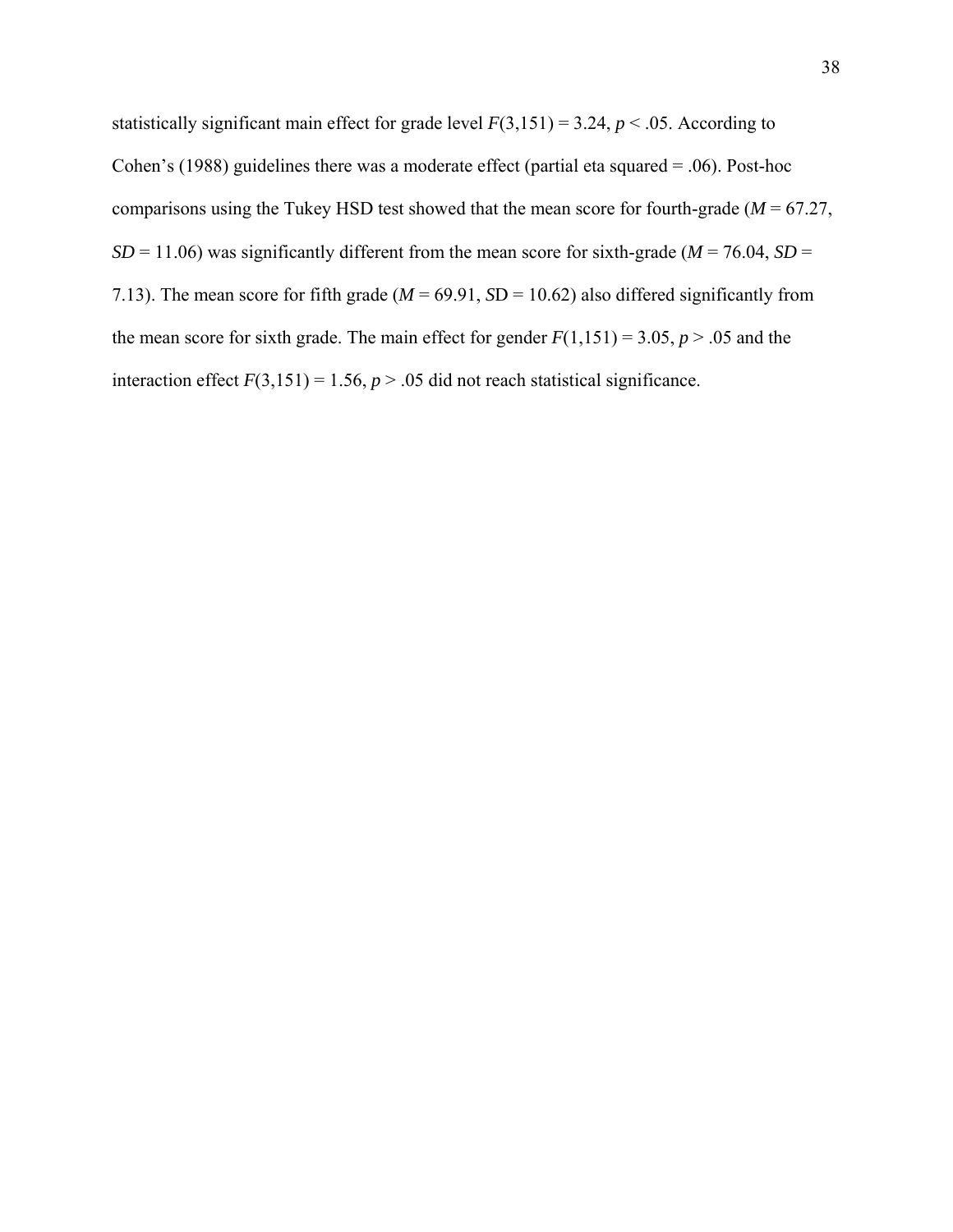#### CHAPTER 6

#### DISCUSSION

A reliable, valid, and efficient questionnaire to measure elementary-school students' reading engagement was developed. This instrument, the Reading Engagement Survey (RES), can help researchers and teachers assess and gain insight into individuals' reading engagement. The RES was based on social-cognitive theory, which is highly applicable to examining students' reading engagement. In addition to being founded on this strong theoretical basis, the RES's development was further facilitated by an organizational structure derived from the student- engagement literature.

In this study, reading engagement was operationalized as a metaconstruct subsuming subconstructs of reading including task-value, anxiety, and flow. The relationships with standard measures of reading achievement helped to establish criterion-related validity for the RES. In this section the effects of gender and grade level will be discussed, each of the three reading engagement factors will be discussed, recommendations for future research will be made, and implications for educators will be examined. Each of three reading engagement factors will be discussed and illustrated by quotations from the pilot study interview participants.

#### *Gender and Grade Level*

Many researchers have cited strong gender effects when examining subconstructs of reading engagement (Cloer & Dalton, 2001; Malloy & Botza, 2005). Similar results were found here, with girls scoring significantly higher than boys on the RES total score and all three of the factors. Although this finding is in line with prevailing research findings and anecdotal reports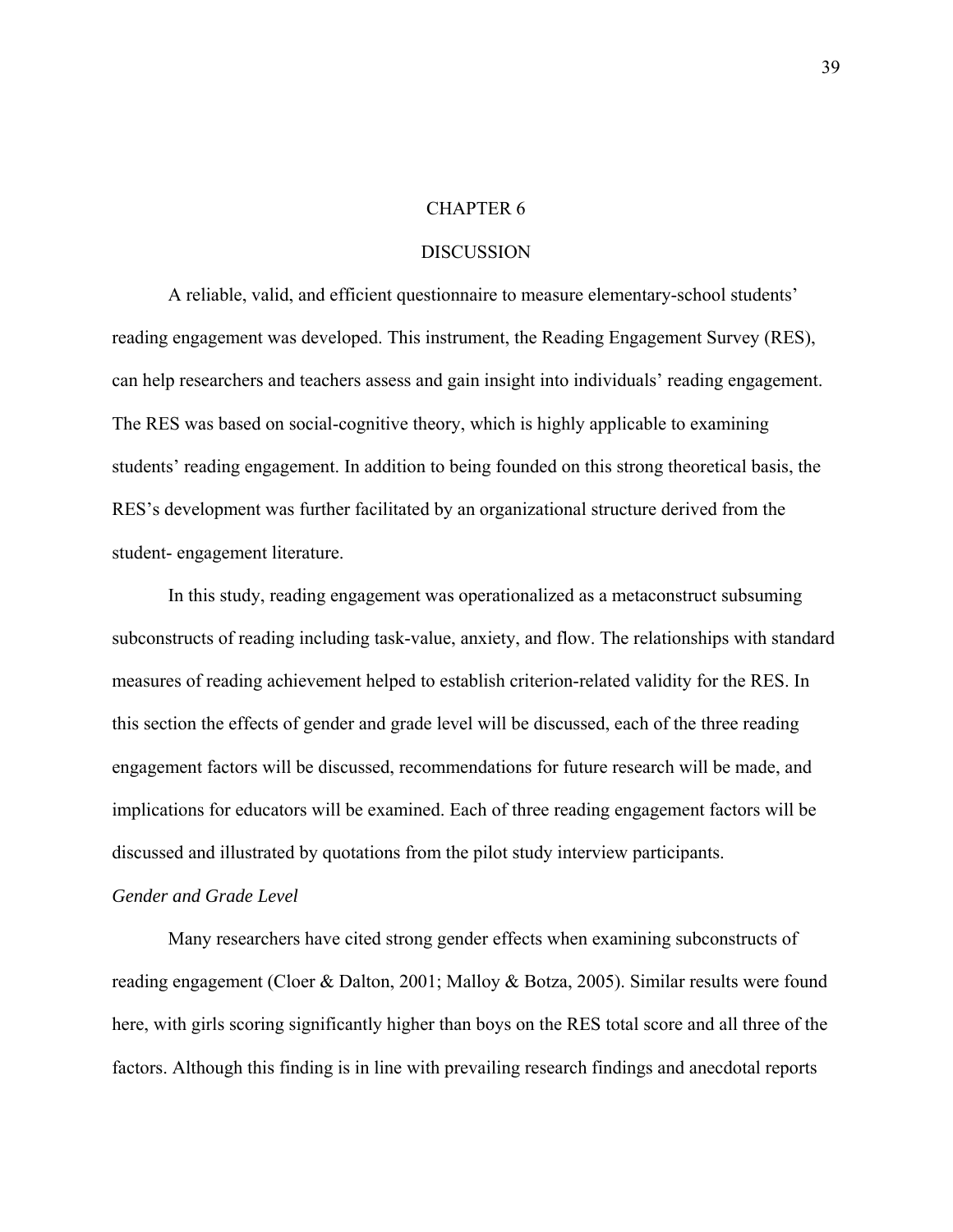from teachers, it is still important to explore the relative impacts of biological, social, emotional, and cognitive differences that may be seen between girls and boys. Social-cognitive theory suggests that all four characteristics influence students' behavior in a domain such as reading.

Although many researchers have found that reading engagement decreases as students age, in this sample there was not a consistent age trend. For the RES total score, sixth-grade students scored significantly higher than fourth-grade students. For the Anxiety factor, there were significant differences between sixth-grade students and each of the other grade levels. Sixth-grade students were significantly less anxious than students in each of the other grades. While the impact of increased testing across students' school careers would be expected to produce a continuous increase of anxiety, these finding suggests otherwise. On first glance, this seems to suggest that anxiety is not a problem for older students. It is possible that upon reaching sixth-grade, students become so used to assessments or oral reading that it fails to trigger anxiety. However, this does not mean that sixth-grade students feel no anxiety about reading. It only means that the items on the questionnaire, such as items about getting nervous before reading out loud, fail to address the true triggers of their anxiety.

For the Flow factor, sixth-grade students scored significantly higher than fifth grade students. Although this was not evident as a consistent age trend across the four grade levels studied, it is possible that this finding suggests a developmental progression. Perhaps it is in that transitional period between fifth-grade and sixth-grade that most students develop the reading skills and self-regulatory skills necessary to access levels of deep absorption in a text.

There was not a significant interaction effect between age and gender. Interpretation of any age effects in the study should be tempered with an understanding that the same survey format and wording were used across four grade levels. If the language and content of the items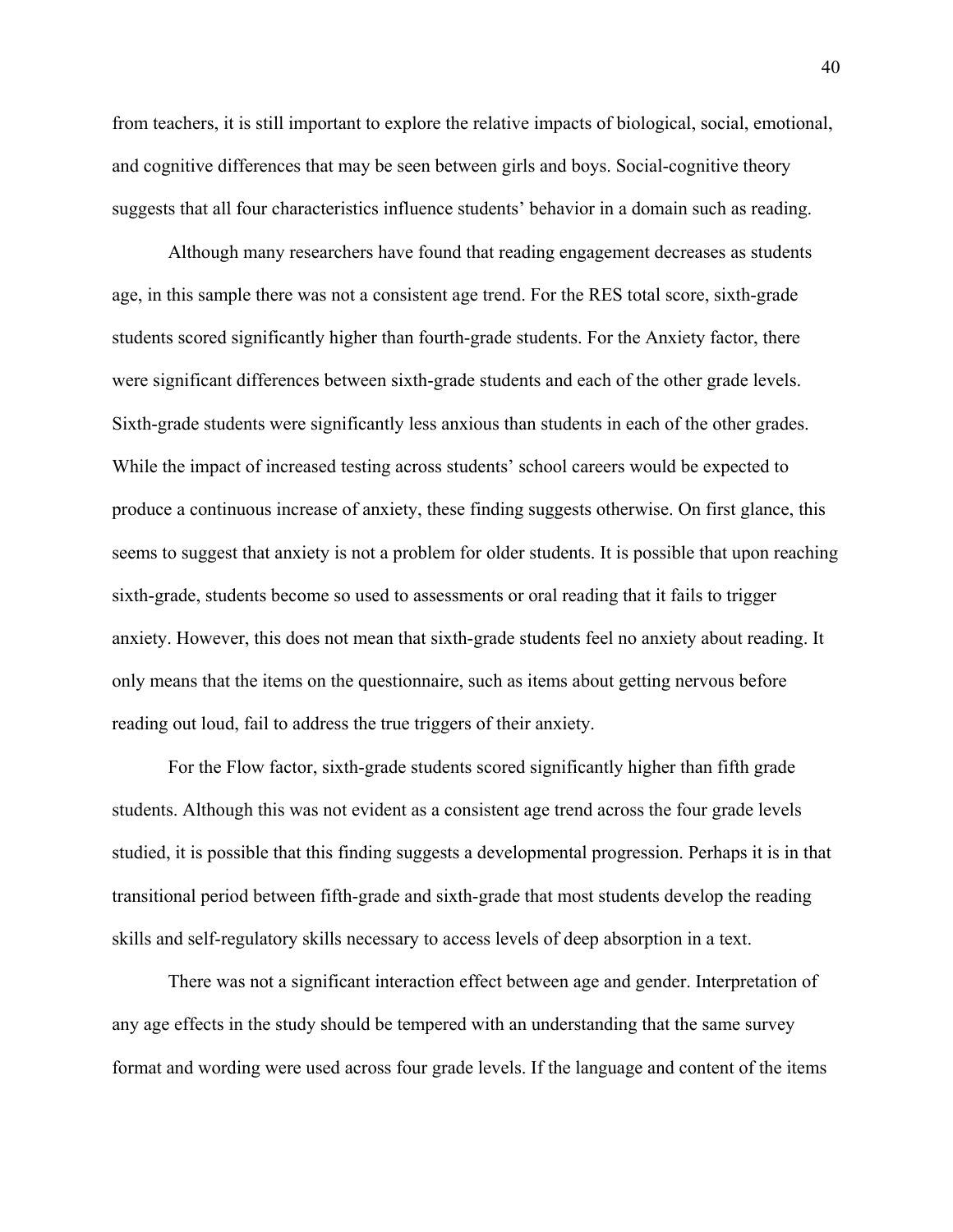were modified to fit different grade levels, it is possible that age effects could be weaker, stronger, or entirely different.

#### *Engagement Factors*

The factor analysis revealed three factors of reading engagement in the present study: Task-Value, Anxiety, and Flow. This factor structure was clearly established by data analysis and is also consistent with the existing research on attitudinal and state-related reading constructs.

The Task-Value factor was comprised of the most items and also accounted for the most variance in scores. This means that an important part of students' perception of reading engagement was due to the impact of Task-Value, or believing that the task of reading has an inherent value. This factor was measured by 8 items on the RES. The majority of these items concerned students' thoughts on the importance of reading and comprehension, and the feelings experienced from reading well and comprehending. Although not specifically addressed by the final questionnaire, some of the underlying reasons for valuing reading were explored in the pilot study interviews. One student reported how she suddenly realized reading was important to her because it would allow her to read anything she wanted for fun:

"I used to never like to read, but then I found this book that I really liked, and I thought to myself 'Wow! There are all these other books out there that I might like!' So I started to want to get good at reading so that I could read any book."

Other students might find more task-value from the role reading can play in finding an enjoyable job, like this student: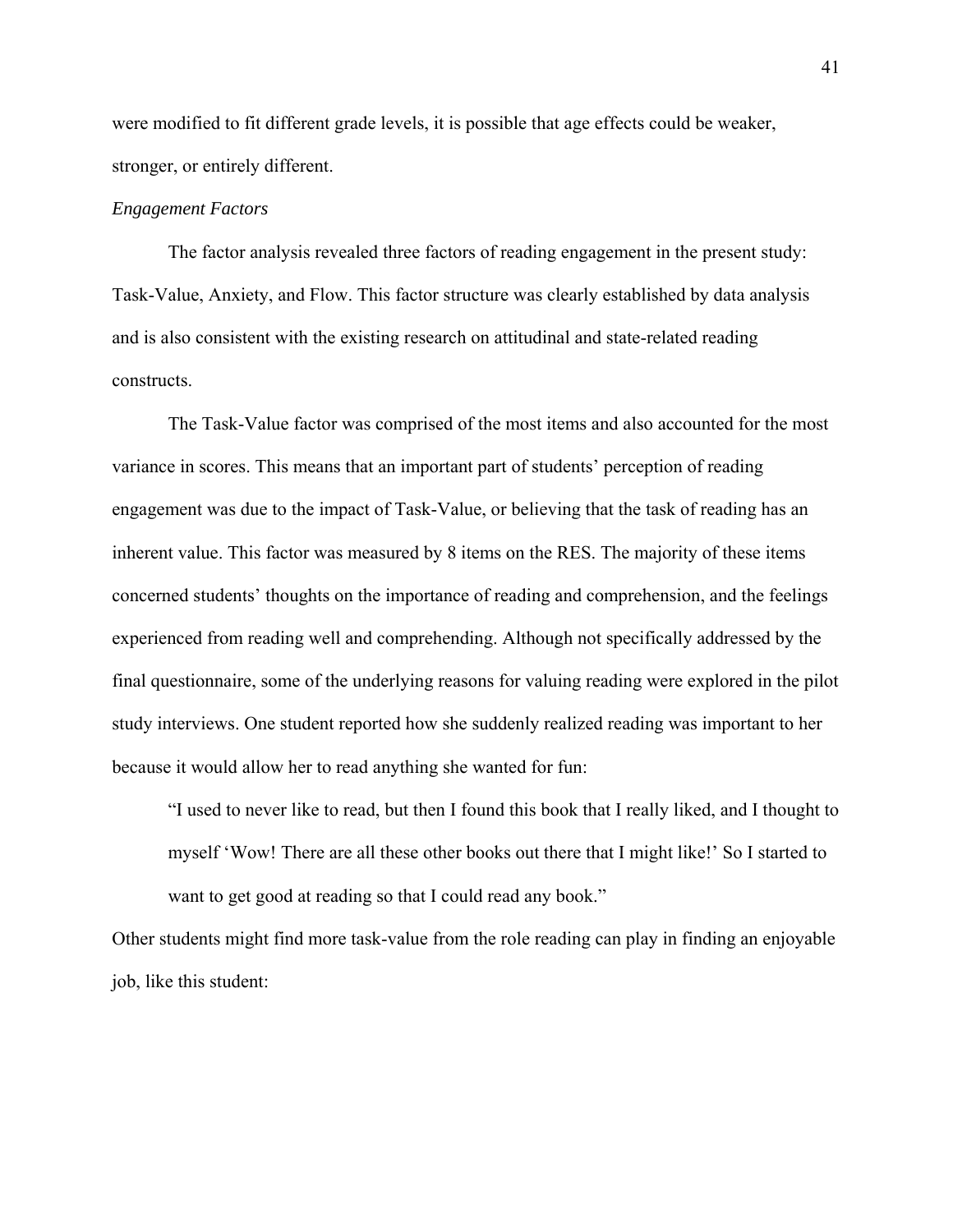"I want to read so then I can be anything when I grow up. Because if you don't know how to read, or you don't know many words or have a good vocabulary, then you may not be able to understand some words they use in your job."

Task-Value's strength in predicting variance in RES scores demonstrates that, for students, one of the most important elements in engaging with reading material is caring about the importance of reading. It has been suggested that task-value plays a mediating role between a student's emotions and achievement (Bong, 2001). This means that while emotional state and achievement may not be directly linked, it is possible that task-value serves an intermediary purpose between them. This may help explain why Task-Value was such a strong factor in the RES.

The factor that was the second best predictor of variance in RES scores was Anxiety. In pilot-study interviews, students had more to say about these items than any other items. Due to the ever-increasing number of standardized tests administered in schools, it is not surprising that one student referred specifically to her state's major standardized test:

"I always get really stressed out, especially with the CRCT. All the teachers keep saying don't stress out, like they're trying to make the kids not stress out. But telling us not to stress out is making us more likely to stress out. If they just wouldn't talk about it and tell us it's a regular test, it would be better. But it's this big thing, this separate test from all our other tests. So I think, 'Oh man, this is a big test, what will I do? It's my final score!"

It is important to understand the perspective of both anxious readers and non-anxious readers to be able to influence the reading engagement of all students. Another student, without any evident anxiety about reading, asserted that reading tests do not worry her: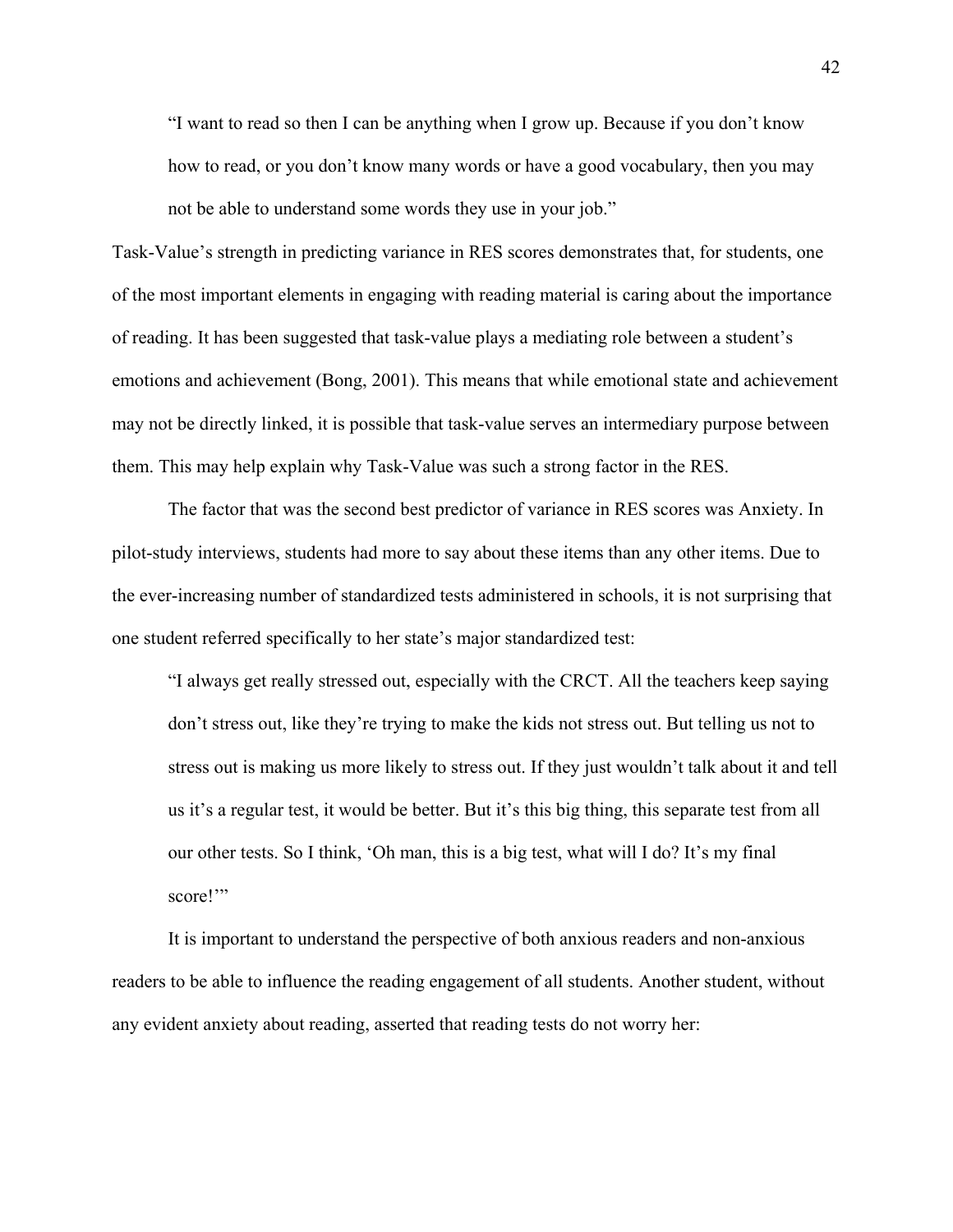"We take our reading tests on Friday; so on Thursday [the teacher] lets us take our

 reading books home and re-read the stories. It helps because I get to study." This student interpreted the item about reading tests to be about weekly classroom tests, while the former student interpreted the item to be about the yearly state standardized test. This discrepancy may be due to the fact that the student with more reading anxiety is older, and thus has been exposed to more standardized testing. The variation in these two students' interpretations of the items is reflected in the full sample of students. Students' recent experiences with reading tests are likely to influence their responses greatly, and any knowledge about these experiences should be taken into consideration when interpreting findings.

The final factor identified, Flow, represents a cognitive state while reading, in which a student is cognitively and behaviorally absorbed in reading. It is known that in the flow state, enjoyment and deep involvement are experienced (Csikszentmihalyi, 1988). Consequently, many of the items in this factor addressed enjoyment or involvement with the act of reading. An example of a deep state of flow was exhibited by one pilot-study participant's description of her reading involvement: "In my classroom my teacher calls us to the front of the room sometimes. If I'm not listening because I'm absorbed in a book, she has to say my name about twenty times!" Another student reported a lower level of involvement. "I still hear what's going on around me [when I'm reading]. It's kind of hard to concentrate because if I'm in my room reading and my mom's on the phone, I will hear her." Although this student does not display the involvement-related characteristics of flow, she still reports a deep level of enjoyment. When asked if she ever enjoyed reading, she replied proudly, "I read even when I don't have to. I love to read!"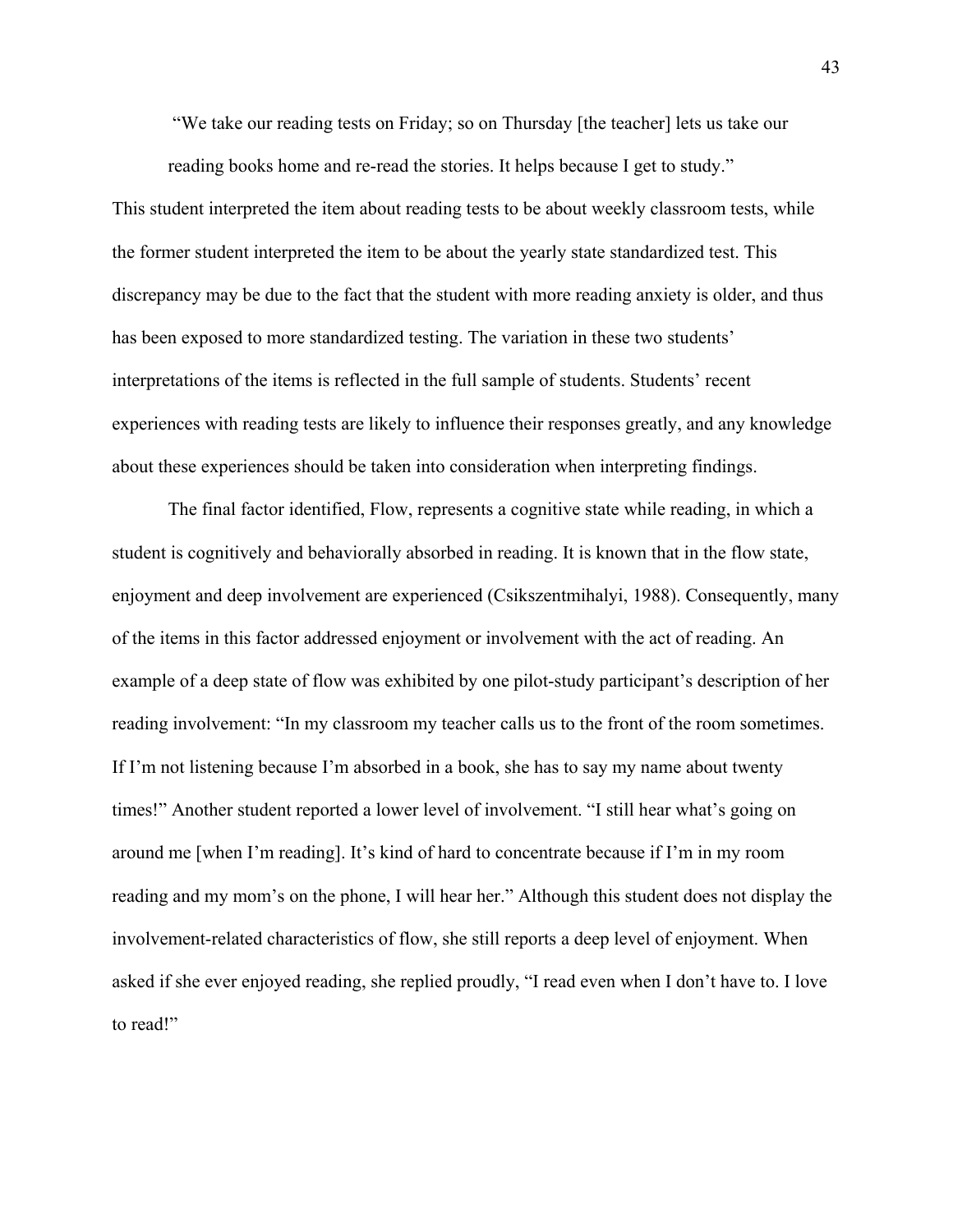#### *Recommendations for Future Research*

In the present study, three factors of reading engagement were identified: Task-Value, Anxiety, and Flow. Based on the interviews conducted in the pilot study and the factor analysis results, several specific recommendations can be made to clarify the Anxiety and Flow factors. First, based on the disparity among comments by the two pilot study participants, the Anxiety factor items about assessment may be interpreted in relation to two distinct manners of assessment: yearly standardized reading tests and regular classroom tests. While it is not certain that these two modes of assessment produce different anxiety outcomes, future research with the RES should seek to examine these differences explicitly. Secondly, there may be room for improvement in the items for the Flow factor. Flow is theorized to contain elements of both enjoyment and involvement, which are both represented by the items that grouped together on the Flow factor. The factor may be strengthened if items that address enjoyment and involvement together are added, to counter any critiques about enjoyment and involvement representing two separate subconstructs. These changes will provide a clearer identification of Anxiety and Flow.

Future research should also explore ways of cross-validating the three-factor structure of the RES. One possible method of cross-validation is to administer an improved version of the RES to a new sample to see if the same factor structure occurs. A confirmatory factor analysis would be conducted to cross-validate the findings. This is the most commonly used follow-up procedure when exploratory factor analysis is conducted during scale development.

In addition to the instrument and analysis recommendations made above, a number of data-collection recommendations can be made. Three types of schools were included in the present study: a private secular school, a parochial school, and a public school. Socioeconomic data, however, were not collected on the participants. Presumably these schools included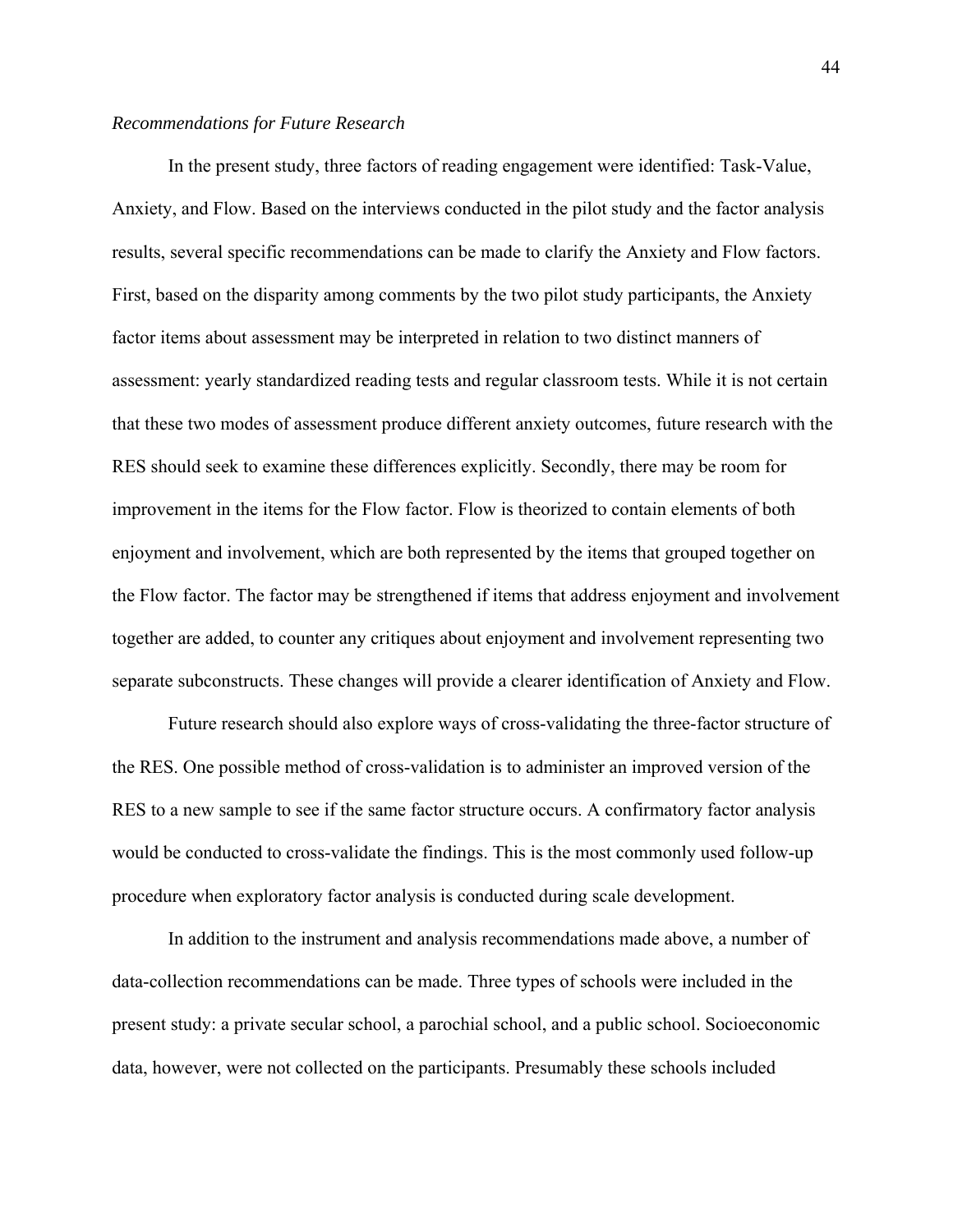students from a variety of socio-economic backgrounds, but all were from the southeastern U.S. and residents from a small town or small city. Future testing with the RES should examine different and wider populations to test the generalizability of the results found here.

It is recommended that alternative methods to measure reading engagement be used in future research with the RES. Such alternative methods could include qualitative data collection methods such as interviews and classroom observation. In the present study, due to time restrictions imposed by school administrators, it was not possible to interview the students: Only the students who participated in the pilot study were interviewed.

In future research, teachers and parents could be asked to respond to the RES, providing their opinion of their students. The responses of teachers, parents, and the students themselves could be compared. While a student is ultimately the expert on his or her own internal states and processes, the variations in interpretations between students, parents, and teachers might offer insight into the disparities between the ways in which adults perceive reading engagement, and students experience it.

#### *Implications for Educators*

The present findings suggest that operationalizing reading engagement as a metaconstruct is a useful approach to help understand students' reading behavior. Teachers should use the RES to determine how engaged students are as readers, in what ways they are engaged, and how to improve their engagement. This knowledge should inform the strategies teacher implements.

The present findings suggest that teachers, in order to improve students' reading engagement, should focus their attention on three components of reading engagement: task value, anxiety, and flow. Pilot-study interviews provided insight into how students think about task-value, which can then be used to suggest instructional approaches. The pilot-study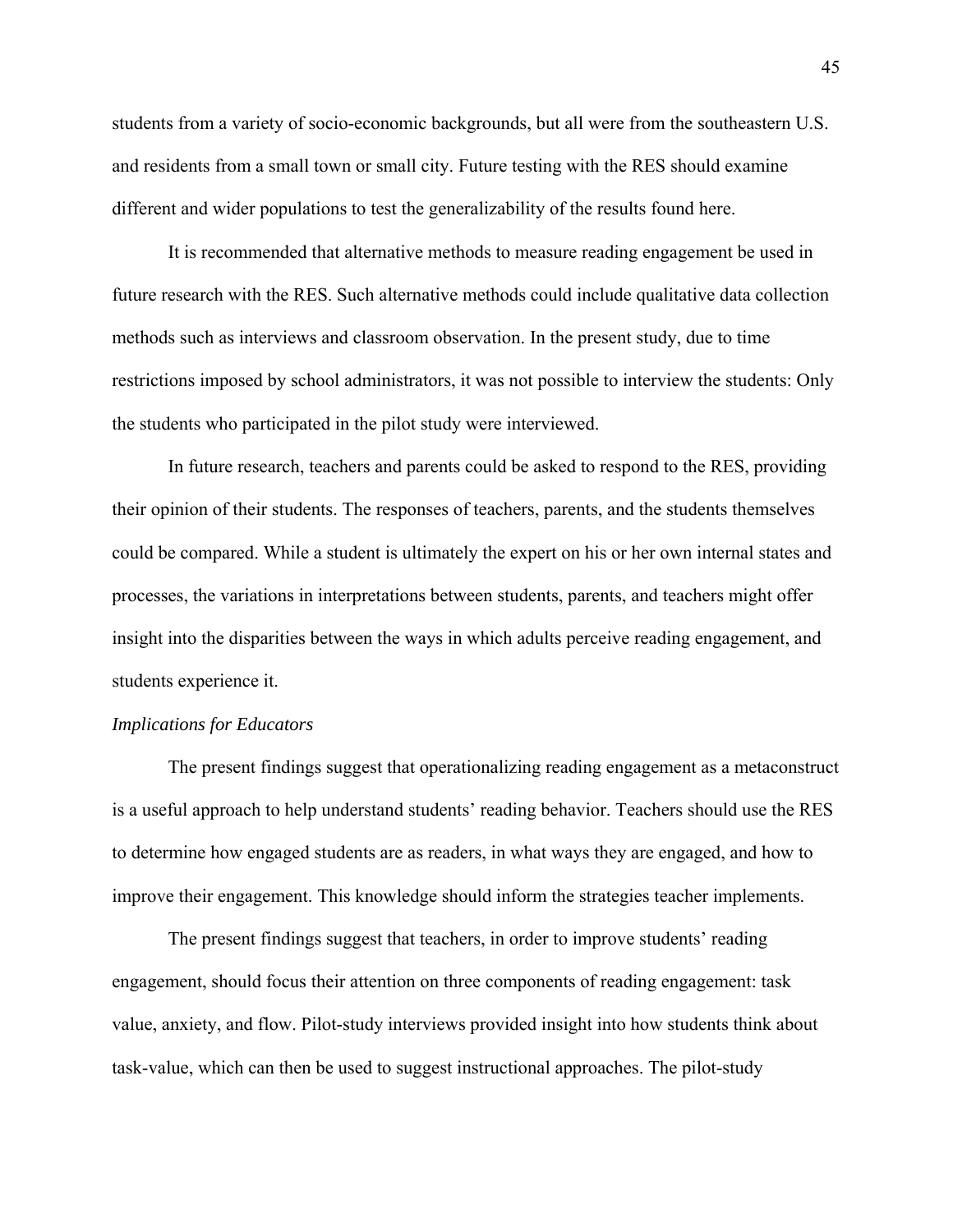participants reported discovering the value of reading on their own, based on conclusions they made about reading for fun, or reading with a specific career goal in mind.

Upon finding students with low Task-Value scores in a class, a teacher could help students to discover the importance of reading, with activities designed to promote task-value. These activities might include having students explore the value that reading plays in others' lives. Students could conduct interviews with successful people in their lives about reading's contributions to their personal success. Alternatively, students could nominate successful readers from higher grades in the school to talk about the value that reading plays in their lives.

The present study found that decreased anxiety is related to increased student engagement. If, after using the RES, it becomes evident that reading anxiety is a problem for a particular student, a teacher might take measures such as reducing public reading and reading assessment, both of which are known to induce anxiety. Helping students to feel confident that help is available is another effective way to alleviate anxiety. One student in the pilot study reported, "My teacher will help us get the word right or tell us nicely if we mess up on a word or skip a line. So I don't worry because my teacher is helpful." This student's words demonstrate that with an appropriately supportive environment, it is possible to keep students from succumbing to the high-pressure of high-stakes testing.

Flow is perhaps the most difficult factor for a teacher to encourage in students. Whereas task-value represents a belief and anxiety represents an emotional state, flow is an internal state. Much like engagement itself, flow tends to manifest itself in certain behaviors such as attentiveness to a task, but deep involvement is neither easy to measure nor easy to observe. While flow itself can not be instigated any more than a teacher can demand to a student "Engage with that text!" teachers can pave the way for making flow states more accessible to students.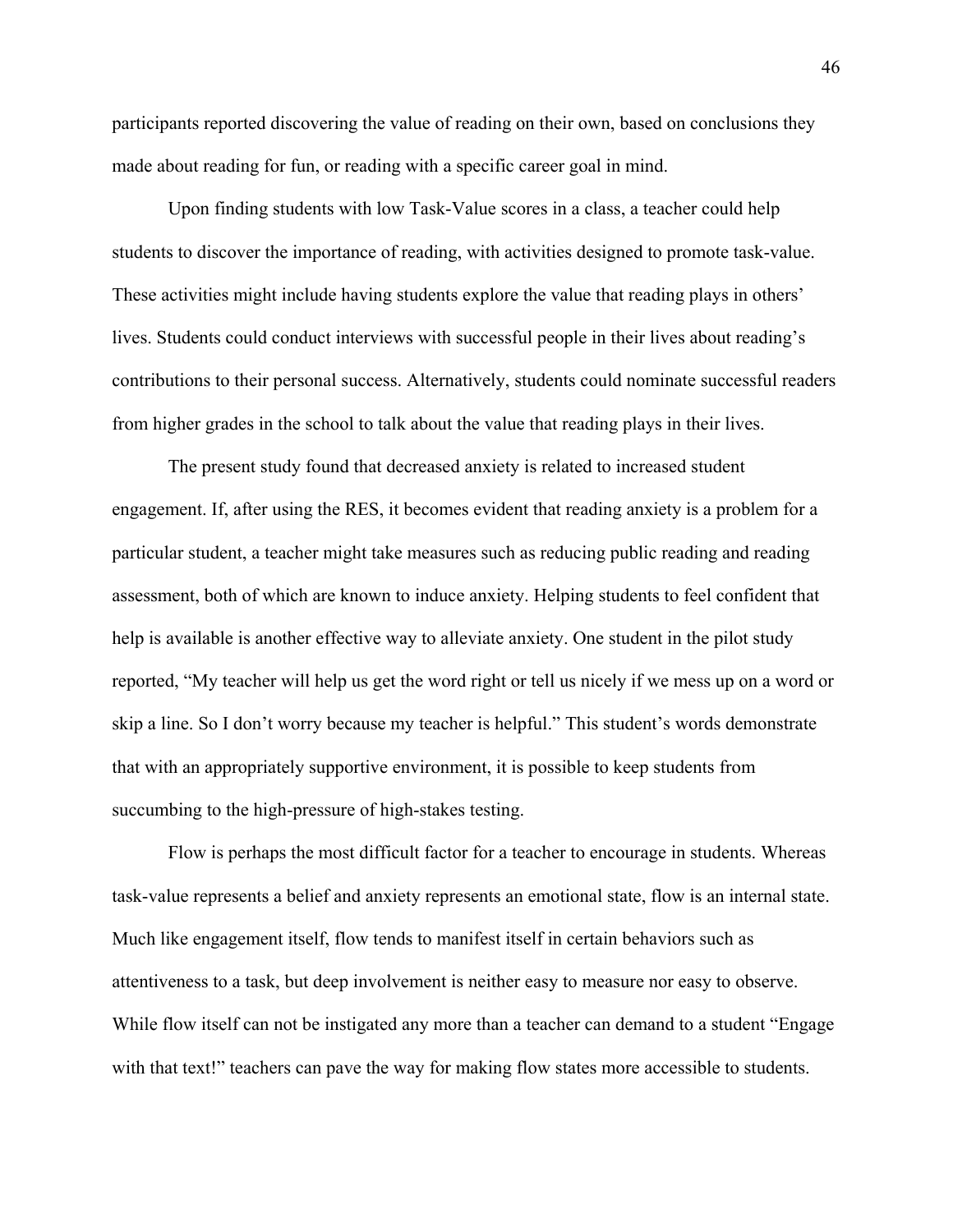The two dimensions of flow identified by Reed, Schallert, & Deithloff (2002), concentration and comprehension, should be addressed by the classroom teacher. Creating an environment for concentration can be achieved by asking students what helps their concentration and then implementing these suggestions in the entire classroom and in reading corners. Such implementation might include background music, comfortable seating, warm colors, or quiet. A large part of classroom reading instruction is already focused on giving students the skills necessary for effective reading, but a missing component may be figuring out whether students can access this reading skill in a setting other than a reading test. To promote flow states, teachers should actively consider concentration and comprehension in their reading instruction. *Conclusion* 

This study began with the case of Josie, who said she liked reading, but did not behave as though she liked it. Understandably, Josie's teacher, Ms. Jenkins, had difficulty telling if Josie was really engaged by her reading. Anecdotally, many teachers have acknowledged that it is difficult to tell whether students are truly engaged by their reading assignments. In order to help teachers determine this for students such as Josie, the RES was developed: A reliable, valid, and efficient questionnaire to measure elementary-school students' reading engagement, based on social-cognitive theory. The RES is also based on a view of reading engagement that unites behavioral, cognitive, and emotional student characteristics. By viewing reading engagement as a metaconstruct, the theoretical understanding of engaged reading will continue to evolve. A theoretical understanding of engagement, combined with an accurate method of assessing it, will help identify those students, like Josie, who require help to become fully engaged readers.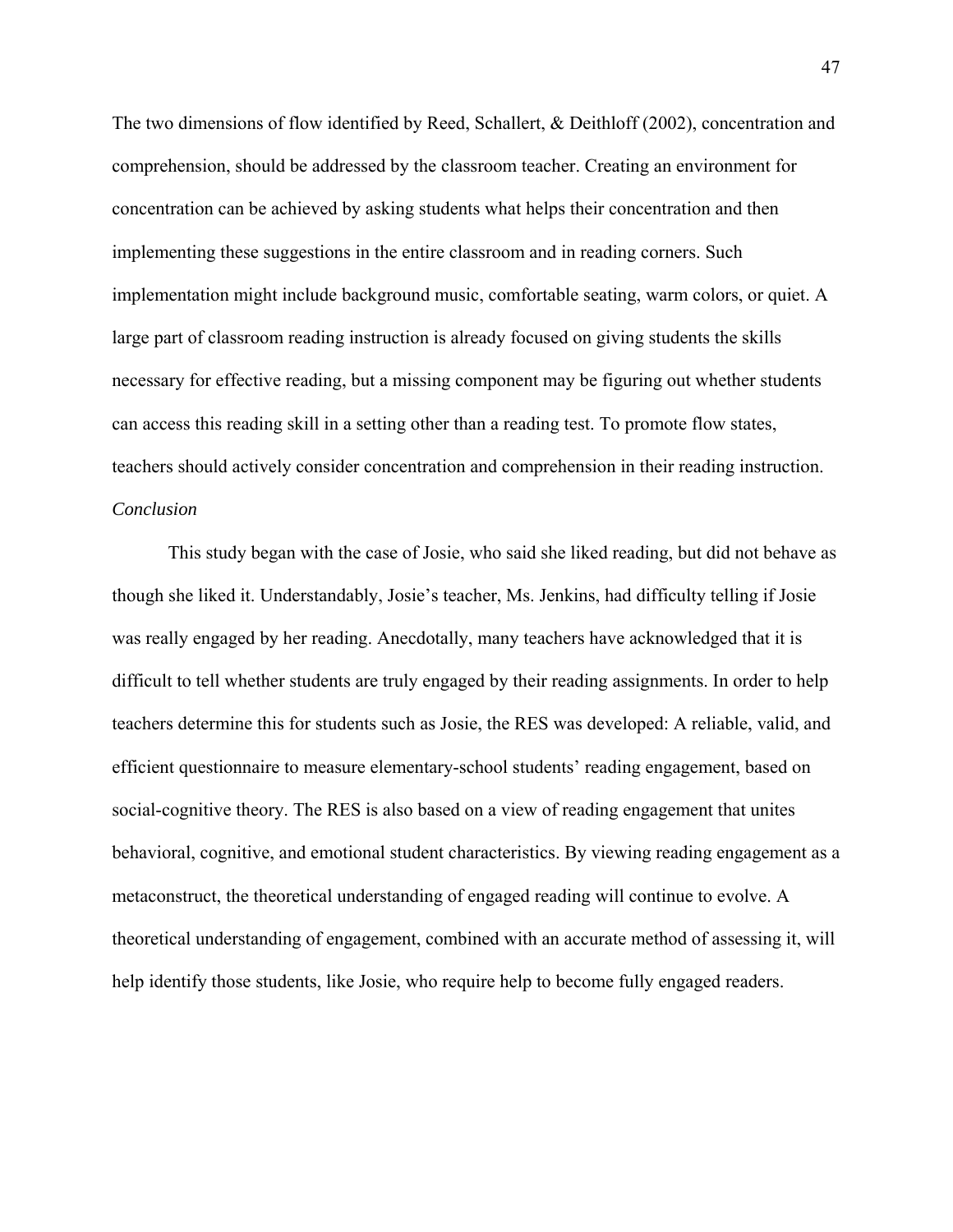#### REFERENCES

- Ainley, M. (2004). *What do we know about student engagement and motivation?* Retrieved November 1, 2008, from http://www.aare.edu.au/04pap/ain04760.pdf
- Appleton, J. J., Christenson, S. L., Kim, D., & Reschly, A. L. (2006). Measuring cognitive and psychological engagement: Validation of the student engagement instrument. *Journal of School Psychology, 44*(5), 427-445.
- Baker, L., Dreher, M. J., and Guthrie, J. T. (Eds.). (2000). *Engaging young readers: Promoting achievement and motivation.* New York, NY: Guilford Press.
- Bandura, A. (1986). *Social foundations of thought and action: A social cognitive theory*. Englewood Cliffs, NJ: Prentice-Hall, Inc.
- Bandura, A. (1997). *Self-efficacy: The exercise of control*. New York, NY: W. H. Freeman/Times Books/ Henry Holt & Co.
- Bandura, A. (2001). Social cognitive theory: An agentic perspective. *Annual Review of Psychology, 52*, 1-26.
- Bong, M. (2001a). Between- and within-domain relations of academic motivation among middle and high school students: Self-efficacy, task-value, and achievement goals. *Journal of Educational Psychology, 93*(1), 23.
- Bong, M. (2001b). Role of self-efficacy and task-value in predicting college students' course performance and future enrollment intentions. *Contemporary Educational Psychology, 26*, 553-570.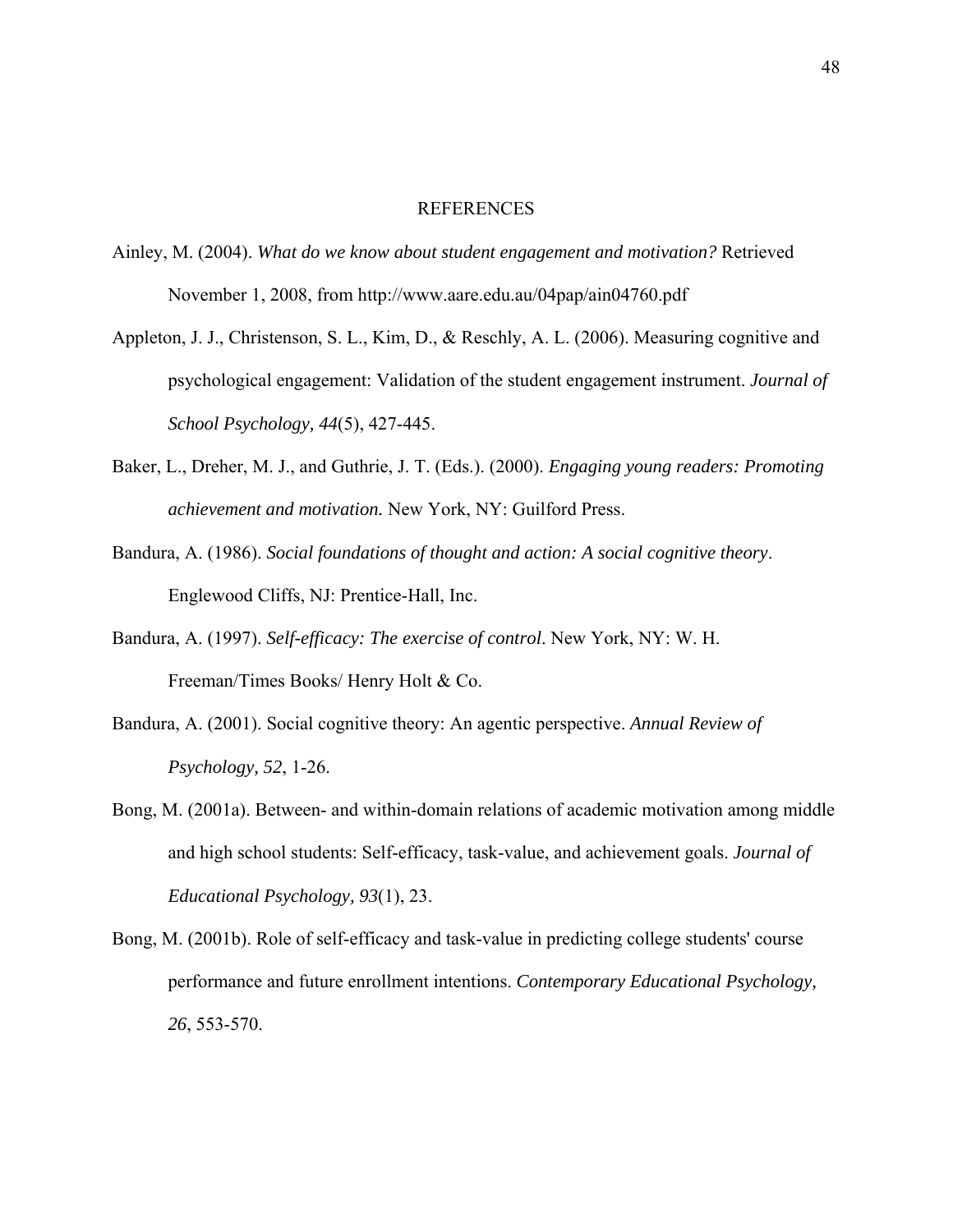- Cassady, J., & Johnson, R. (2002). Cognitive test anxiety and academic performance. *Contemporary Educational Psychology, 27*(2), 270-295.
- Cazden, C. B., & Children's Television Workshop, New York, NY. (1973). *Watching children watch "The Electric Company": An observational study in ten classrooms. Final report*
- Chapman, J. W., & Tunmer, W. E. (1995). Development of young children's reading selfconcepts: An examination of emerging subcomponents and their relationship with reading achievement. *Journal of Educational Psychology, 87*(1), 154-167.
- Cloer, T., & Dalton, S. (1999). *Gender and grade differences in motivation to read.* Retrieved January 16, 2009, from

http://americanreadingforum.org/Yearbooks/99\_yearbook/pdf/14\_cloerrevised\_99.pdf

- Cloer, T.,Jr., & Dalton, S. R. (2001). Gender and grade differences in reading achievement and in self-concept as readers. *Journal of Reading Education, 26*(2), 31-36.
- Cohen, J. (1988). Statistical power analysis for the behavioral sciences. Hillsdale, NJ: L. Erlbaum Associates.
- Cronbach, L. J. (1951). Coefficient alpha and the internal structure of tests. *Psychometrika, 16*, 297-334.
- Csikszentmihalyi, M. (1988). The flow experience and its significance for human psychology. In M. Csikszentmihalyi & I. S. Csikszentmihalyi (Eds.), *Optimal experience: Psychological studies of flow in consciousness.* (pp. 15-35). New York, NY: Cambridge University Press.
- Csikszentmihalyi, M. (1991). Literacy and intrinsic motivation. In S. Graubard (Ed.), *Literacy* (pp. 115--140). New York, NY: Noonday.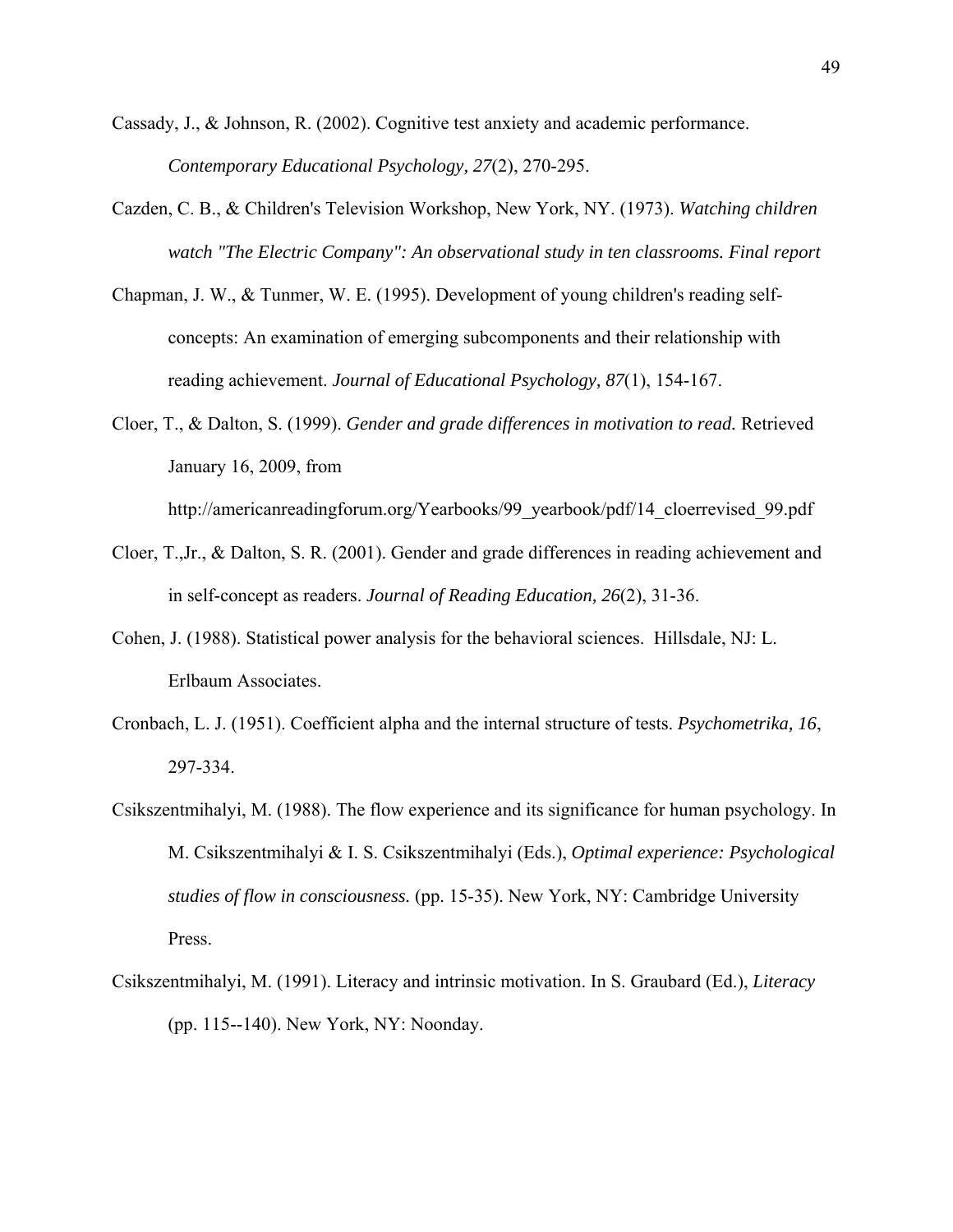Easton, J. Q., Correa, M., Luppescu, S., Park, H., Ponisciak, S., Rosenkranz, T., et al. (2003). *How do they compare? ITBS and ISAT reading and mathematics in the Chicago public schools, 1999 to 2002. Research data brief*. Consortium on Chicago School Research, IL. Retrieved December 1, 2008, from

http://ccsr.uchicago.edu/content/publications.php?pub\_id=24.

- Finn, J. D. (1989). Withdrawing from school. *Review of Educational Research, 59*(2), 117-42.
- Fredricks, J. A., Blumenfeld, P. C., & Paris, A. H. (2004). School engagement: Potential of the concept, state of the evidence. *Review of Educational Research, 74*(1), 59-109.
- Freeman, G. D., & Lucius, L. B. (2008). Student engagement and teacher guidance in meaningful mathematics: Enduring principles. *Mathematics Teacher, 102*(3), 164-167.
- Gambrell, L. B., National Reading Research Center, Athens, GA., National Reading Research Center, College Park, MD., et. al. (1995). *Assessing motivation to read. Instructional resource no. 14.*
- Gambrell, L.B. & Marinak, B. (1997). Incentive and intrinsic motivation to read. In J.T. Guthrie and A. Wigfield (Eds.), Reading engagement: Motivating readers through integrated instruction. 205-217. Newark, DE: International Reading Association.
- Georgia State Dept. of Education, Atlanta. Office of Research, Evaluation, and Assessment. (2001). *Evaluation of the Reading First program. Final report.*
- Graham, J., Tisher, R., Ainley, M., & Kennedy, G. (2008). Staying with the text: The contribution of gender, achievement orientations, and interest to students' performance on a literacy task. *Educational Psychology, 28*(7), 757-776.

Goddard, J. & Kirby, A. (1976). *An introduction to factor analysis.* Norwich: Geo Abstracts.

Guthrie, J. T. (2001). Contexts for engagement and motivation in reading. *Reading Online, 4*(8).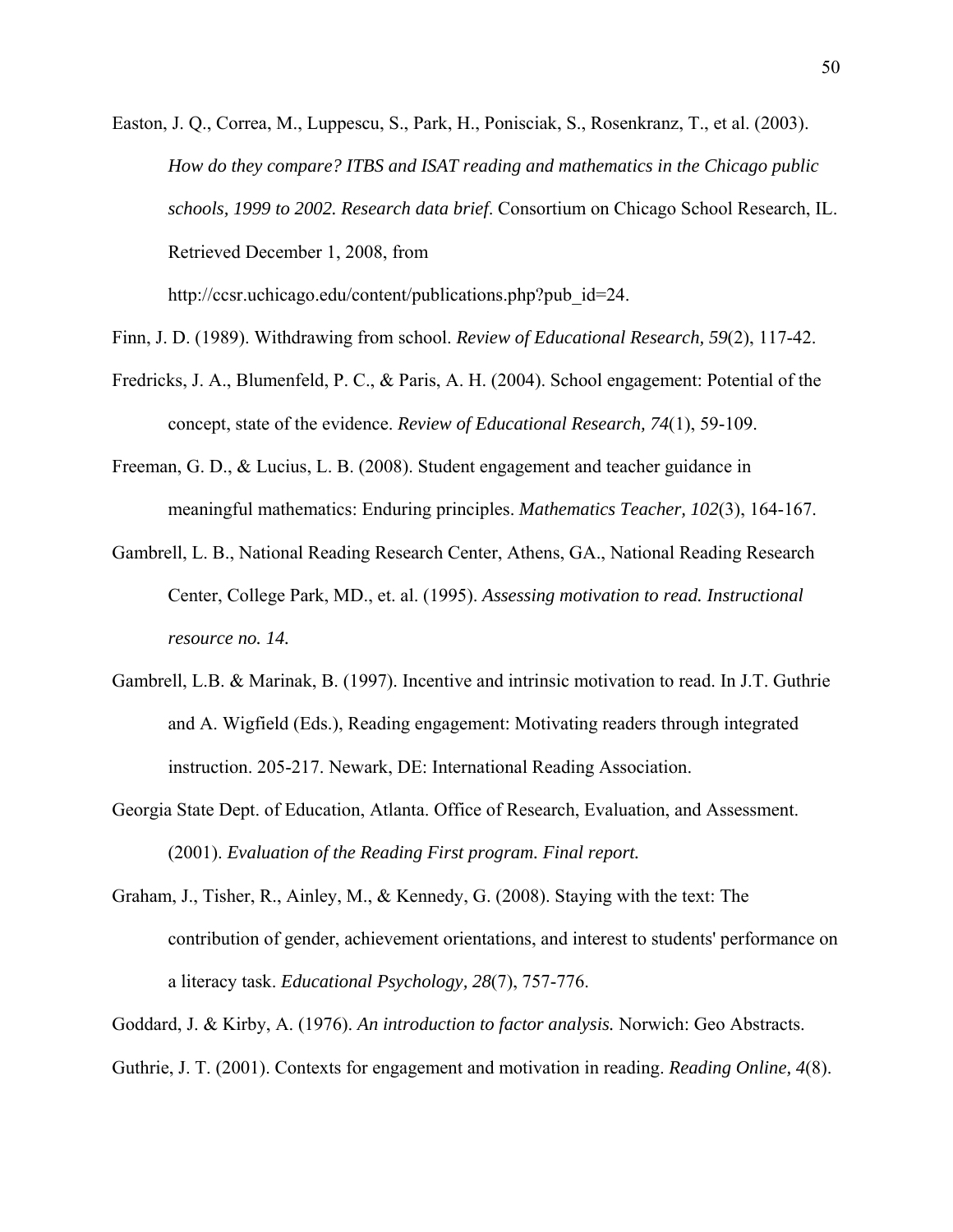- Guthrie, J.T. (2002). Preparing students for high-stakes test taking in reading. In A.E. Farstrup and S.J. Samuels (Eds.), *What research has to say about reading instruction*. (pp. 370- 391). Newark: DE: International Reading Association.
- Guthrie, J.T. (2004). Teaching for literacy engagement. *Journal of Literacy Research 36*(1), 1- 29.
- Guthrie, J. T., Hoa, A. L. W., Wigfield, A., Tonks, S. M., Humenick, N. M., & Littles, E. (2007). Reading motivation and reading comprehension growth in the later elementary years. *Contemporary Educational Psychology, 32*(3), 282.
- Guthrie, J. T., & Humenick, N. M. (2004). Motivating students to read: Evidence from classroom practices that increase reading motivation and achievement. In P. McCardle, & V. Chhabra (Eds.), *The voice of evidence in reading research* (pp. 329--324). Baltimore, MD: Paul H. Brooks.
- Guthrie, J. T., Wigfield, A., Barbosa, P., Perencevich, K. C., Taboada, A., Davis, M. H., et al. (2004). Increasing reading comprehension and engagement through concept-oriented reading instruction. *Journal of Educational Psychology, 96*(3), 403.
- Guthrie, J. T., Wigfield, A., Metsala, J. L., & Cox, K. E. (1999). Motivational and cognitive predictors of text comprehension and reading amount. *Scientific Studies of Reading, 3*(3), 231-56.
- Guthrie, J. T., Wigfield, A., & Perencevich, K. C. (2004). *Motivating reading comprehension: Concept-oriented reading instruction.* Mahwah, NJ: Lawrence Erlbaum Associates.
- Henk, W. A., & Melnick, S. A. (1995). The reader self-perception scale (RSPS): A new tool for measuring how children feel about themselves as readers. *Reading Teacher, 48*(6), 470- 82.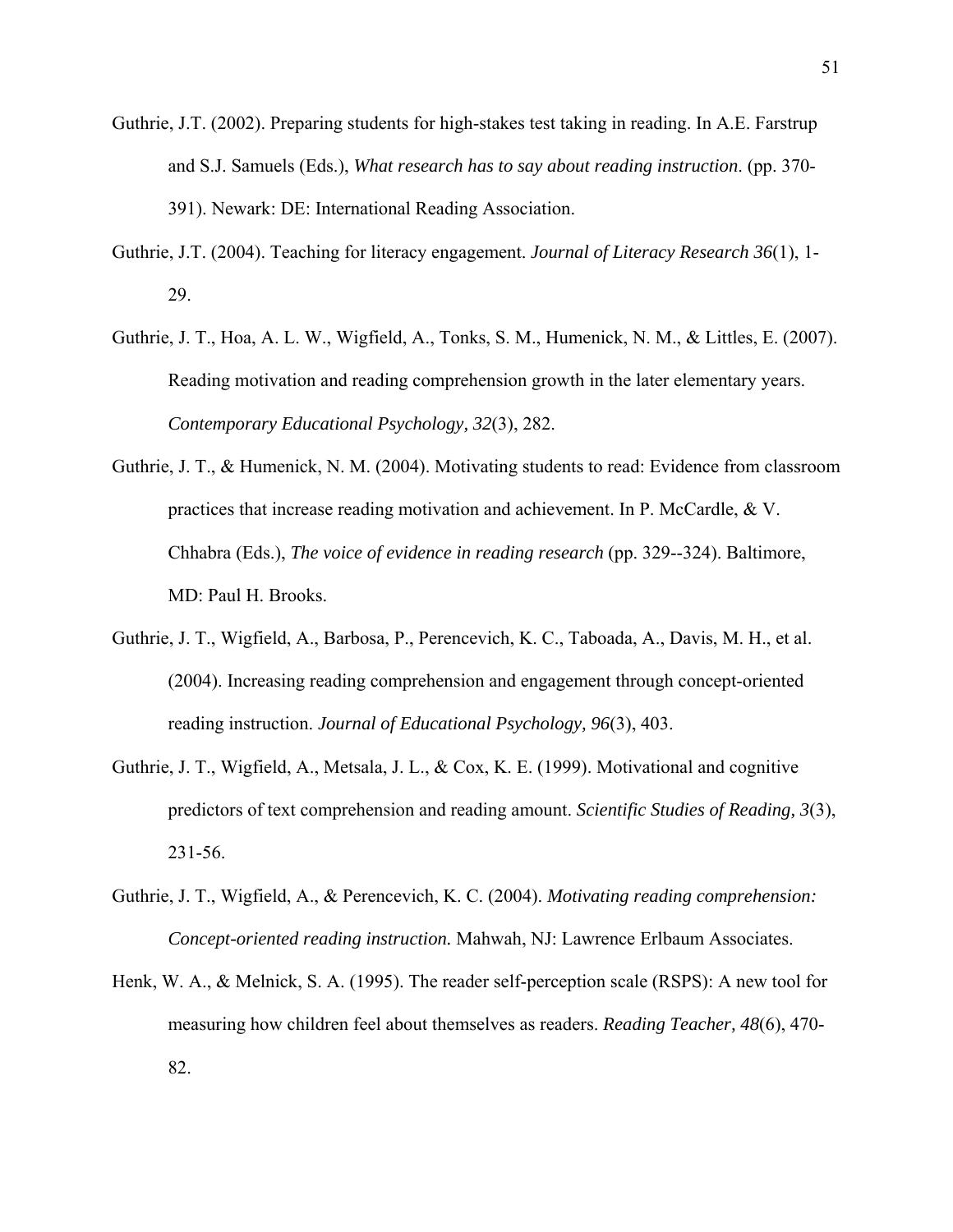- Hess, R. D., Takanishi, R. (1974). *The relationship of teacher behavior and school characteristics to student engagement.* Stanford Center for Research and Development in Teaching. Technical report no. 42. Stanford, CA: National Institute on Education.
- Holmes, K., Russell, W. B., III, & Movitz, A. (2007). Reading in the social studies: Using subtitled films. *Social Education, 71*(6), 326-330.
- Hulleman, C., Durik, A., Schweigert, S., & Harackiewicz, J. (2008). Task values, achievement goals, and interest: An integrative analysis. *Journal of Educational Psychology, 100*(2), 398-416.
- Joireman, J., Abbott, M. L., & Seattle Pacific Univ., Lynnwood, WA.Washington School Research Center. (2001). *The relationships between the Iowa Test of Basic Skills and the Washington Assessment of Student Learning in the State of Washington. Technical report.*
- Kaiser, H. F. (1974). An index of factorial simplicity. *Psychometrika, 39*(1), 31-36.
- Livingston, D. R., & Livingston, S. (2003). *Unbraiding the rhetoric about student achievement and teacher quality in Georgia.*
- Malloy, J. A., & Botza, S. (2005). International reports on literacy research: France, United Kingdom, Brazil. *Reading Research Quarterly, 40*(4), 514-518.
- Martin, A. I. (2004). School motivation of boys and girls: Differences of degree, differences of kind, or both? *Australian Journal of Psychology, 56*(3), 133-146.
- Martin, A. J. (2007). Examining a multidimensional model of student motivation and engagement using a construct validation approach. *British Journal of Educational Psychology, 77*(2), 413.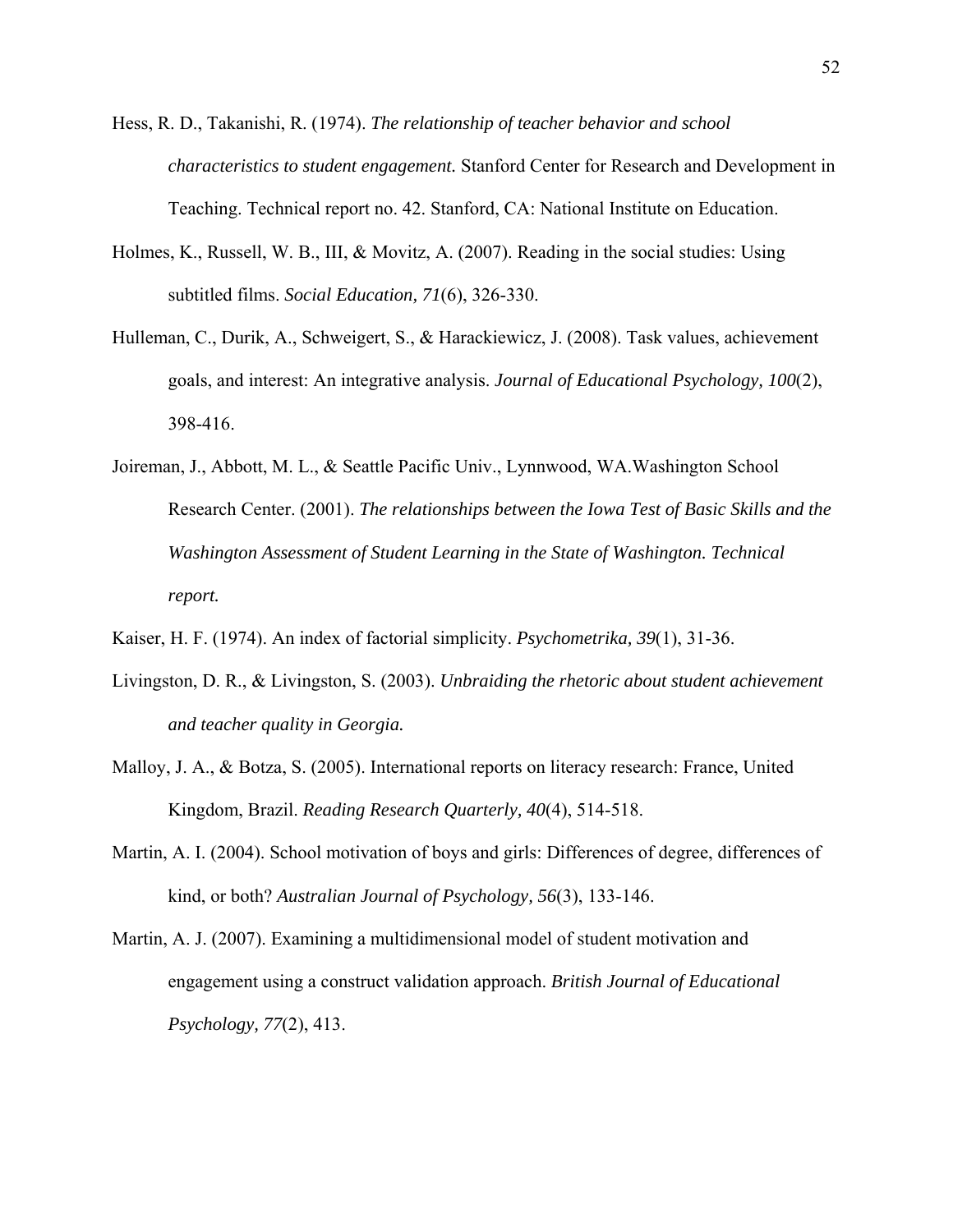- Martin, A. J., & Marsh, H. W. (2003). Fear of failure: Friend or foe? *Australian Psychologist, 38*(1), 31-38.
- Martin, A. J., Marsh, H. W., & Debus, R. L. (2001). A quadripolar need achievement representation of self-handicapping and defensive pessimism. *American Educational Research Journal, 38*(3), 583-610.
- McKenna, M. C., & Kear, D. J. (1990). Measuring attitude toward reading: A new tool for teachers. *Reading Teacher, 43*(9), 626-39.
- Morgan, P. L., & Fuchs, D. (2007). Is there a bidirectional relationship between children's reading skills and reading motivation? *Exceptional Children, 73*(2)
- Mullis, I. V. S., Martin, M. O., Gonzales, E. J., & Kennedy, A. M. (2003). *PIRLS 2001 international report: IEA's study of reading literacy achievement in primary schools in 35 countries*. Chestnut Hill, MA: Boston College.
- Oldfather, P., & Dahl, K. (1994). Toward a social constructivist reconceptualization of intrinsic motivation for literacy learning. *Journal of Reading Behavior, 26*(2), 139.
- Pajares, F. (1996). Self-efficacy beliefs in academic settings. *Review of Educational Research, 66*(4), 543-578.
- Parker, A., & Paradis, E. (1986). Attitude development toward reading in grades one through six. *Journal of Educational Research, 79*(5), 313-15.
- Parker, A., & Paradis, E. (1983, October). *An examination of attitude development toward reading in grades one through six*. Paper presented at the meeting of the Northern Rocky Mountain Educational Research Association, Jackson Hole, WY.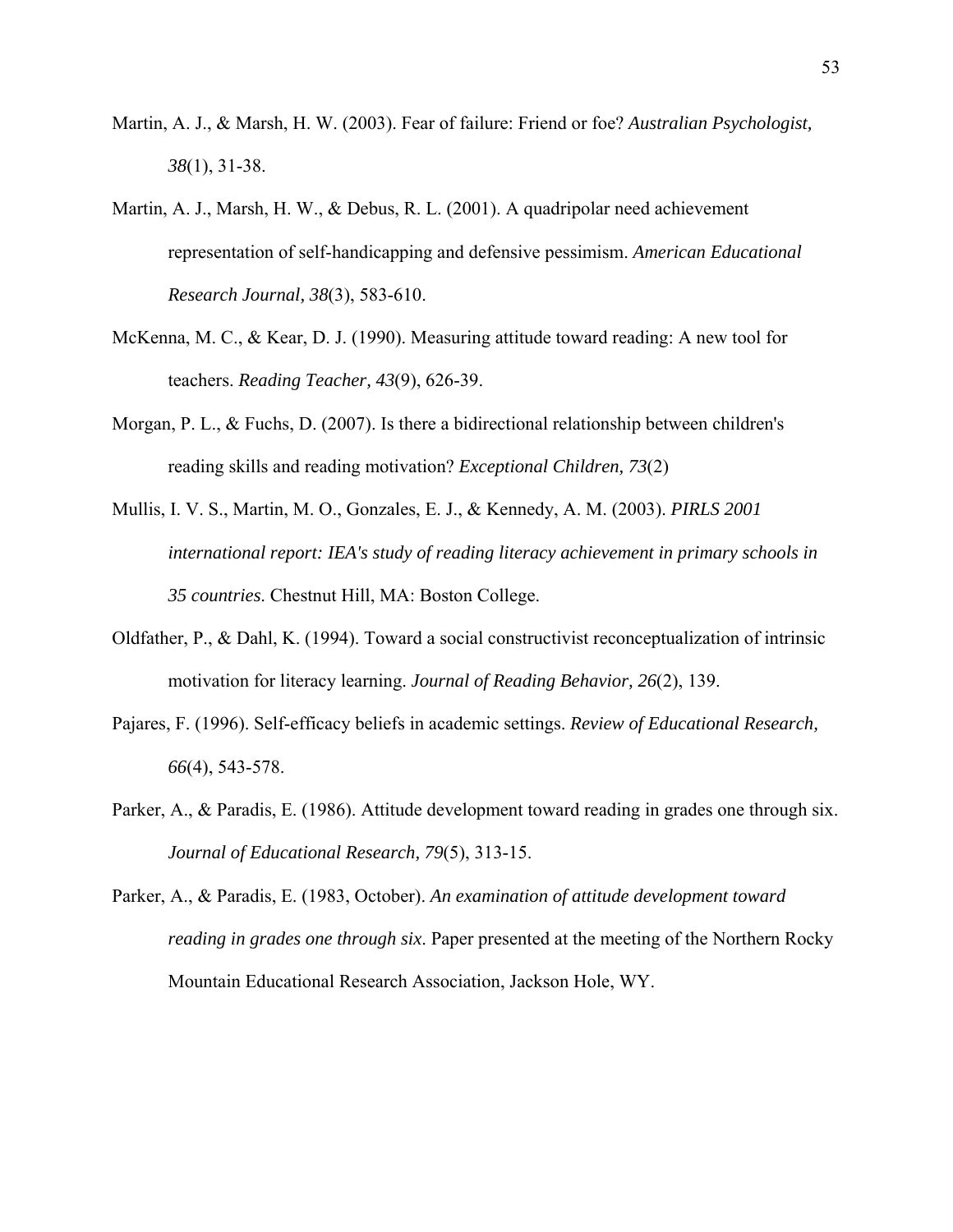- Pett, M., Lackey, N., & Sullivan, J. (2003) Making sense of factor analysis: The use of factor analysis for instrument development in health care research. Thousand Oaks, CA: Sage Publications.
- Pintrich, P. R. (2000). Multiple goals, multiple pathways: The role of goal orientation in learning and achievement. *Journal of Educational Psychology, 92*(3), 544-55.
- Reed, J.H., Schallert, D.L., & Deithloff, L.F. (2002). Investigated the interface between selfregulation and involvement processes. *Educational Psychologist 37*(1), 53-57.
- Rueda, R., MacGillivray, L., Monzo, L., Arzubiaga, A. *Engaged reading: A multilevel approach to considering sociocultural factors with diverse learners.* Center for the Improvement of Early Reading Achievement, Ann Arbor, MI. (2001). *CIERA report.*
- Schraw, G., & Bruning, R. (1999). How implicit models of reading affect motivation to read and reading engagement. *Scientific Studies of Reading, 3*(3), 281-302.
- Schilling, S. G., Carlisle, J. F., Scott, S. E., & Zeng, J. (2007). Are fluency measures accurate predictors of reading achievement? *Elementary School Journal, 107*(5), 429-448.
- Schooler, J. W., RESchle, E. D., & Halpern, D. V. (2004). Zoning out while reading: Evidence from dissociations between experience and metaconsciousness. In D. T. Levin (Ed.), *Thinking and seeing: Visual metacognition in adults and children* (pp. 203-226). Cambridge, MA: MIT Press.
- Schunk, D. (2008). Metacognition, self-regulation, and self-regulated learning: Research recommendations. *Educational Psychology Review, 20*(4), 463-467.
- Schunk, D. H., & Rice, J. M. (1993). Strategy fading and progress feedback: Effects on selfefficacy and comprehension among students receiving remedial reading services. *The Journal of Special Education, 27*(3), 257-276.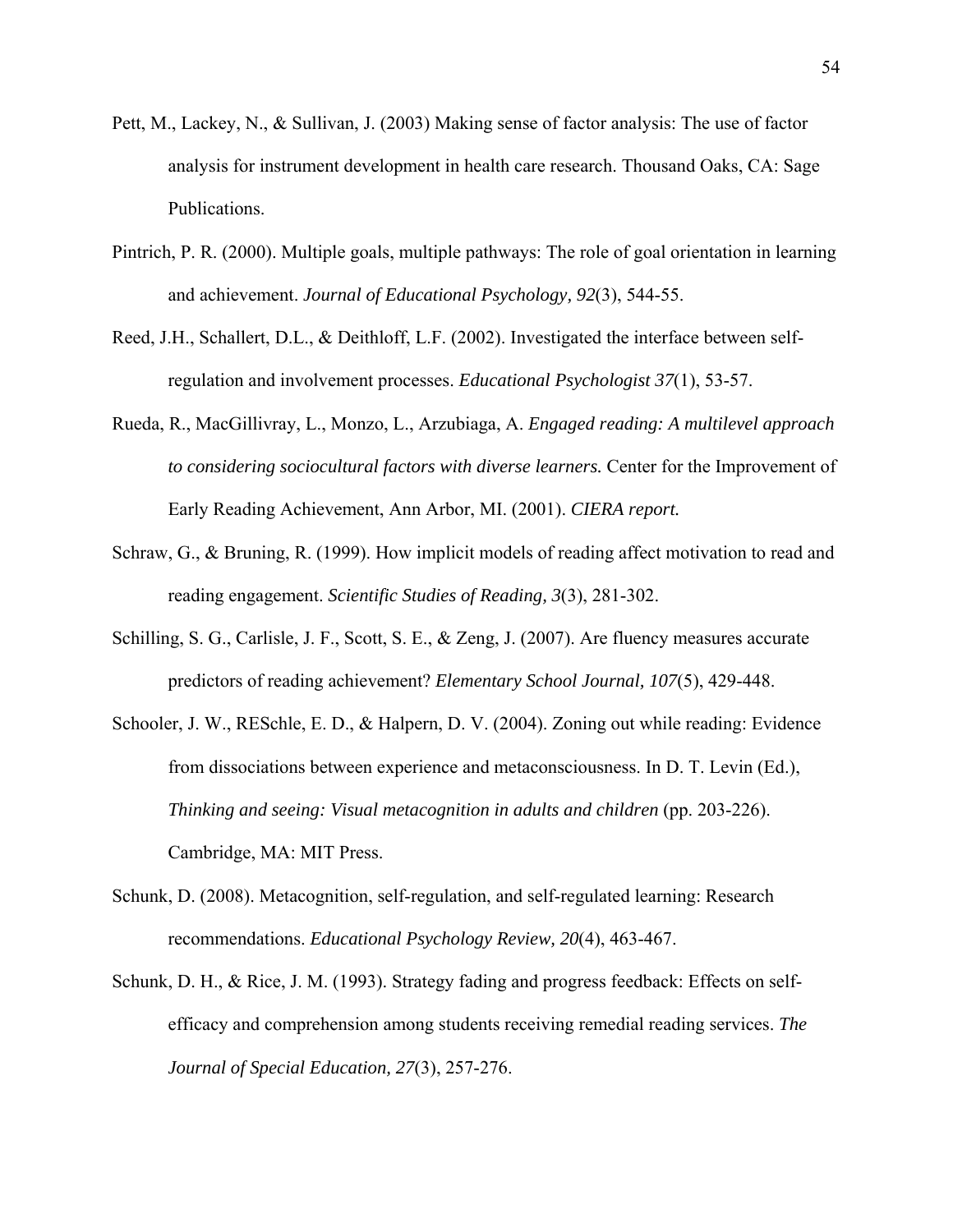- Schunk, D. H., & Zimmerman, B. J. (1997). Social origins of self-regulatory competence. *Educational Psychologist, 32*(4), 195-208.
- Schunk, D. H., & Zimmerman, B. J. (2007). Influencing children's self-efficacy and selfregulation of reading and writing through modeling. *Reading & Writing Quarterly, 23*(1), 7-25.
- Shafer, I., Lohse, B. (2006). How to conduct a cognitive interview: A nutrition education example. Retrieved August 1, 2008, from http://www.csrees.usda.gov/nea/food/pdfs/cog\_interview.pdf
- Skinner, E. A., & Belmont, M. J. (1993). Motivation in the classroom: Reciprocal effects of teacher behavior and student engagement across the school year. *Journal of Educational Psychology, 85*(4), 571.
- Souvignier, E., & Mokhlesgerami, J. (2006). Using self-regulation as a framework for implementing strategy instruction to foster reading comprehension. *Learning and Instruction, 16*(1), 57-71.
- Sweet, A. P., Guthrie, J. T., & Ng, M. M. (1998). Teacher perceptions and student reading motivation. *Journal of Educational Psychology, 90*(2), 210.
- Turner, J. C. (1995). The influence of classroom contexts on young children's motivation for literacy. *Reading Research Quarterly, 30*(3), 410.
- U.S. Census Bureau. (2006). *Housing and household economic status.* Retrieved January 20, 2008, from http://www.census.gov/hhes/www/eeoindex/page\_c.html?
- University of Oregon Center on Teaching and Learning. *Technical adequacy of the ORF and RTF measures.* Retrieved January 15, 2008, from

https://dibels.uoregon.edu/measures/orf.php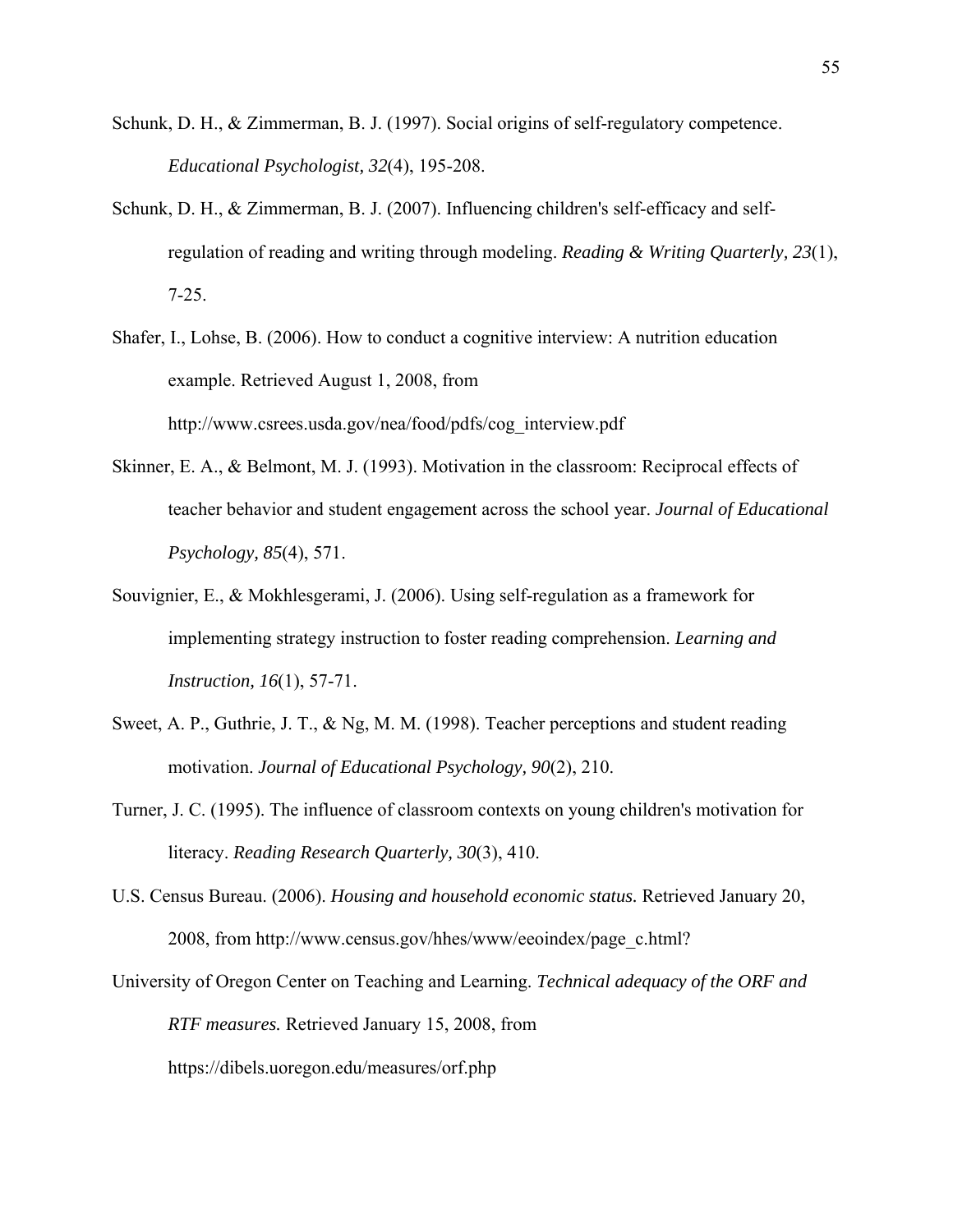- van Laerhoven, H., van der Zaag-Loonen, H. J., & Derkx, B. H. F. (2004). A comparison of Likert scale and visual analogue scales as response options in children's questionnaires. *Acta Paediatrica, 93*, 830-835.
- Venturini, P. (2007). The contribution of the theory of relation to knowledge to understanding students' engagement in learning physics. *International Journal of Science Education, 29*(9), 1065-1088.
- Vollmeyer, R., & Rheinberg, F. (2006). Motivational effects on self-regulated learning with different tasks. *Educational Psychology Review, 18*(3), 239-253.
- Wang, J. H., & Guthrie, J. T. (2004). Modeling the effects of intrinsic motivation, extrinsic motivation, amount of reading, and past reading achievement on text comprehension between U.S. and Chinese students. *Reading Research Quarterly, 39*(2), 162.
- Watkins, M. W., & Coffey, D. Y. (2004). Reading motivation: Multidimensional and indeterminate. *Journal of Educational Psychology, 96*(1), 110.
- Wigfield, A. (1994). Expectancy-value theory of achievement motivation: A developmental perspective. *Educational Psychology Review, 6*(1), 49-78.
- Wigfield, A., National Reading Research Center, Athens,GA., National Reading Research Center, College Park,MD., & And Others. (1996a). *The nature of children's motivations for reading, and their relations to reading frequency and reading performance. Reading research report no. 63.*
- Wigfield, A., National Reading Research Center, Athens,GA., National Reading Research Center, College Park,MD., & And Others. (1996b). *A questionnaire measure of children's motivations for reading. Instructional resource no. 22.*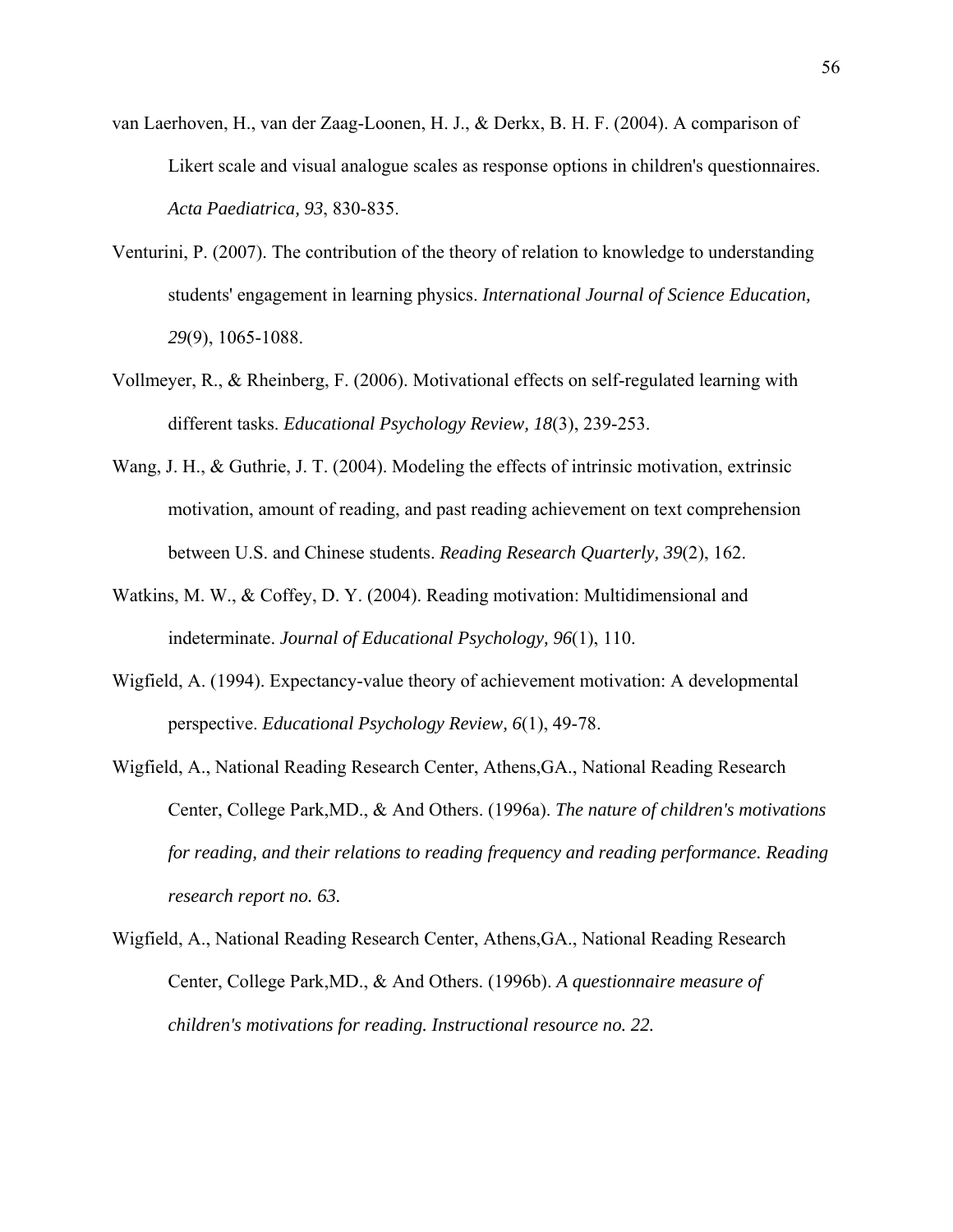- Wigfield, A. (1997). Reading motivation: A domain-specific approach to motivation. *Educational Psychologist, 32*(2), 59.
- Wigfield, A., & Eccles, J. S. (1992). The development of achievement task values: A theoretical analysis. *Developmental Review, 12*(3), 265-310.
- Wigfield, A., Guthrie, J. T., National Reading Research Center, Athens,GA., & National Reading Research Center, College Park, MD. (1995). *Dimensions of children's motivations for reading: An initial study. Reading research report no. 34.*
- Wigfield, A., Guthrie, J. T., Tonks, S., & Perencevich, K. C. (2004). Children's motivation for reading: Domain specificity and instructional influences. *Journal of Educational Research, 97*(6).
- Wigfield, A., & McCann, A. D. (1997). Children's motivations for reading. National Reading Research Center). *Reading Teacher, 50*(4), 360.
- Zbornik, J., & Wallbrown, F. (1991). The development and validation of a scale to measure reading anxiety. *Reading Improvement, 28*(1), 2-13.
- Zeidner, M., Boekaerts, M., & Pintrich, P. R. (2000). Self-regulation: Directions and challenges for future research. In M. Boekaerts, P. R. Pintrich, M. Zeidner, M. Boekaerts, P. R. Pintrich & M. Zeidner (Eds.), *Handbook of self-regulation.* (pp. 749-768). San Diego, CA: Academic Press.
- Zimmerman, B. J. (2002). Becoming a self-regulated learner: An overview. *Theory into Practice, 41*(2), 64-72.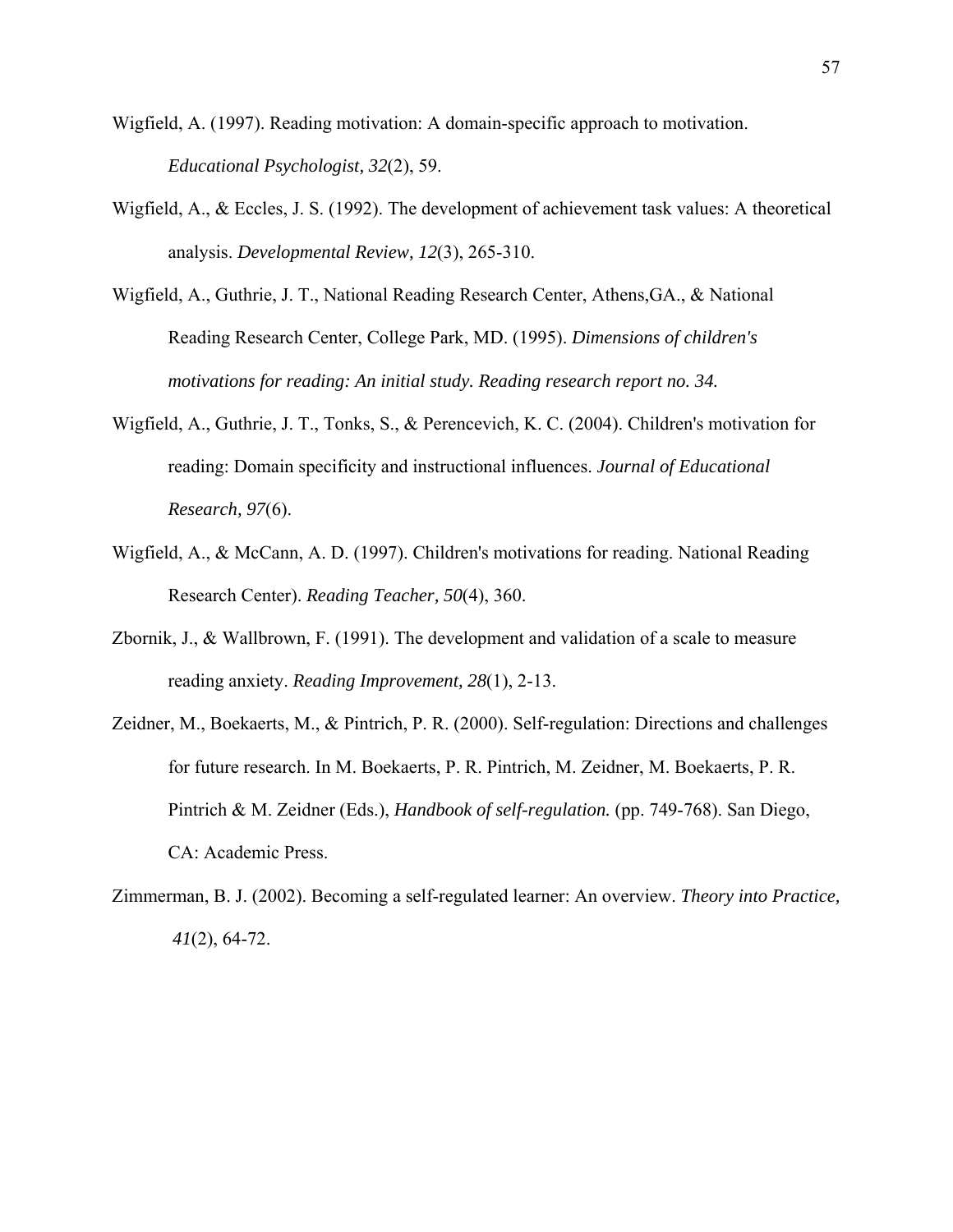# APPENDIX

# **Reading Engagement Survey**

#### **I will read each question to you. After I read the question, put your answer next to it.**

| What is your name?        |     |    |        |  |                                                             |  |        |              |
|---------------------------|-----|----|--------|--|-------------------------------------------------------------|--|--------|--------------|
| When were you born? Month |     |    |        |  | Day                                                         |  | . Year |              |
| What grade are you in?    |     |    |        |  | $3^{rd}$ grade $4^{th}$ grade $5^{th}$ grade $6^{th}$ grade |  |        | (circle one) |
| Are you a:                | Boy | or | Girl ? |  | (circle one)                                                |  |        |              |

I will read each sentence to you. Each sentence is something a different kid said. Your job is to decide how much each sentence is like YOU. Decide if it is a lot like you, a little like you, not much like you, or not at all like you. If you really cannot decide, circle the choice in the middle, Can't decide.

#### *Practice questions:*



**If you have any questions, raise your hand.**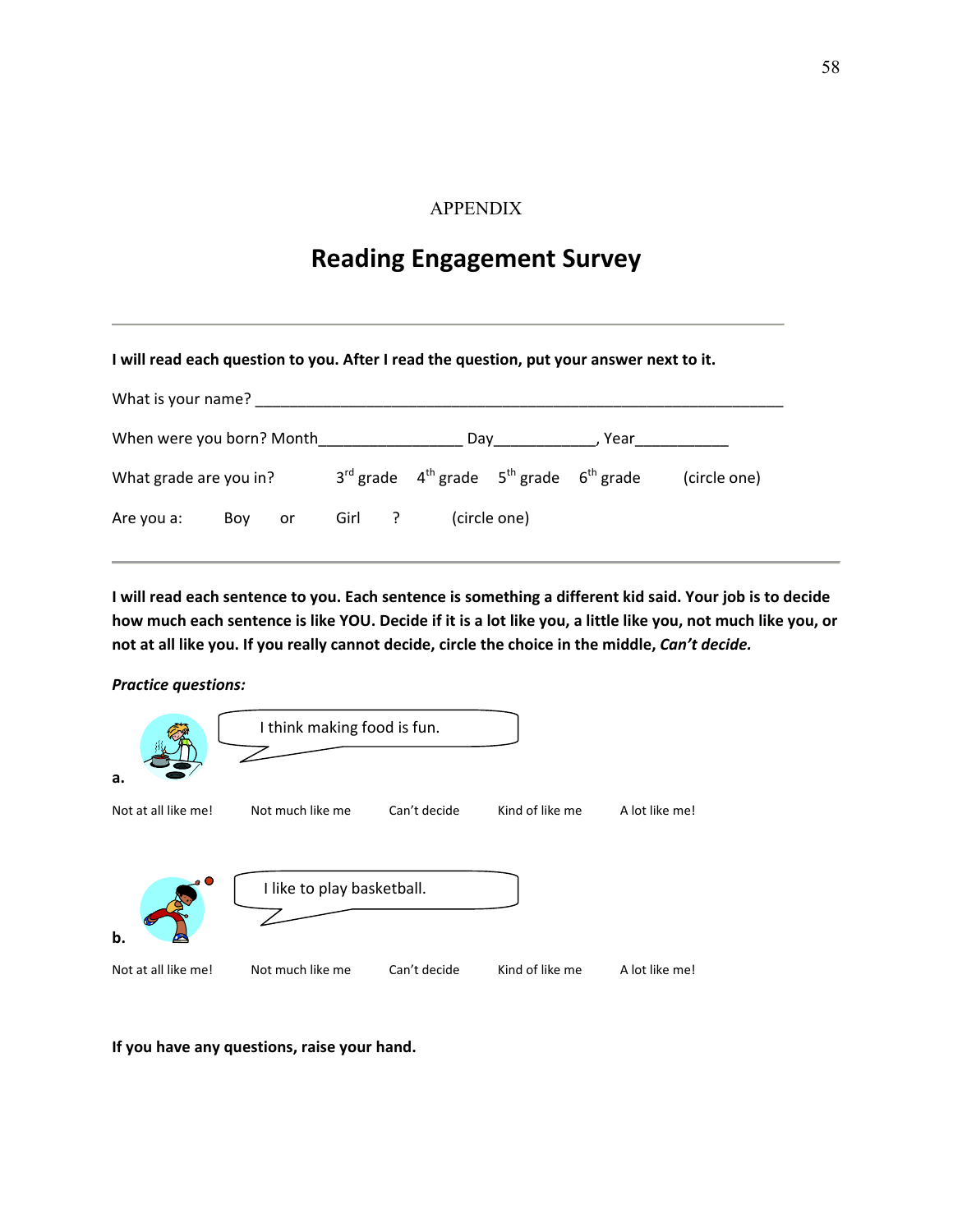Now we will start. CIRCLE the ONE answer that is BEST FOR YOU. Remember, there are no right or **wrong answers! We are just trying to learn more about what kids think about reading.**

| 1.                                           | I have fun looking at books.                                 |              |                 |                |  |  |
|----------------------------------------------|--------------------------------------------------------------|--------------|-----------------|----------------|--|--|
| Not at all like me!                          | Not much like me                                             | Can't decide | Kind of like me | A lot like me! |  |  |
|                                              |                                                              |              |                 |                |  |  |
| 2.                                           | It is hard to pay attention to what I'm reading.             |              |                 |                |  |  |
| Not at all like me!                          | Not much like me                                             | Can't decide | Kind of like me | A lot like me! |  |  |
| I think reading is hard.<br>3.               |                                                              |              |                 |                |  |  |
| Not at all like me!                          | Not much like me                                             | Can't decide | Kind of like me | A lot like me! |  |  |
| 4.                                           | I feel very happy with myself when I understand what I read. |              |                 |                |  |  |
|                                              |                                                              |              |                 |                |  |  |
| Not at all like me!                          | Not much like me                                             | Can't decide | Kind of like me | A lot like me! |  |  |
| 5.                                           | I think I can be a good reader.                              |              |                 |                |  |  |
| Not at all like me!                          | Not much like me                                             | Can't decide | Kind of like me | A lot like me! |  |  |
| 6.                                           | I only read stories that look easy.                          |              |                 |                |  |  |
|                                              |                                                              |              |                 |                |  |  |
| Not at all like me!                          | Not much like me                                             | Can't decide | Kind of like me | A lot like me! |  |  |
| 7. I get worried when I do reading homework. |                                                              |              |                 |                |  |  |
| Not at all like me!                          | Not much like me                                             | Can't decide | Kind of like me | A lot like me! |  |  |
| 8.                                           | I will get good grades in reading next year.                 |              |                 |                |  |  |
|                                              |                                                              |              |                 |                |  |  |
| Not at all like me!                          | Not much like me                                             | Can't decide | Kind of like me | A lot like me! |  |  |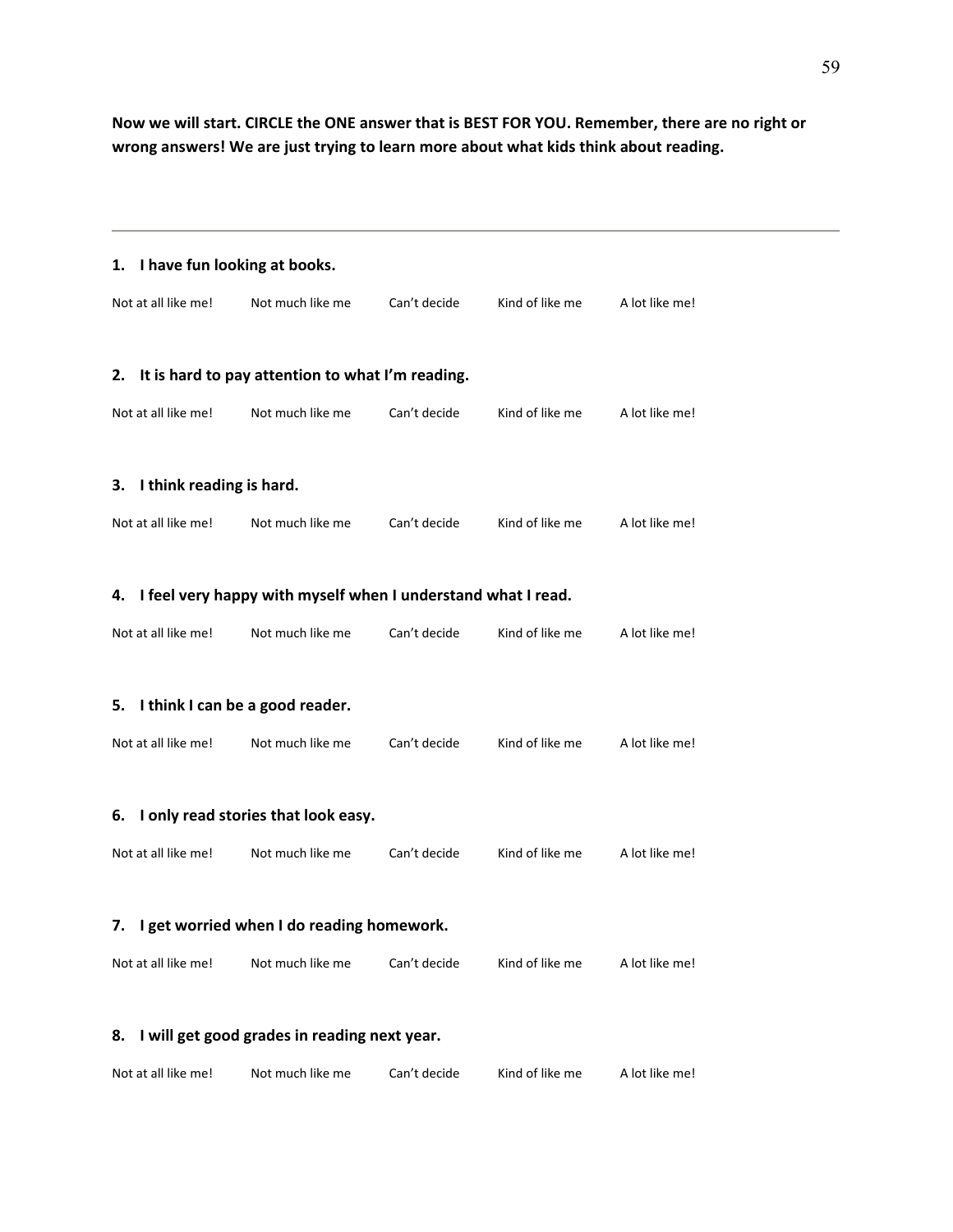| Not at all like me!                                               | Not much like me                                     | Can't decide | Kind of like me | A lot like me! |  |  |  |  |  |
|-------------------------------------------------------------------|------------------------------------------------------|--------------|-----------------|----------------|--|--|--|--|--|
|                                                                   |                                                      |              |                 |                |  |  |  |  |  |
|                                                                   | 10. I work hard to become a better reader.           |              |                 |                |  |  |  |  |  |
| Not at all like me!                                               | Not much like me                                     | Can't decide | Kind of like me | A lot like me! |  |  |  |  |  |
|                                                                   | 11. When a book looks hard, I do not try to read it. |              |                 |                |  |  |  |  |  |
| Not at all like me!                                               | Not much like me                                     | Can't decide | Kind of like me | A lot like me! |  |  |  |  |  |
|                                                                   | 12. I can read almost anything if I try hard.        |              |                 |                |  |  |  |  |  |
| Not at all like me!                                               | Not much like me                                     | Can't decide | Kind of like me | A lot like me! |  |  |  |  |  |
| 13. I only read if I have to.                                     |                                                      |              |                 |                |  |  |  |  |  |
| Not at all like me!                                               | Not much like me                                     | Can't decide | Kind of like me | A lot like me! |  |  |  |  |  |
|                                                                   | 14. I do not like to go to the bookstore.            |              |                 |                |  |  |  |  |  |
| Not at all like me!                                               | Not much like me                                     | Can't decide | Kind of like me | A lot like me! |  |  |  |  |  |
| 15. I want to have the best reading grades of anyone in my class. |                                                      |              |                 |                |  |  |  |  |  |
| Not at all like me!                                               | Not much like me                                     | Can't decide | Kind of like me | A lot like me! |  |  |  |  |  |
| 16. I practice reading so that I get better at it.                |                                                      |              |                 |                |  |  |  |  |  |
| Not at all like me!                                               | Not much like me                                     | Can't decide | Kind of like me | A lot like me! |  |  |  |  |  |
| 17. Understanding what I read is important to me.                 |                                                      |              |                 |                |  |  |  |  |  |
| Not at all like me!                                               | Not much like me                                     | Can't decide | Kind of like me | A lot like me! |  |  |  |  |  |

# **9. I worry about what people say about my reading.**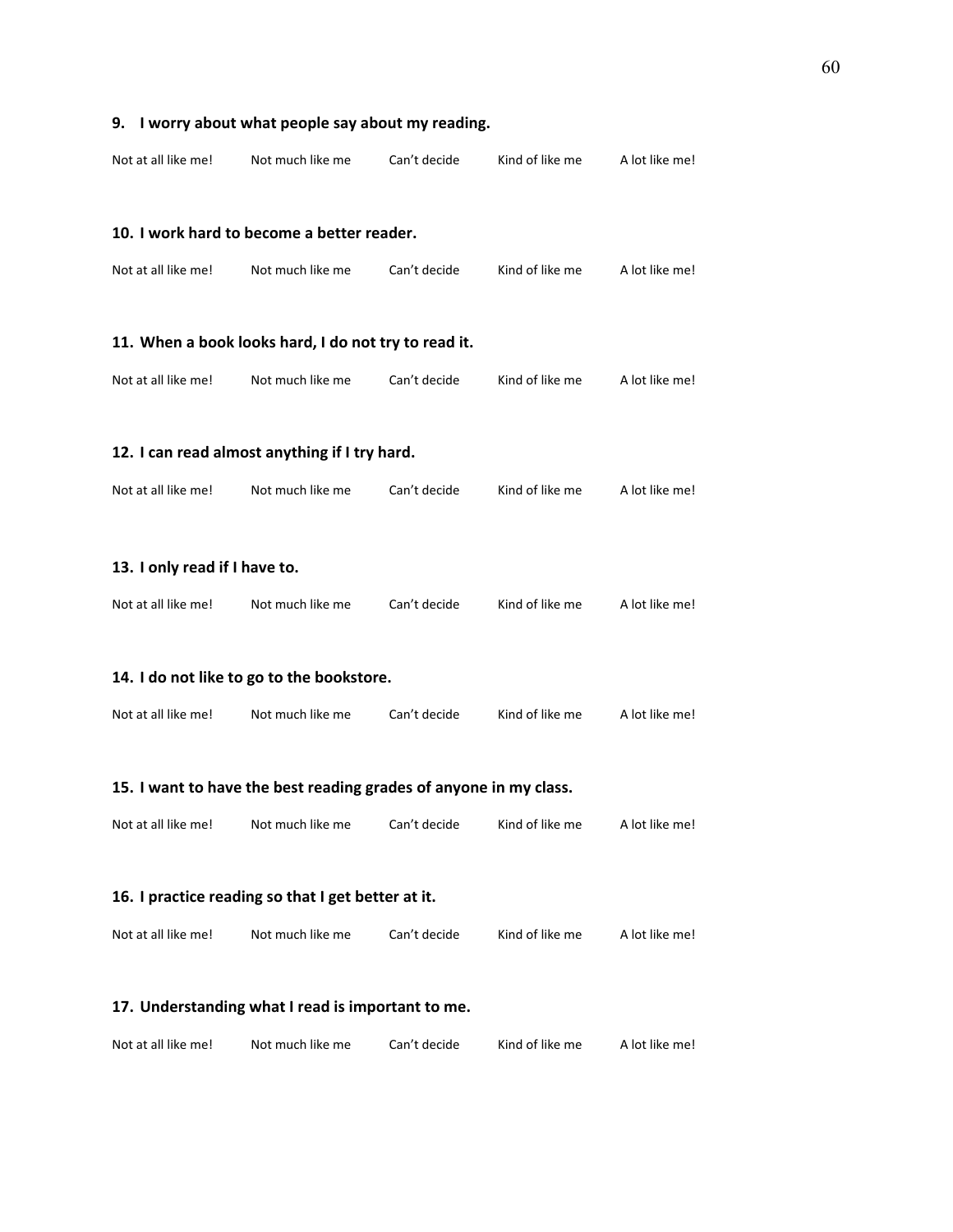# **18. I get worried when I take reading tests.**  Not at all like me! Not much like me Can't decide Kind of like me A lot like me! …………..TIME FOR A STRETCH BREAK!............. **19. I think it is important to understand what I read.** Not at all like me! Not much like me Can't decide Kind of like me A lot like me! **20. I get to choose what I read for fun.** Not at all like me! Not much like me Can't decide Kind of like me A lot like me! **21. I feel scared when I have to read out loud in class.** Not at all like me! Not much like me Can't decide Kind of like me A lot like me! **22. I work hard to understand what I read.** Not at all like me! Not much like me Can't decide Kind of like me A lot like me!

#### **23. I feel like I have some choice of what to read for assignments.**

| Not at all like me! | Not much like me | Can't decide | Kind of like me | A lot like me! |
|---------------------|------------------|--------------|-----------------|----------------|
|                     |                  |              |                 |                |

#### **24. I get nervous when I read something new.**

#### **25. I like to read about people.**

| Not at all like me! | Not much like me | Can't decide | Kind of like me | A lot like me! |
|---------------------|------------------|--------------|-----------------|----------------|
|---------------------|------------------|--------------|-----------------|----------------|

#### **26. I sometimes pause when I am reading to make sure I understand what I have just read.**

| Not at all like me! | Not much like me | Can't decide | Kind of like me | A lot like me! |
|---------------------|------------------|--------------|-----------------|----------------|
|                     |                  |              |                 |                |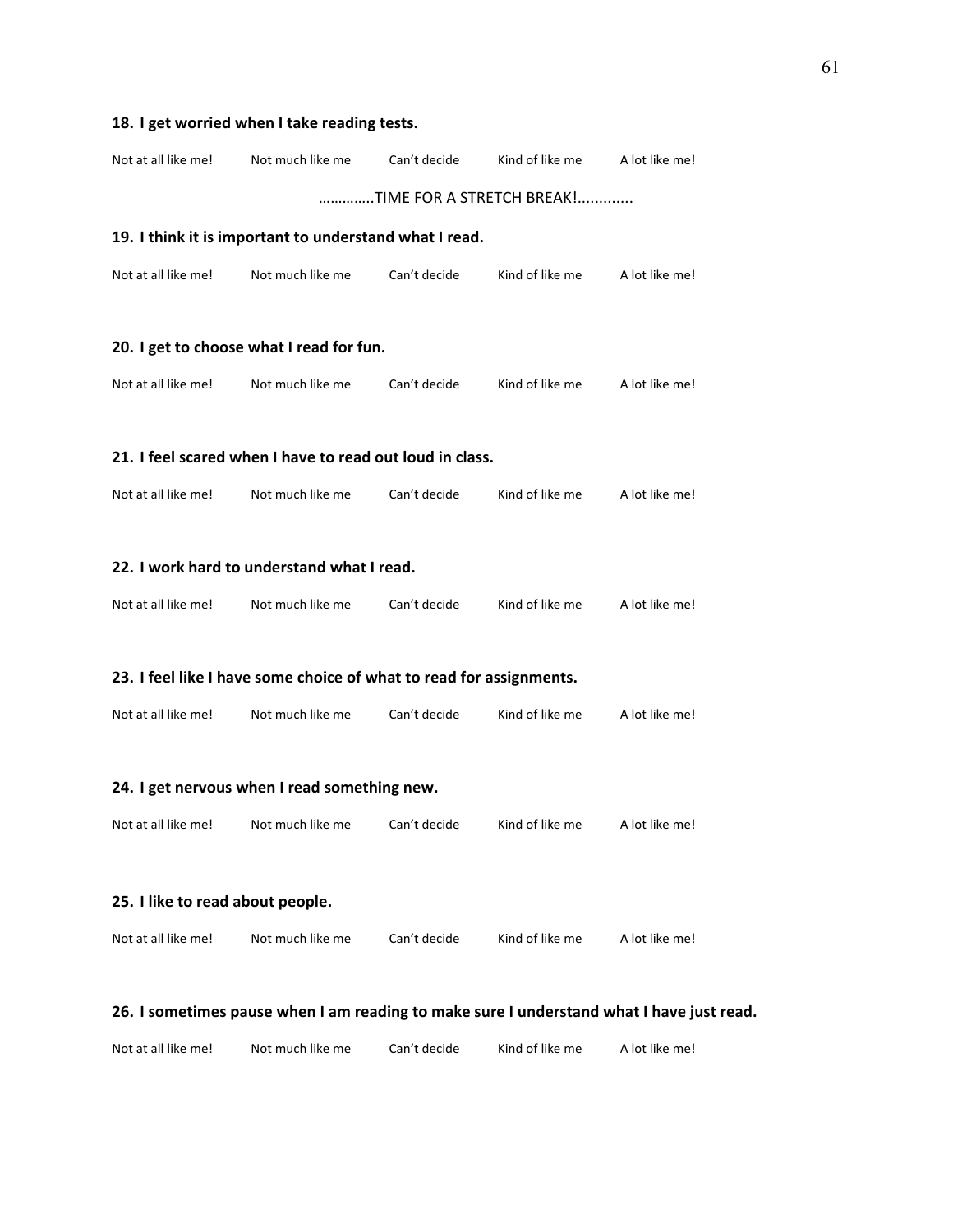| Not at all like me!                                                              | Not much like me                                                | Can't decide | Kind of like me | A lot like me! |
|----------------------------------------------------------------------------------|-----------------------------------------------------------------|--------------|-----------------|----------------|
|                                                                                  |                                                                 |              |                 |                |
|                                                                                  | 28. When I read I do not think about what's going on around me. |              |                 |                |
| Not at all like me!                                                              | Not much like me                                                | Can't decide | Kind of like me | A lot like me! |
|                                                                                  |                                                                 |              |                 |                |
|                                                                                  | 29. I think it is important to be good at reading.              |              |                 |                |
| Not at all like me!                                                              | Not much like me                                                | Can't decide | Kind of like me | A lot like me! |
|                                                                                  |                                                                 |              |                 |                |
|                                                                                  | 30. I feel like I have a choice of what to read for fun.        |              |                 |                |
| Not at all like me!                                                              | Not much like me                                                | Can't decide | Kind of like me | A lot like me! |
|                                                                                  |                                                                 |              |                 |                |
|                                                                                  | 31. I plan how I am going to read something before I read it.   |              |                 |                |
| Not at all like me!                                                              | Not much like me                                                | Can't decide | Kind of like me | A lot like me! |
|                                                                                  |                                                                 |              |                 |                |
| 32. I think reading is important.                                                |                                                                 |              |                 |                |
| Not at all like me!                                                              | Not much like me                                                | Can't decide | Kind of like me | A lot like me! |
|                                                                                  |                                                                 |              |                 |                |
| 33. I worry about what other students will say if I mess up reading out loud.    |                                                                 |              |                 |                |
| Not at all like me!                                                              | Not much like me                                                | Can't decide | Kind of like me | A lot like me! |
|                                                                                  |                                                                 |              |                 |                |
| 34. It's important to me be a good reader.                                       |                                                                 |              |                 |                |
| Not at all like me!                                                              | Not much like me                                                | Can't decide | Kind of like me | A lot like me! |
|                                                                                  |                                                                 |              |                 |                |
| 35. I try to get more answers right than other kids in class about what we read. |                                                                 |              |                 |                |
| Not at all like me!                                                              | Not much like me                                                | Can't decide | Kind of like me | A lot like me! |